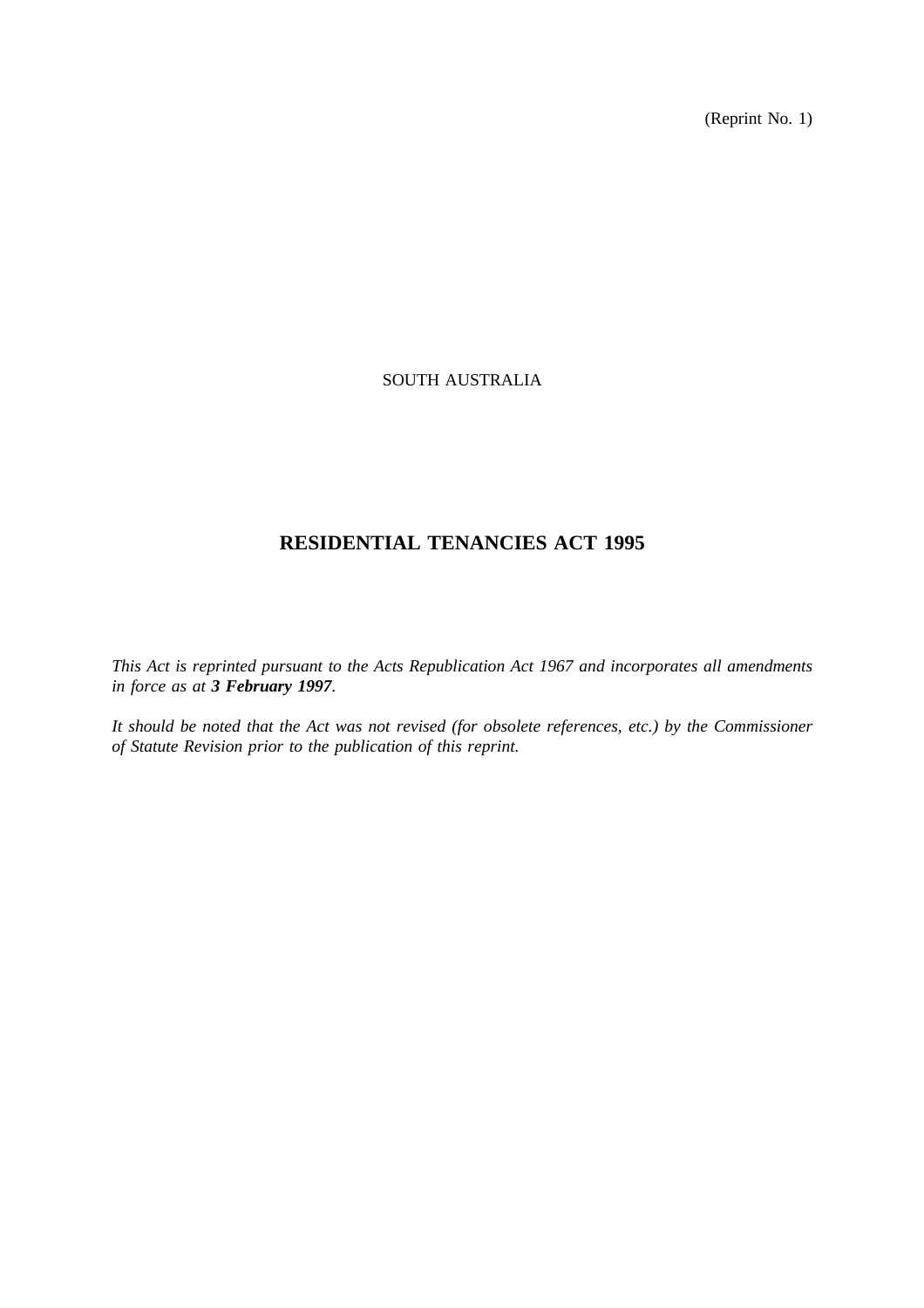# **SUMMARY OF PROVISIONS**

# **PART 1 PRELIMINARY**

- 1. Short title<br>2. Commence
- 2. Commencement<br>3. Interpretation
- 3. Interpretation<br>4. Presumption
- 4. Presumption of periodicity in case of short fixed terms<br>5. Application of Act
- Application of Act

### **PART 2 ADMINISTRATION**

- 6. Administration of this Act<br>
7. Ministerial control of admi
- 7. Ministerial control of administration<br>8 The Commissioner's functions
- The Commissioner's functions
- 9. Immunity from liability
- 10. Annual report

# **PART 3 RESIDENTIAL TENANCIES TRIBUNAL**

### **DIVISION 1—THE TRIBUNAL AND ITS MEMBERSHIP**

- 11. Continuation of Tribunal
- 12. Membership of the Tribunal
- 13. Presiding and Deputy Presiding Members
- 14. Remuneration
- 15. Registrars
- 16. Registrar may exercise jurisdiction in certain cases
- 17. Magistrates may exercise jurisdiction in certain cases
- 18. Immunities

#### **DIVISION 2—PROCEEDINGS BEFORE THE TRIBUNAL**

- 19. Constitution
- 20. Times and places of sittings
- 21. Duty to act expeditiously<br>22. Sittings generally to be in
- 22. Sittings generally to be in public<br>23. Offices of the Tribunal
- Offices of the Tribunal

### **DIVISION 3—THE TRIBUNAL'S JURISDICTION**

- 24. Jurisdiction of Tribunal
- 25. Application to Tribunal

### **DIVISION 4—CONFERENCES**

- 26. Conferences<br>27. Presiding of
- 
- 27. Presiding officer<br>28. Registrar to notif 28. Registrar to notify parties<br>29. Procedure
- Procedure
- 30. Restriction on evidence

### **DIVISION 5—EVIDENTIARY AND PROCEDURAL POWERS**

- 31. Tribunal's powers to gather evidence<br>32. Procedural nowers of the Tribunal
- 32. Procedural powers of the Tribunal 33. General powers of the Tribunal to
- General powers of the Tribunal to cure irregularities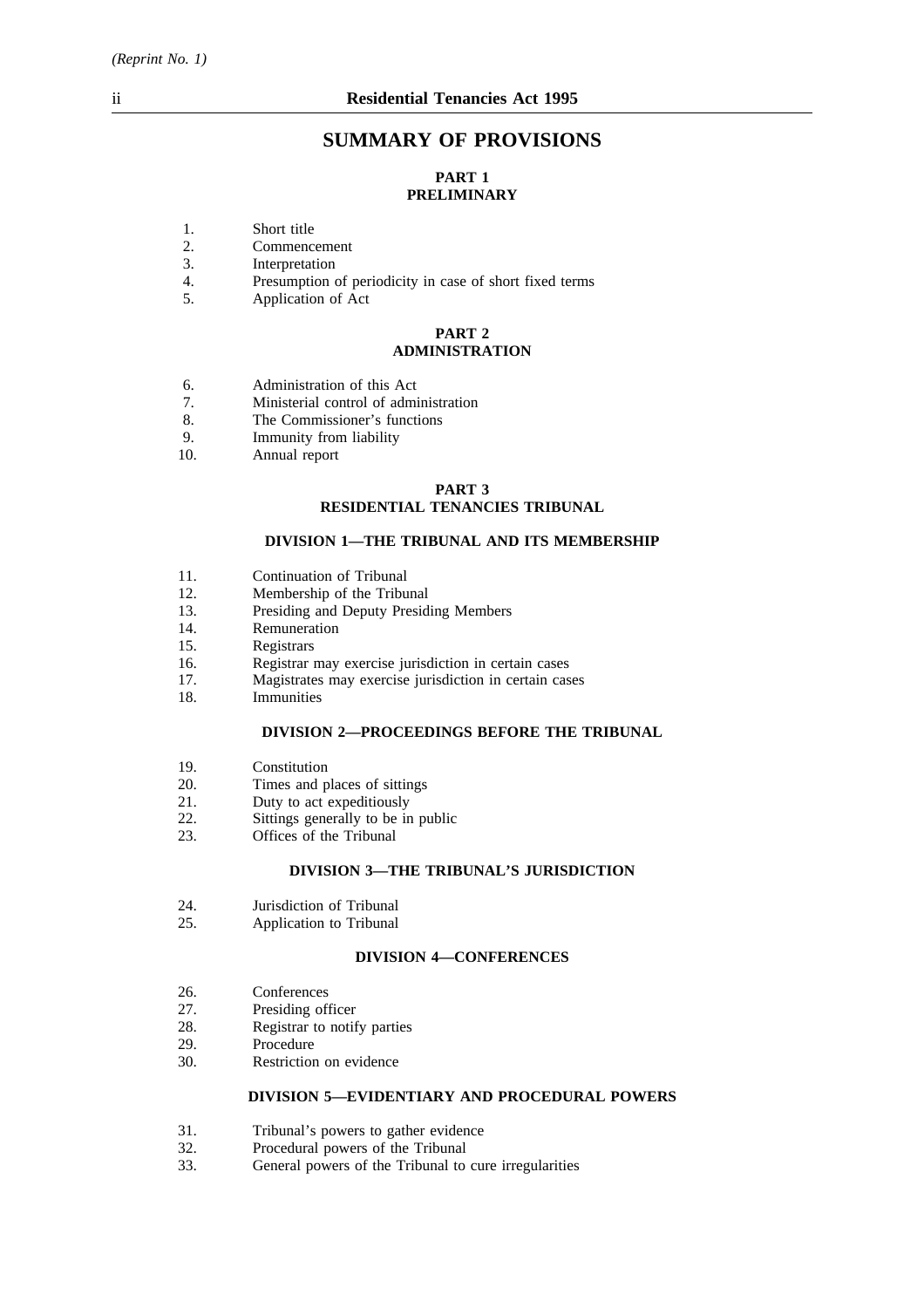### **DIVISION 6—MEDIATION**

34. Mediation

#### **DIVISION 7—JUDGMENTS AND ORDERS**

- 35. Special powers to make orders and give relief
- 36. Enforcement of orders
- 37. Application to vary or set aside order
- 38. Costs

#### **DIVISION 8—OBLIGATION TO GIVE REASONS FOR DECISIONS**

39. Reasons for decisions

### **DIVISION 9—RESERVATION OF QUESTIONS OF LAW AND APPEALS**

- 40. Reservation of questions of law<br>41. Appeals
- **Appeals**
- 42. Stay of proceedings

### **DIVISION 10—MISCELLANEOUS**

- 43. Entry and inspection of property<br>44. Contempt of the Tribunal
- 44. Contempt of the Tribunal<br>45 Punishment of contempts
- 45. Punishment of contempts<br>46
- 46. Fees<br>47 Proce
- Procedural rules

#### **PART 4**

### **MUTUAL RIGHTS AND OBLIGATIONS OF LANDLORD AND TENANT**

#### **DIVISION 1—ENTERING INTO RESIDENTIAL TENANCY AGREEMENT**

- 48. Tenant to be notified of landlord's name, etc.<br>49. Written residential tenancy agreements
- Written residential tenancy agreements
- 50. Cost of preparing agreement
- 51. False information from tenant

#### **DIVISION 2—DISCRIMINATION AGAINST TENANTS WITH CHILDREN**

52. Discrimination against tenants with children

#### **DIVISION 3—RENT**

- 53. Permissible consideration for residential tenancy
- 54. Rent in advance
- 55. Variation of rent
- 56. Excessive rent
- 57. Landlord's duty to keep proper records of rent
- 58. Duty to give receipt for rent
- 59. Accrual and apportionment of rent
- 60. Abolition of distress for rent

### **DIVISION 4—SECURITY BONDS**

- 61. Security bond
- 62. Receipt of security and transmission to the Commissioner
- 63. Repayment of security bond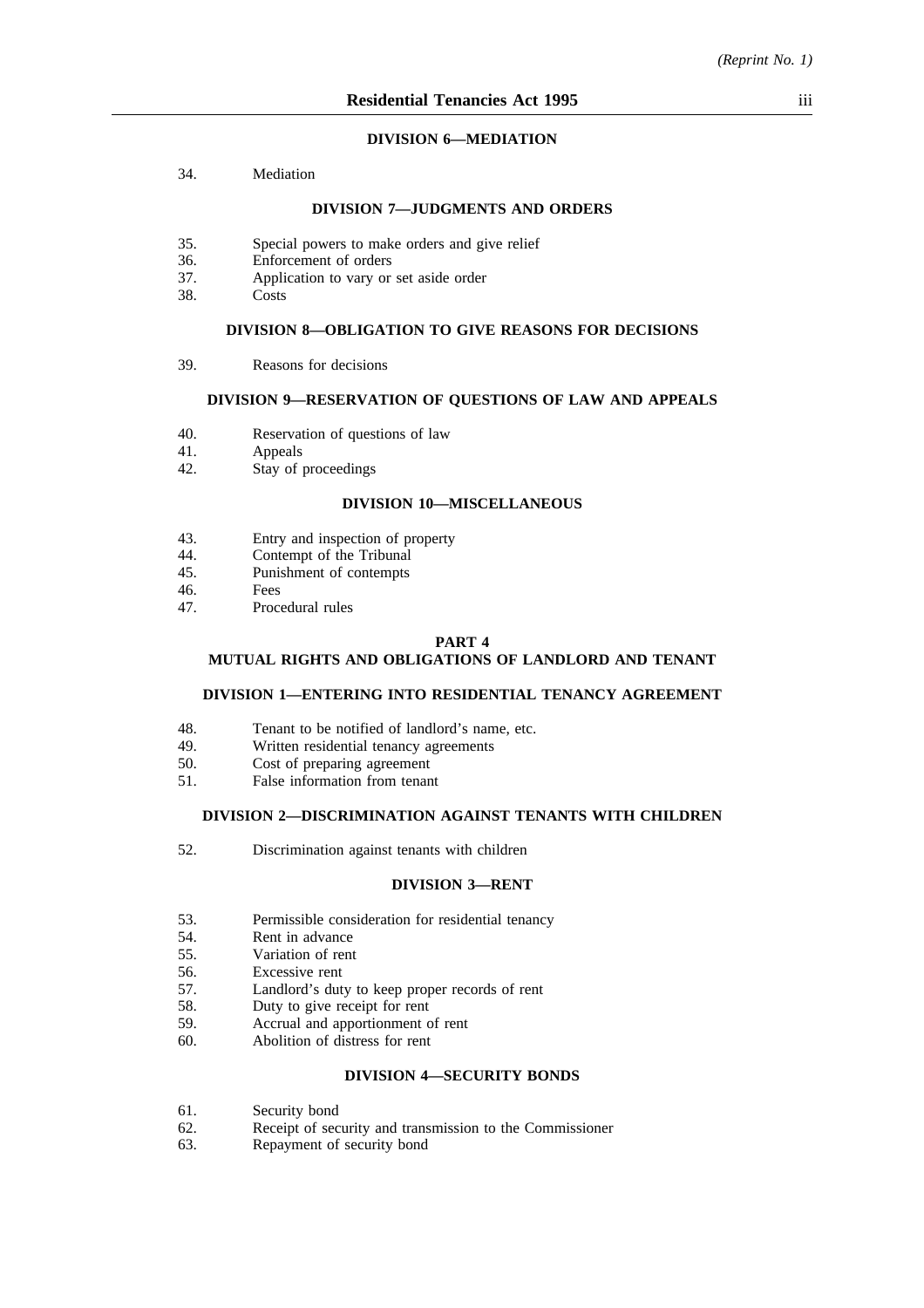### **DIVISION 5—TENANT'S ENTITLEMENT TO POSSESSION AND QUIET ENJOYMENT**

| 64.<br>Vacant possession, etc. |  |
|--------------------------------|--|
|--------------------------------|--|

65. Quiet enjoyment

#### **DIVISION 6—SECURITY OF PREMISES**

66. Security of premises

#### **DIVISION 7—LANDLORD'S OBLIGATION IN REGARD TO CONDITION OF THE PREMISES**

- 67. Cleanliness
- 68. Landlord's obligation to repair

### **DIVISION 8—TENANT'S OBLIGATIONS IN RELATION TO THE PREMISES AND ANCILLARY PROPERTY**

- 69. Tenant's responsibility for cleanliness and damage
- Alteration of premises

# **DIVISION 9—TENANT'S CONDUCT ON THE PREMISES**

71. Tenant's conduct

#### **DIVISION 10—LANDLORD'S RIGHT OF ENTRY**

72. Right of entry

#### **DIVISION 11—RATES, TAXES AND CHARGES**

73. Rates, taxes and charges

#### **DIVISION 12—ASSIGNMENT**

74. Assignment of tenant's rights under residential tenancy agreement

# **DIVISION 13—TENANT'S VICARIOUS LIABILITY**

75. Vicarious liability

#### **DIVISION 14—HARSH OR UNCONSCIONABLE TERMS**

76. Harsh or unconscionable terms

# **DIVISION 15—MISCELLANEOUS**

- 77. Accelerated rent and liquidated damages
- 78. Duty of mitigation

#### **PART 5**

# **TERMINATION OF RESIDENTIAL TENANCY AGREEMENTS**

### **DIVISION 1—TERMINATION GENERALLY**

79. Termination of residential tenancy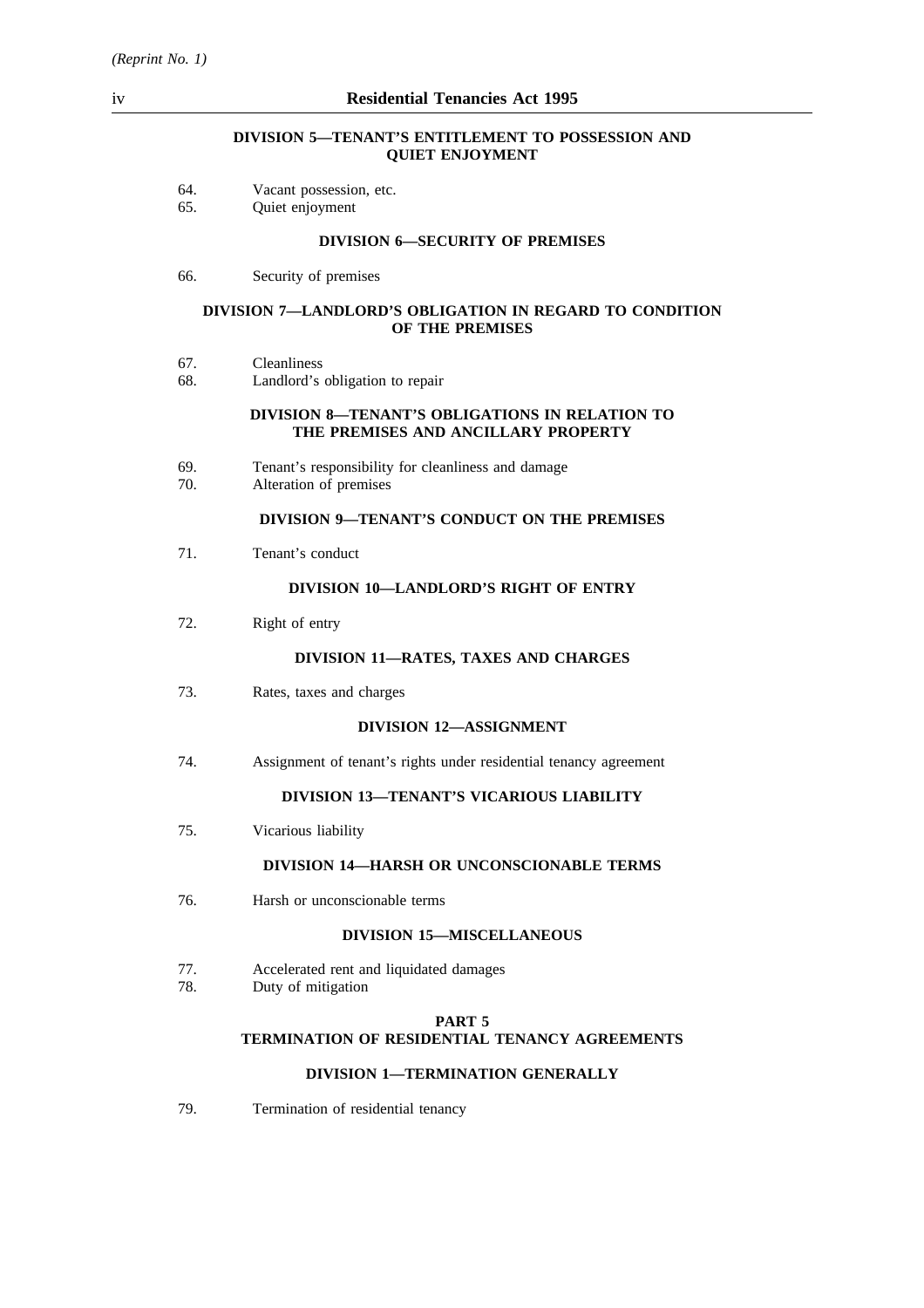#### **DIVISION 2—TERMINATION BY THE LANDLORD**

- 80. Notice of termination by landlord on ground of breach of the agreement
- 81. Termination because possession is required by the landlord for certain purposes
- 82. Termination of residential tenancy by housing co-operative
- 83. Termination by landlord without specifying a ground of termination
- 84. Limitation of right to terminate

#### **DIVISION 3—TERMINATION BY TENANT**

- 85. Notice of termination by tenant on ground of breach of the agreement
- 86. Termination by tenant without specifying a ground of termination

### **DIVISION 4—TERMINATION BY THE TRIBUNAL**

- 87. Termination on application by landlord<br>88. Termination on application by tenant
- 88. Termination on application by tenant 89. Termination based on hardship
- 89. Termination based on hardship<br>90. Tribunal may terminate tenancy
- Tribunal may terminate tenancy where tenant's conduct unacceptable

# **DIVISION 5—NOTICES OF TERMINATION**

- 91. Form of notice of termination<br>92. Termination of periodic tenanc
- Termination of periodic tenancy

# **DIVISION 6—REPOSSESSION OF PREMISES**

- 93. Order for possession
- 94. Abandoned premises
- 95. Repossession of premises
- 96. Forfeiture of head tenancy not to result automatically in destruction of right to possession under residential tenancy agreement

#### **DIVISION 7—ABANDONED GOODS**

97. Abandoned goods

#### **DIVISION 8—MISCELLANEOUS**

- 98. Bailiffs
- 99. Enforcement of orders for possession

#### **PART 6 RESIDENTIAL TENANCIES FUND**

- 100. Residential Tenancies Fund
- 101. Application of income
- 102. Accounts and audit

#### **PART 7 ROOMING HOUSES**

- 103. Codes of conduct
- 104. Obligation to comply with codes of conduct
- 105. Jurisdiction of the Tribunal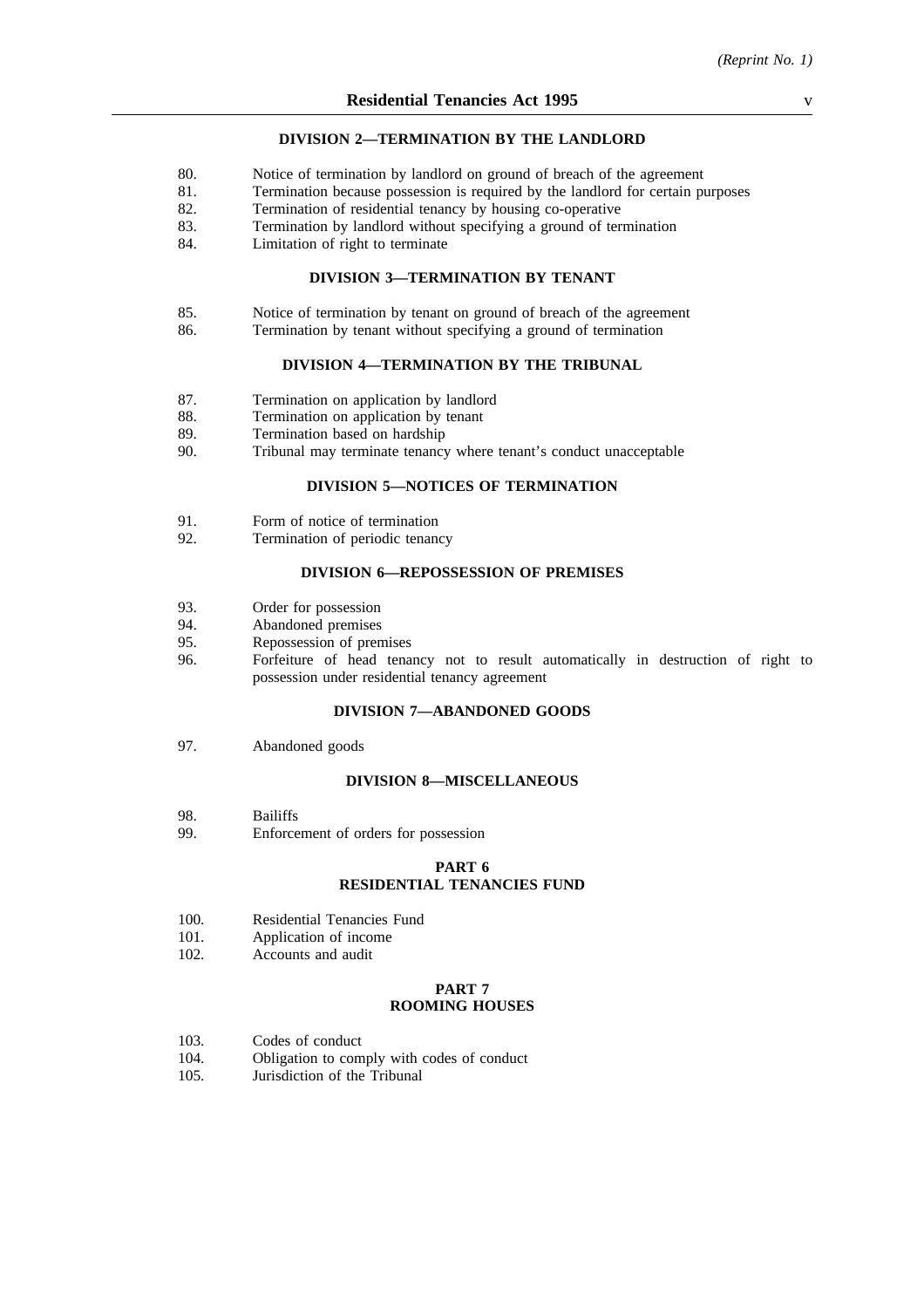#### **PART 8 DISPUTE RESOLUTION**

#### **DIVISION 1—MEDIATION**

- 106. Responsibility of the Commissioner to arrange for mediation of disputes
- 107. Mediation of dispute
- 108. Statements made in the course of mediation proceedings

#### **DIVISION 2—INTERVENTION**

109. Power to intervene

#### **DIVISION 3—POWERS OF THE TRIBUNAL**

- 110. Powers of the Tribunal
- 111. Conditional and alternative orders<br>112. Restraining orders
- Restraining orders

#### **DIVISION 4—REPRESENTATION**

- 113. Representation in proceedings before the Tribunal 114. Remuneration of representative
- Remuneration of representative

# **PART 9 MISCELLANEOUS**

- 115. Contract to avoid Act
- 116. Overpayment of rent<br>117. Notice by landlord no
- Notice by landlord not waived by acceptance of rent
- 118. Exemptions
- 119. Tribunal may exempt tenancy agreement or premises from provision of Act
- 120. Service
- 121. Regulations

#### **SCHEDULE**

*Repeal, Transitional Provisions and Consequential Amendments*

# **APPENDIX LEGISLATIVE HISTORY**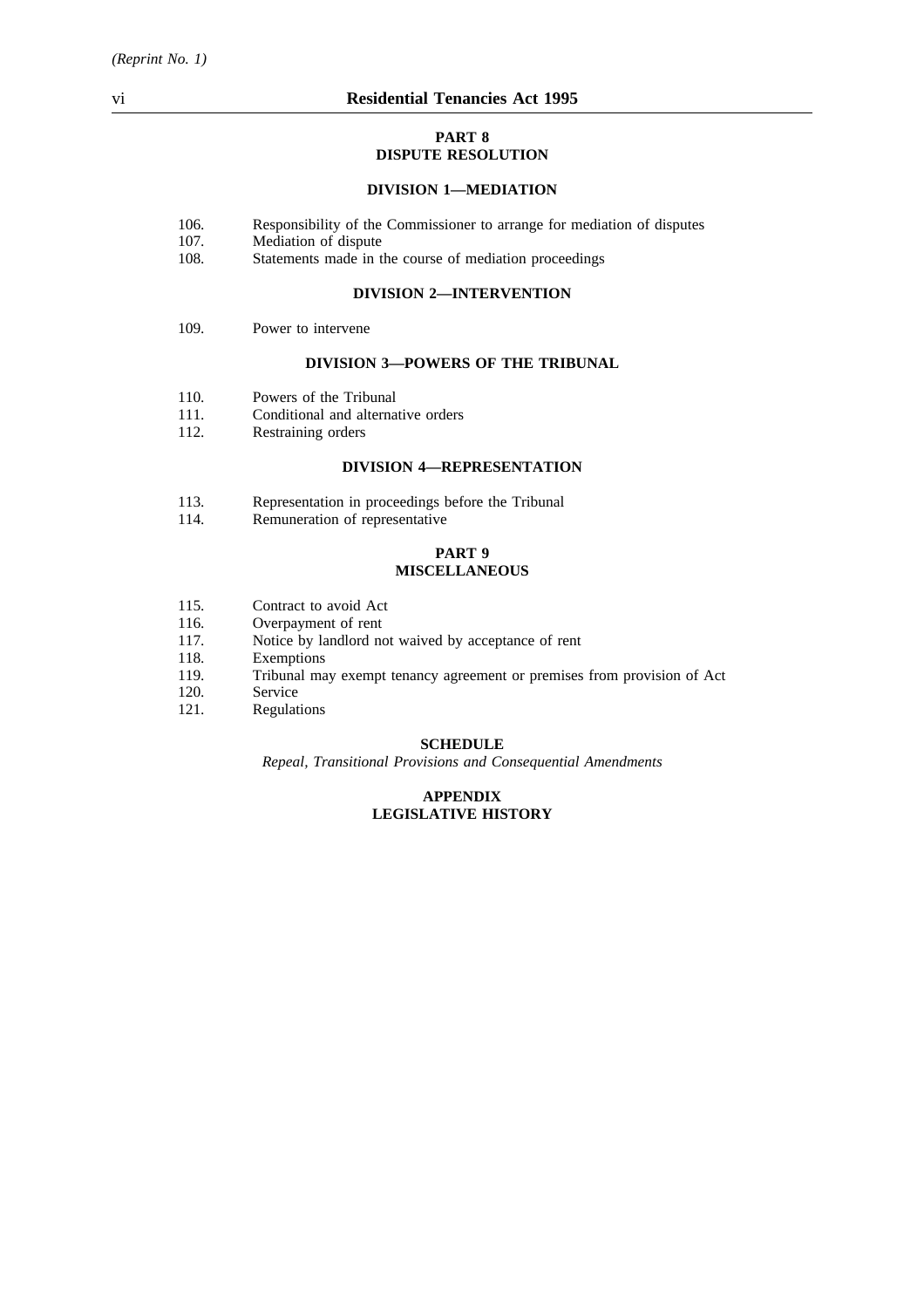# **RESIDENTIAL TENANCIES ACT 1995**

being

Residential Tenancies Act 1995 No. 63 of 1995 [Assented to 10 August  $1995$ ]<sup>1</sup>

as amended by

Statutes Amendment and Repeal (Common Expiation Scheme) Act 1996 No. 34 of 1996 [Assented to 2 May  $19961^2$ 

<sup>1</sup> Ss. 1-3, 73, 121, Sched. cl. 1(2), 2 and 3(b) came into operation 24 August 1995: *Gaz*. 24 August 1994, p. 499; ss. 4, 5(1), 5(2)(c), 6-23, 24(1)(a), (c), (2)-(5), 25-62, 63(1)-(6), 64-72, 74-100, 101(a), (b), (d)-(f), 102, 106-120, Sched. cl. 1(1), 3(a), 4 and 6 came into operation 30 November 1995: *Gaz*. 23 November 1995, p. 1412; s. 63(7)-(10) came into operation 5 February 1996: *Gaz*. 25 January 1996, p. 808; ss. 5(2)(a), (b), (d)-(h) and 24(1)(b) came into operation 1 July 1996: *Gaz*. 27 June 1996, p. 3107; remainder of Act had not been brought into operation at the date of this reprint.

<sup>2</sup> Came into operation 3 February 1997: *Gaz*. 19 December 1996, p. 1923.

*NOTE:*

*Asterisks indicate repeal or deletion of text.*

*For the legislative history of the Act see Appendix.*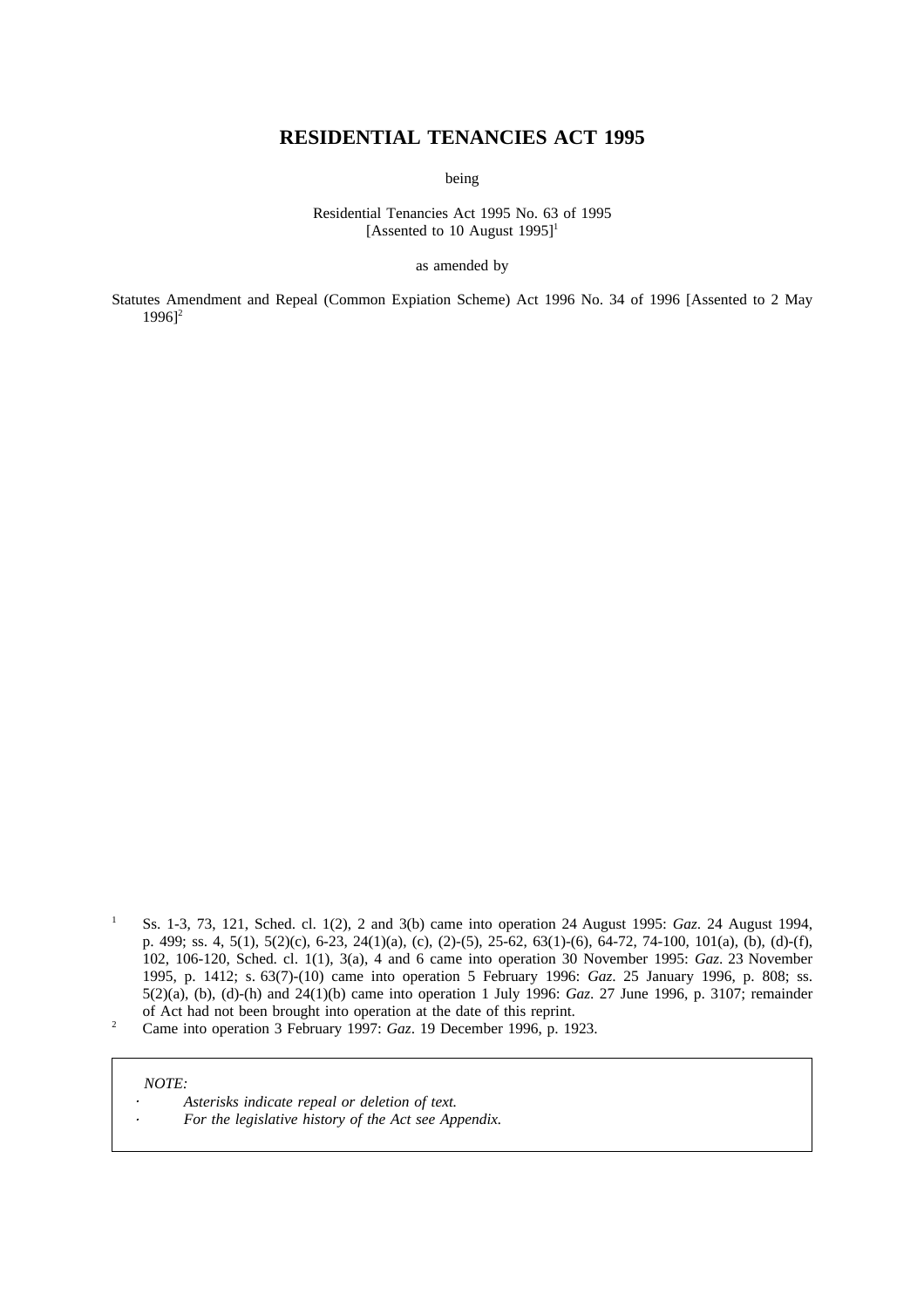**An Act to regulate the relationship of landlord and tenant under residential tenancy agreements; to repeal the Residential Tenancies Act 1978 and the Residential Tenancies (Housing Trust) Amendment Act 1993; to make related amendments to the Retirement Villages Act 1987; and for other purposes.**

The Parliament of South Australia enacts as follows:

# **PART 1 PRELIMINARY**

### **Short title**

**1.** This Act may be cited as the *Residential Tenancies Act 1995*.

#### **Commencement**

**2.** This Act will come into operation on a day to be fixed by proclamation.

### **Interpretation**

**3.** (1) In this Act, unless the contrary intention appears—

"**ancillary property**" means property (not forming part of premises subject to a residential tenancy agreement) that is provided by the landlord, either under the residential tenancy agreement or independently of the agreement, for use by the tenant;

"**Commissioner**" means the Commissioner for Consumer Affairs;

# "**financial institution**" means—

- *(a)* a bank; or
- *(b)* a building society; or
- *(c)* a credit union;

"**Fund**" means the Residential Tenancies Fund;

"**housing improvement notice**" means a notice of intention to declare premises substandard, a notice declaring premises to be substandard, or a notice fixing the maximum rent payable for premises, under Part 7 of the *Housing Improvement Act 1940*;

"**landlord**" means—

- *(a)* the person who grants the right of occupancy under a residential tenancy agreement; or
- *(b)* a successor in title to the tenanted premises whose title is subject to the tenant's interest,

and includes a prospective landlord and a former landlord;

"**lawyer**" means a person entitled to practise the profession of the law under the *Legal Practitioners Act 1981*;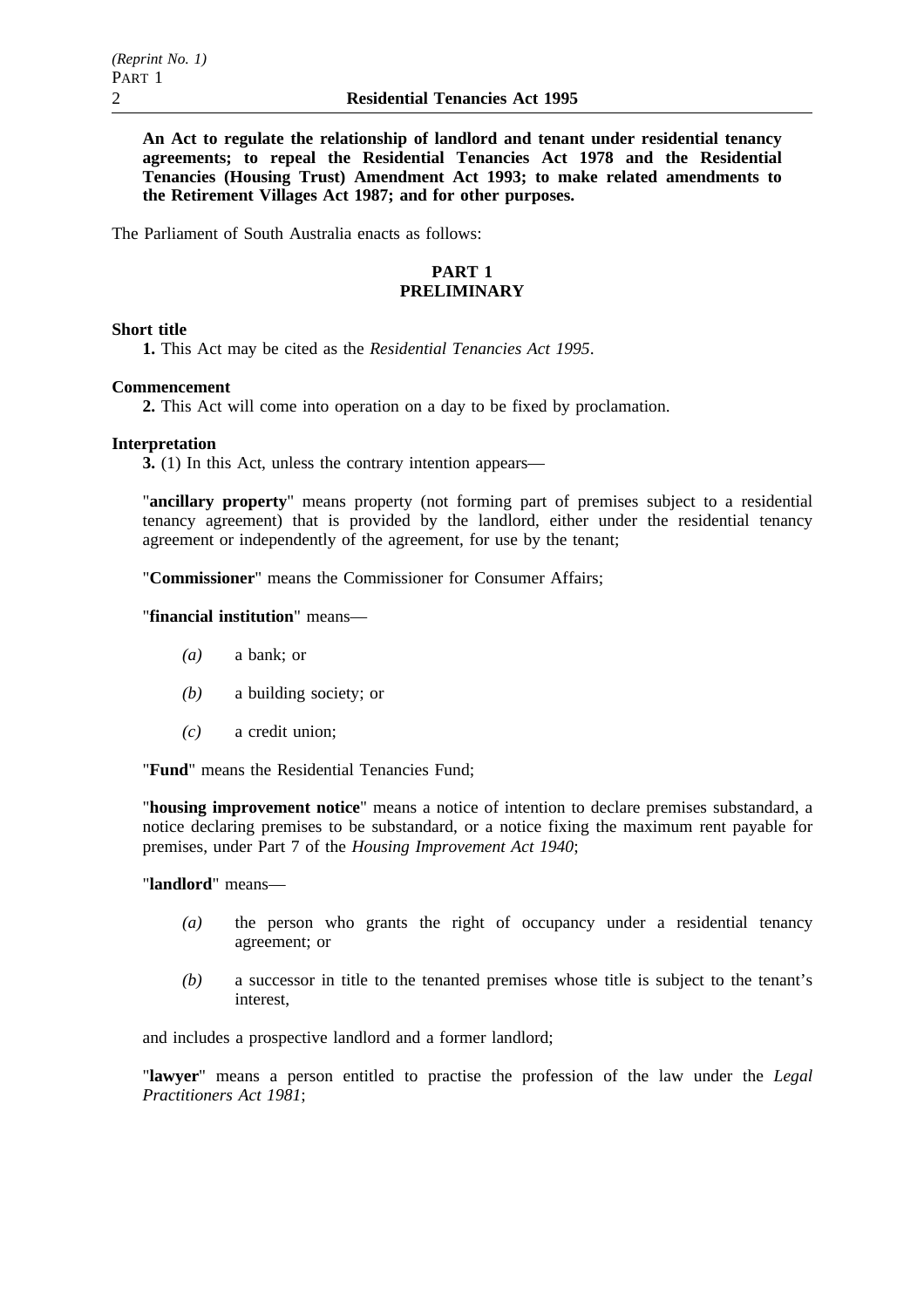"**mediation**" of a dispute includes preliminary assistance in dispute resolution such as the giving of advice to ensure that—

- *(a)* the parties to the dispute are fully aware of their rights and obligations; and
- *(b)* there is full and open communication between the parties about the dispute;

"**premises**" includes a part of premises;

"**registered agent**" means a person registered as an agent under the *Land Agents Act 1994*;

"**registered housing co-operative**" means a housing co-operative registered under the *Housing Co-operatives Act 1991*;

"**rent**" means an amount payable under a residential tenancy agreement for the right to occupy premises for a period of the tenancy;

"**residential premises**" means premises for occupation as a place of residence;

"**residential tenancy agreement**" means an agreement (other than a rooming house agreement) under which a person grants another person, for valuable consideration, a right (which may, but need not, be an exclusive right<sup>1</sup>) to occupy premises for the purpose of residence;

<sup>1.</sup> However, it should be noted that the Act confers certain protections against intrusion on the premises by the landlord. Hence, even if the agreement does not, in its terms, confer an exclusive right to occupation, the Act will (at least in some respects) assimilate the right of occupation to the exclusive right conferred by a lease.

"**rooming house**" means residential premises in which—

- *(a)* rooms are available, on a commercial basis, for residential occupation; and
- *(b)* accommodation is available for at least three persons on a commercial basis;

"**rooming house agreement**" means an agreement under which accommodation is provided (with or without meals, or other facilities or services) in a rooming house;

"**rooming house proprietor**" means a person who carries on a business involving the provision of accommodation under rooming house agreements;

"**rooming house resident**" means a person who boards or lodges in a rooming house;

"**Rules**" means the rules of the Tribunal;

"**security**" means an amount a tenant is required to pay under a residential tenancy agreement, or an agreement collateral to a residential tenancy agreement, as security for the performance of obligations under a residential tenancy agreement;

"**security bond**" means a provision of a residential tenancy agreement or a collateral agreement under which a tenant is required to give security for the performance of obligations under a residential tenancy agreement;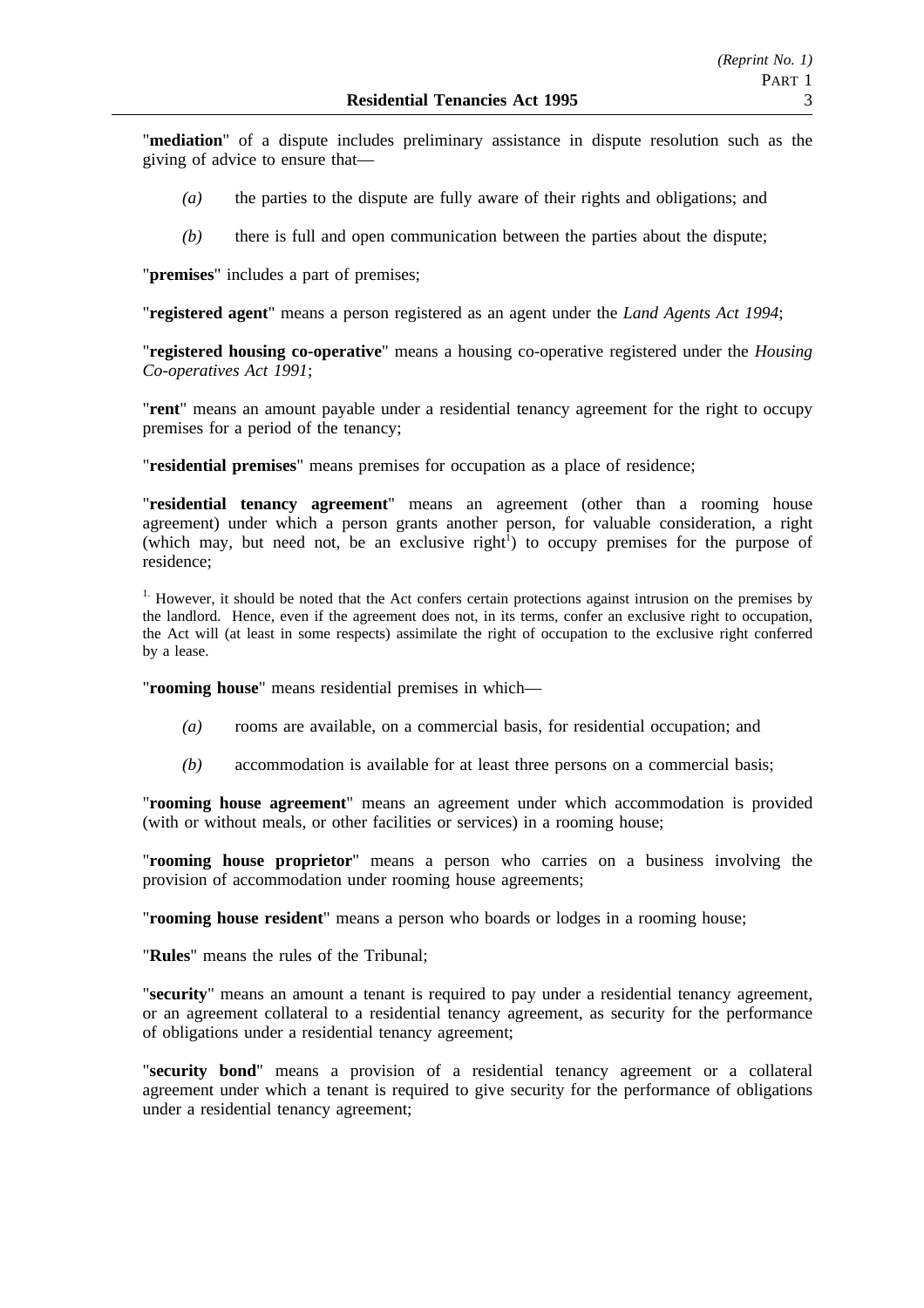"**statutory rates, taxes and charges**" means—

- *(a)* rates or charges imposed under the *Local Government Act 1934*; and
- *(b)* rates or charges imposed under the *Waterworks Act 1932* or the *Sewerage Act 1929*; and
- *(c)* land tax under the *Land Tax Act 1936*;

"**tenancy dispute**" means—

- *(a)* a claim under a residential tenancy agreement, a rooming house agreement, or an agreement collateral to a residential tenancy agreement or a rooming house agreement; or
- *(b)* a dispute between parties or former parties to a residential tenancy agreement, a rooming house agreement, or an agreement collateral to a residential tenancy agreement or a rooming house agreement, about matters arising under the agreement or this Act;

"**tenant**" means the person who is granted a right of occupancy under a residential tenancy agreement or a person to whom the right passes by assignment or operation of law and includes a prospective tenant or a former tenant;

"**Tribunal**" means the Residential Tenancies Tribunal.

(2) If this Act provides for something to be done within a specified period from a particular day, the period will be taken not to include the particular day.

(3) If this Act provides that action may be taken after the expiration of a specified period of days, the period will be taken to be a period of clear days.

# **Presumption of periodicity in case of short fixed terms**

**4.** (1) If a residential tenancy agreement is entered into for a short fixed term, the agreement is taken to be an agreement for a periodic tenancy with a period equivalent to the length of the fixed term unless the landlord establishes that—

- *(a)* the tenant genuinely wanted a tenancy ending at the end of the short fixed term and the term was fixed at the tenant's request; or
- *(b)* before the residential tenancy agreement was entered into—
	- (i) the landlord gave the tenant a notice containing a warning in the form required by regulation; and
	- (ii) the tenant signed a statement in the form required by regulation acknowledging that the tenant did not expect to continue in possession of the premises after the end of the term stated in the agreement.
- (2) A **short fixed term** is a term of 90 days or less.

### **Application of Act**

**5.** (1) This Act does not apply to—

*(a)* an agreement giving a right of occupancy in—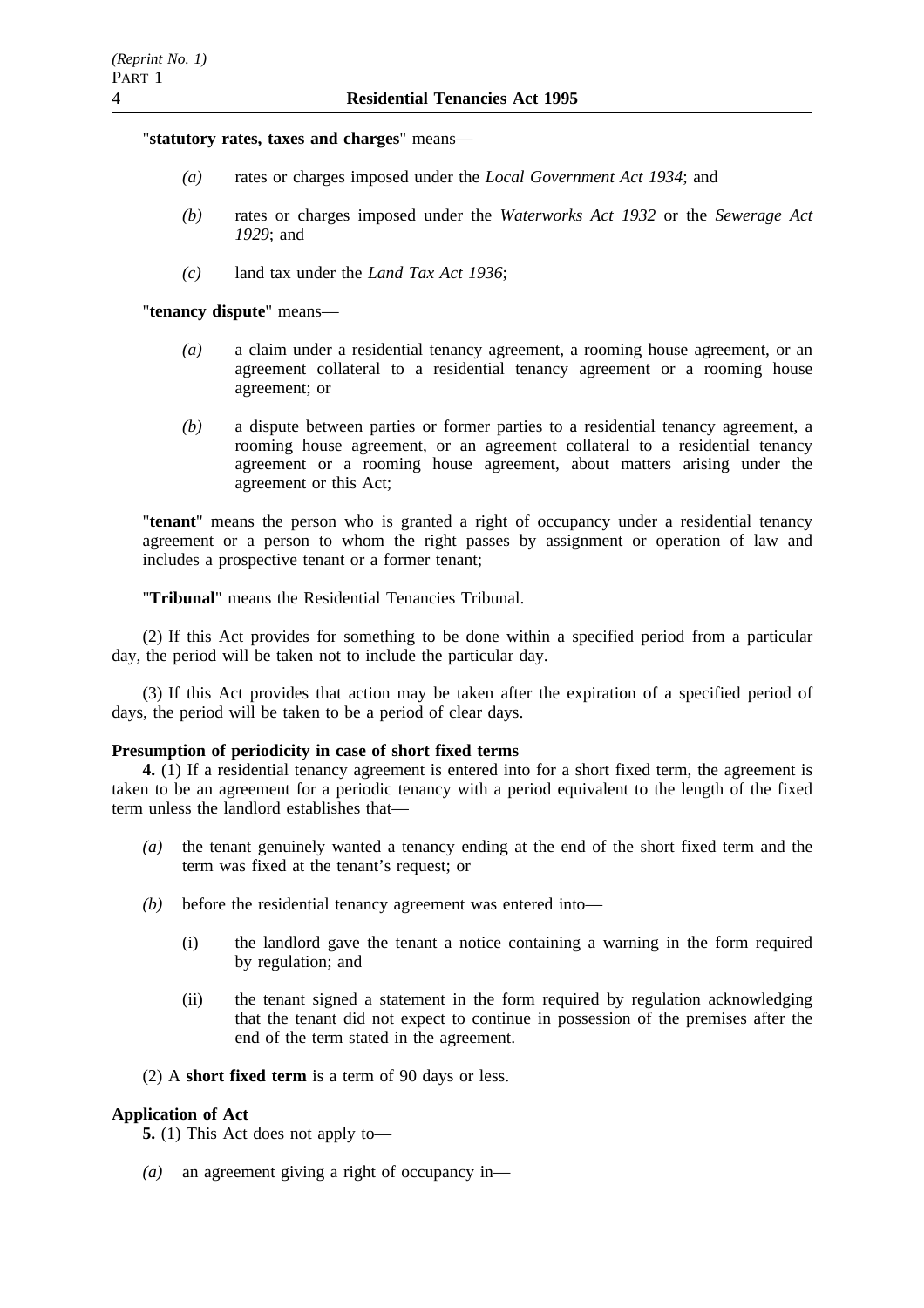- (i) a hotel or motel; or
- (ii) an educational institution, college, hospital or nursing home; or
- (iii) club premises; or
- (iv) a home for aged or disabled persons administered by an eligible organisation under the *Aged or Disabled Persons Care Act 1954* of the Commonwealth; or
- (v) a retirement village within the meaning of the *Retirement Villages Act 1987*; or
- (vi) a supported residential facility within the meaning of the *Supported Residential Facilities Act 1992*; or
- (vii) prescribed premises, or premises of a prescribed class; or
- *(b)* an agreement (other than a rooming house agreement) under which a person boards or lodges with another; or
- *(c)* an agreement genuinely entered into for the purpose of conferring on a person a right to occupy premises for a holiday; or

An agreement conferring a right to occupy premises for a fixed term of 60 days or longer will be taken, in the absence of proof to the contrary, not to have been genuinely entered into for the purpose of conferring a right to occupy premises for a holiday.

*(d)* an agreement conferring a right to occupy premises for the purpose of residence but under which no rent is payable; or

*Example—*

An agreement under which families exchange houses for an agreed period would not be a residential tenancy agreement if no rent were payable under the agreement.

- *(e)* an agreement for the sale of land that confers a right to occupy premises on a party to the agreement; or
- *(f)* a mortgage; or
- *(g)* an agreement arising under a scheme in which—
	- (i) a complex of adjacent premises is owned by a company; and
	- (ii) the premises are let by the company to persons who jointly have a controlling interest in the company; or
- *(h)* a prescribed agreement or an agreement of a prescribed class.

(2) The following provisions of this Act (and only those provisions) apply to residential tenancy agreements under which the South Australian Housing Trust is the landlord, to residential tenancies arising under those agreements and to related tenancy disputes—

- *(a)* Part 3 (*Residential Tenancies Tribunal*);
- *(b)* Section 66 (*Security of premises*);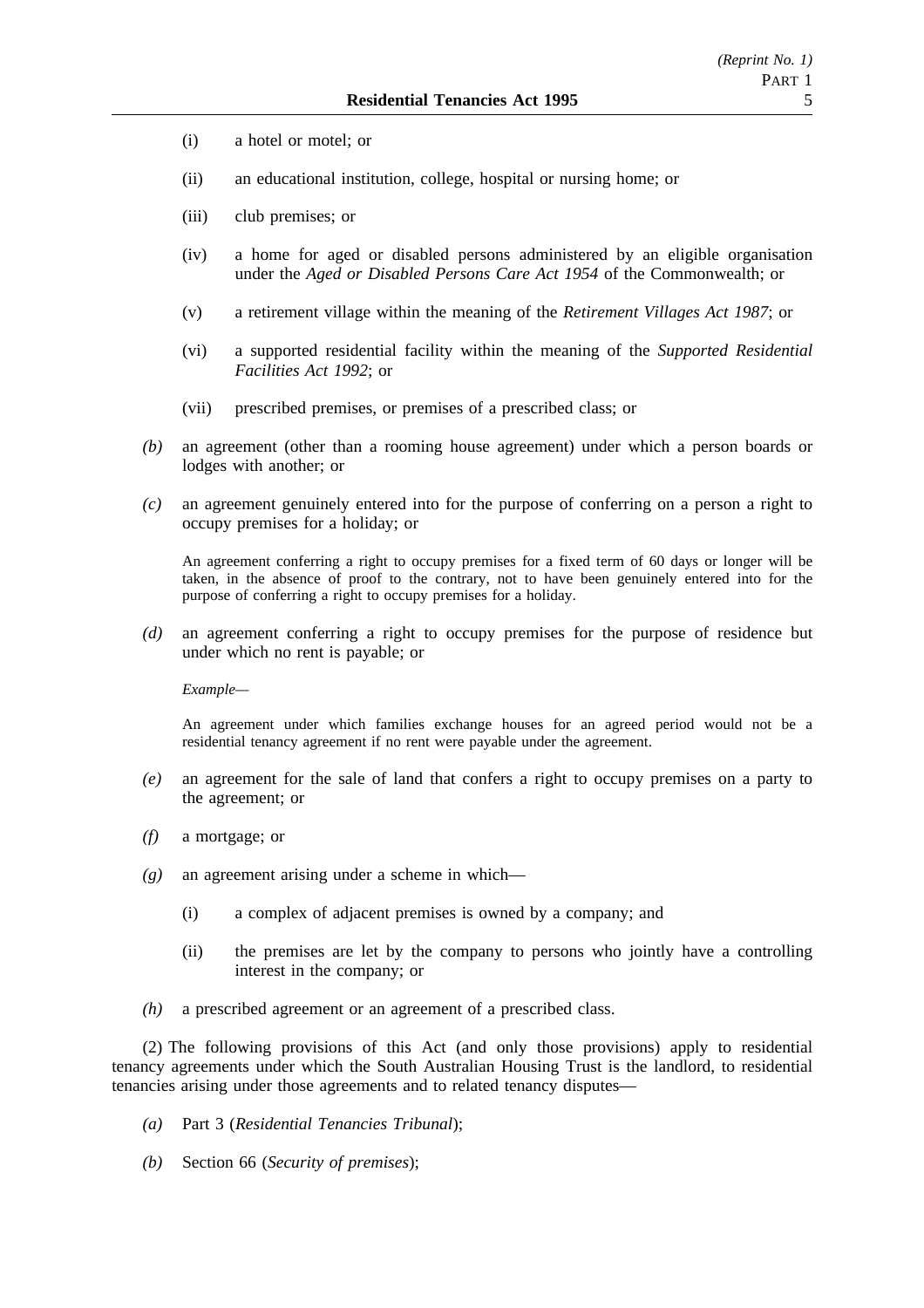- *(c)* Section 71 (*Tenant's conduct*);
- *(d)* Section 90 (*Tribunal may terminate tenancy where tenant's conduct unacceptable*);
- *(e)* Section 93 (*Order for possession*);
- *(f)* Section 99 (*Enforcement orders for possession*);
- *(g)* Division 3 of Part 8 (*Powers of the tribunal*);
- *(h)* Division 4 of Part 8 (*Representation*).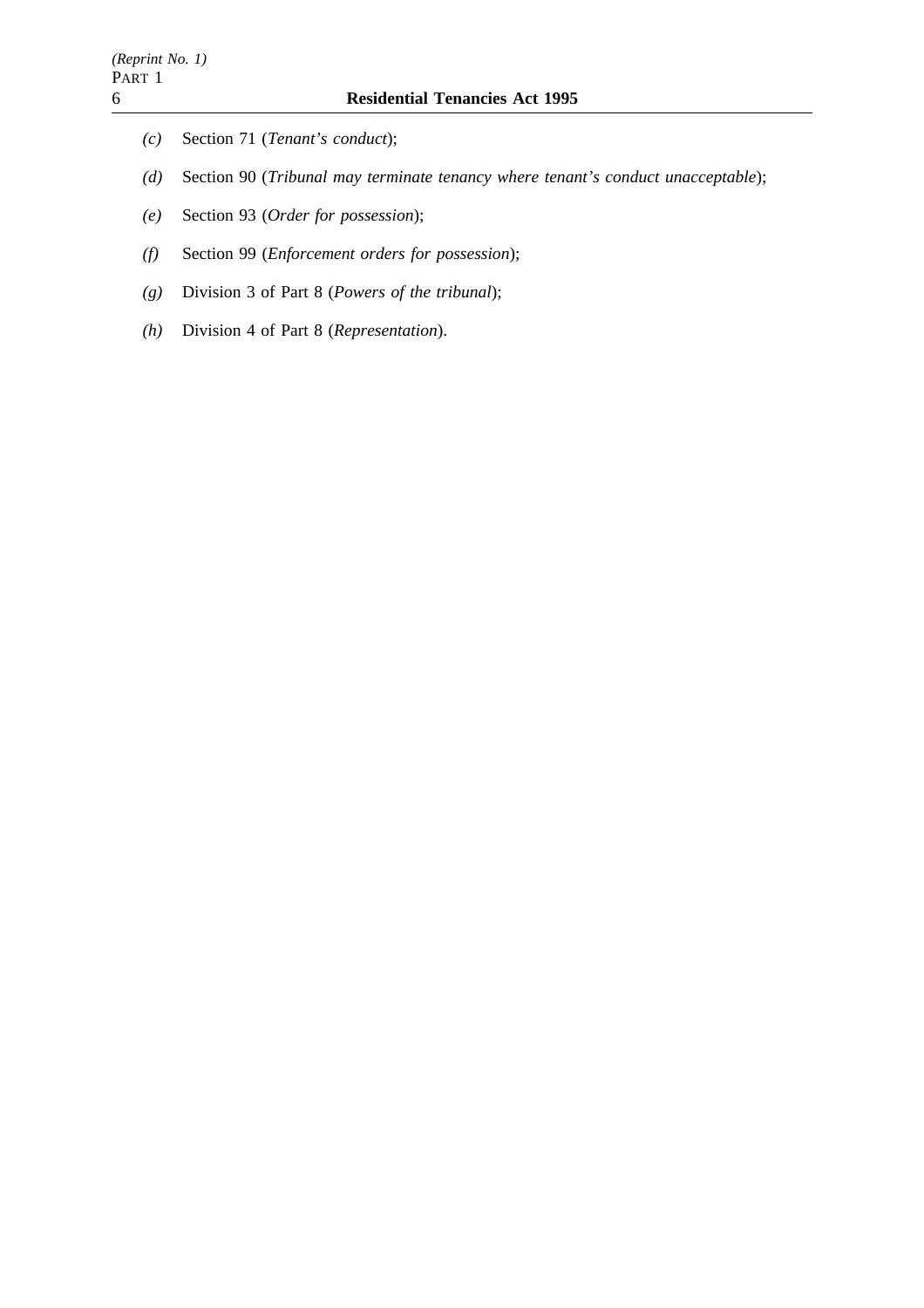# **PART 2 ADMINISTRATION**

### **Administration of this Act**

**6.** The Commissioner is responsible for the administration of this Act.

### **Ministerial control of administration**

**7.** The Commissioner is, in the administration of this Act, subject to control and direction by the Minister.

# **The Commissioner's functions**

**8.** The Commissioner has the following functions:

- *(a)* investigating and researching matters affecting the interests of parties to residential tenancy agreements and rooming house agreements; and
- *(b)* publishing reports and information on subjects of interest to the parties to residential tenancy agreements and rooming house agreements; and
- *(c)* giving advice (to an appropriate extent) on the provisions of this Act and other subjects of interest to the parties to residential tenancy agreements and rooming house agreements; and
- *(d)* investigating suspected infringements of this Act and taking appropriate action to enforce the Act; and
- *(e)* making reports to the Minister on questions referred to the Commissioner by the Minister and other questions of importance affecting the administration of this Act; and
- *(f)* administering the Fund.

#### **Immunity from liability**

**9.** No liability attaches to the Commissioner, or any other person acting in the administration of this Act, for an honest act or omission in the exercise or purported exercise of functions under this Act.

### **Annual report**

**10.** (1) The Commissioner must, on or before 31 October in each year, prepare and forward to the Minister a report on the administration of this Act for the year ending on the preceding 30 June.

(2) The report must include a report on the administration of the Fund.

(3) The Minister must, within six sitting days after receiving a report under this section, have copies of the report laid before both Houses of Parliament.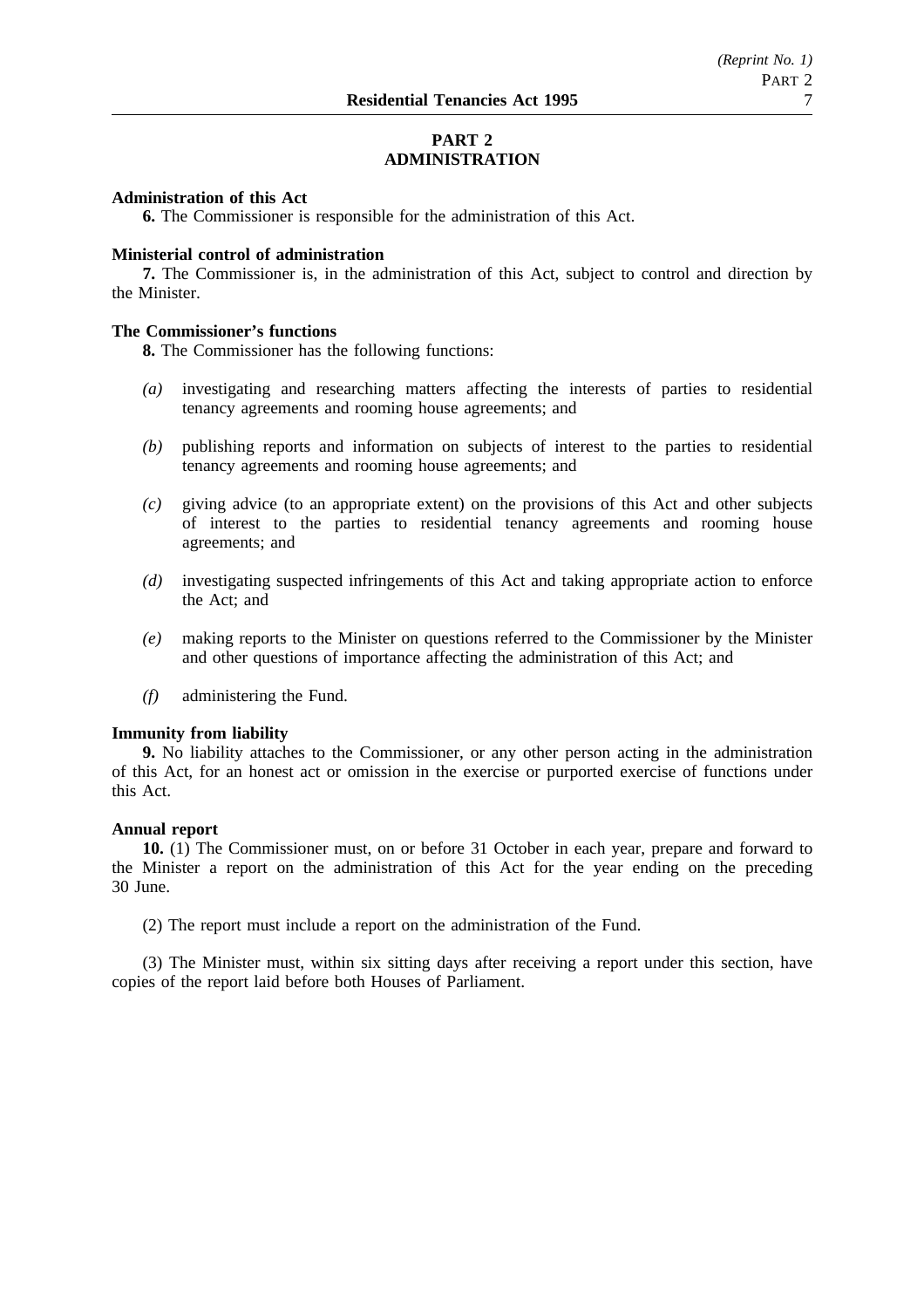### **PART 3 RESIDENTIAL TENANCIES TRIBUNAL**

# **DIVISION 1—THE TRIBUNAL AND ITS MEMBERSHIP**

# **Continuation of Tribunal**

**11.** The *Residential Tenancies Tribunal* continues in existence.

#### **Membership of the Tribunal**

**12.** (1) Members of the Tribunal are appointed by the Governor.

(2) A member of the Tribunal is appointed for a term (not exceeding five years) specified in the instrument of appointment and, at the end of a term of appointment, is eligible for reappointment.

(3) A member of the Tribunal is appointed on conditions specified in the instrument of appointment.

(4) The office of member of the Tribunal may be held in conjunction with an office or position in the public service of the State.

(5) The Governor may remove a member of the Tribunal from office for—

- *(a)* breach of, or non-compliance with, a condition of appointment; or
- *(b)* misconduct; or
- *(c)* failure or incapacity to carry out official duties satisfactorily.
- (6) The office of a member of the Tribunal becomes vacant if the member—
- *(a)* dies; or
- *(b)* completes a term of office and is not reappointed; or
- *(c)* resigns by written notice to the Minister; or
- *(d)* is convicted of an offence punishable by imprisonment; or
- *(e)* is removed from office under subsection (5).

#### **Presiding and Deputy Presiding Members**

**13.** (1) The Governor may appoint a member of the Tribunal to be the Presiding Member or a Deputy Presiding Member of the Tribunal.

(2) A person may only be appointed as the Presiding Member or a Deputy Presiding Member of the Tribunal if the person is legally qualified.

(3) A Deputy Presiding Member may exercise powers and functions of the Presiding Member by delegation from the Presiding Member.

(4) If the Presiding Member is absent, or there is a temporary vacancy in the office of the Presiding Member, the powers, functions and duties of the Presiding Member devolve on a Deputy Presiding Member appointed by the Governor to act in the absence of the Presiding Member or, if no such appointment has been made, on the most senior Deputy Presiding Member of the Tribunal.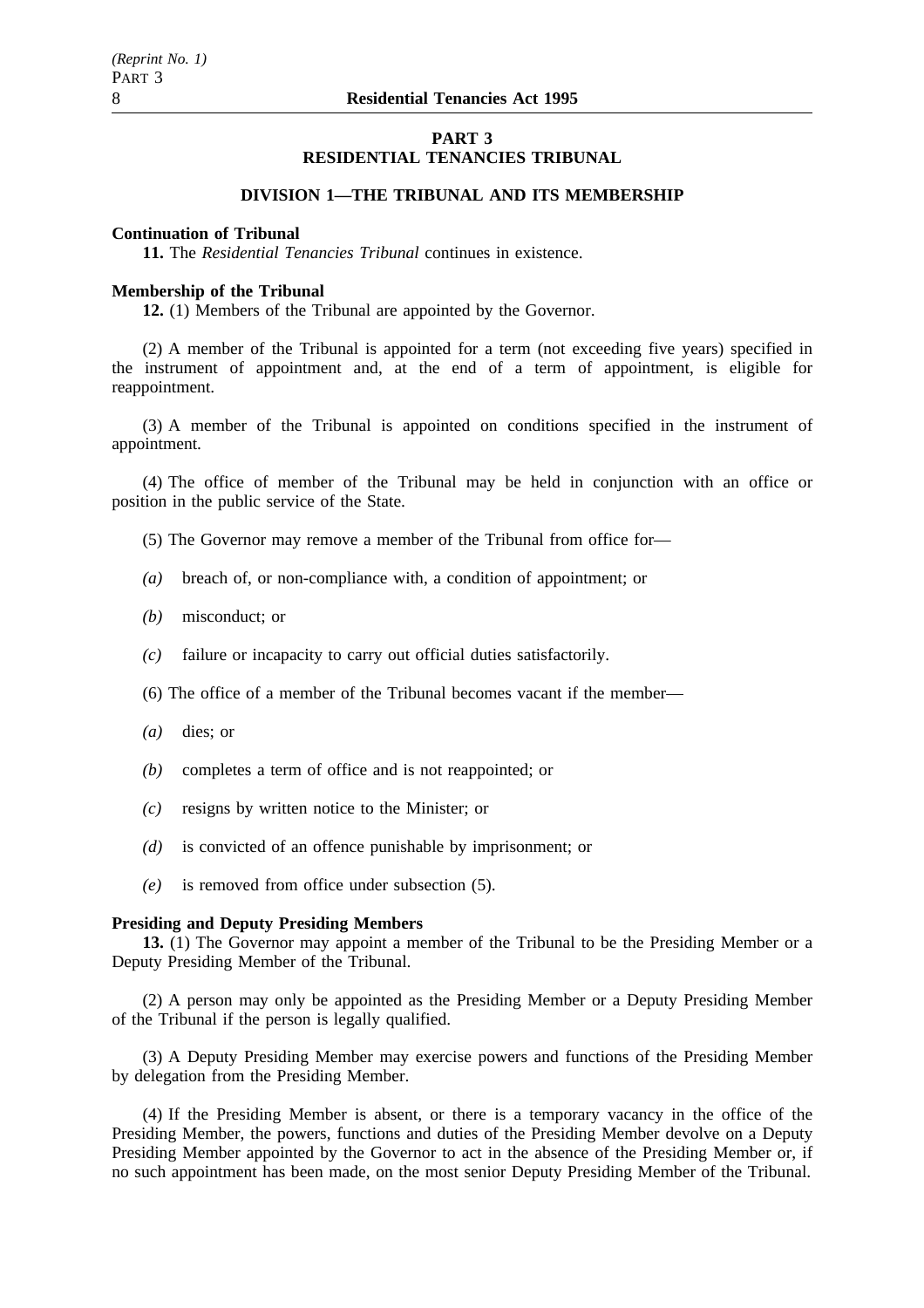(5) A member who holds office as the Presiding Member or a Deputy Presiding Member of the Tribunal continues in that office until the term of office as member falls due for renewal and, if the member's term of office is renewed, the appointment as Presiding Member or Deputy Presiding Member may (but need not be) renewed also.

# **Remuneration**

**14.** A member of the Tribunal is entitled to remuneration, allowances and expenses determined by the Governor.

# **Registrars**

**15.** (1) The Governor may appoint a person to be the registrar or a deputy registrar of the Tribunal.

(2) The office of registrar or deputy registrar may be held in conjunction with another office in the public service of the State.

### **Registrar may exercise jurisdiction in certain cases**

**16.** The registrar or a deputy registrar may—

- *(a)* exercise the jurisdiction of the Tribunal if specifically authorised to do so by or under this Act; and
- *(b)* subject to direction by the Presiding Member of the Tribunal—exercise the jurisdiction of the Tribunal in respect of classes of matters, or in circumstances, specified by the regulations.

# **Magistrates may exercise jurisdiction in certain cases**

**17.** (1) A magistrate may exercise the jurisdiction of the Tribunal.

(2) The regulations may prescribe a scheme for the listing of matters before magistrates.

(3) A regulation cannot be made for the purposes of subsection (2) except after the Minister has consulted with the Presiding Member of the Tribunal and the Chief Magistrate.

(4) A magistrate exercising the jurisdiction of the Tribunal is taken to be a member of the Tribunal.

### **Immunities**

**18.** A member or officer of the Tribunal incurs no civil or criminal liability for an honest act or omission in carrying out or purportedly carrying out official functions.

# **DIVISION 2—PROCEEDINGS BEFORE THE TRIBUNAL**

### **Constitution**

**19.** (1) The Tribunal is constituted for the purpose of hearing proceedings of a single member of the Tribunal.

(2) The Tribunal may, at any one time, be separately constituted for the hearing and determination of a number of separate matters.

# **Times and places of sittings**

**20.** (1) The Tribunal may sit at any time (including a Sunday).

(2) The Tribunal may sit at any place.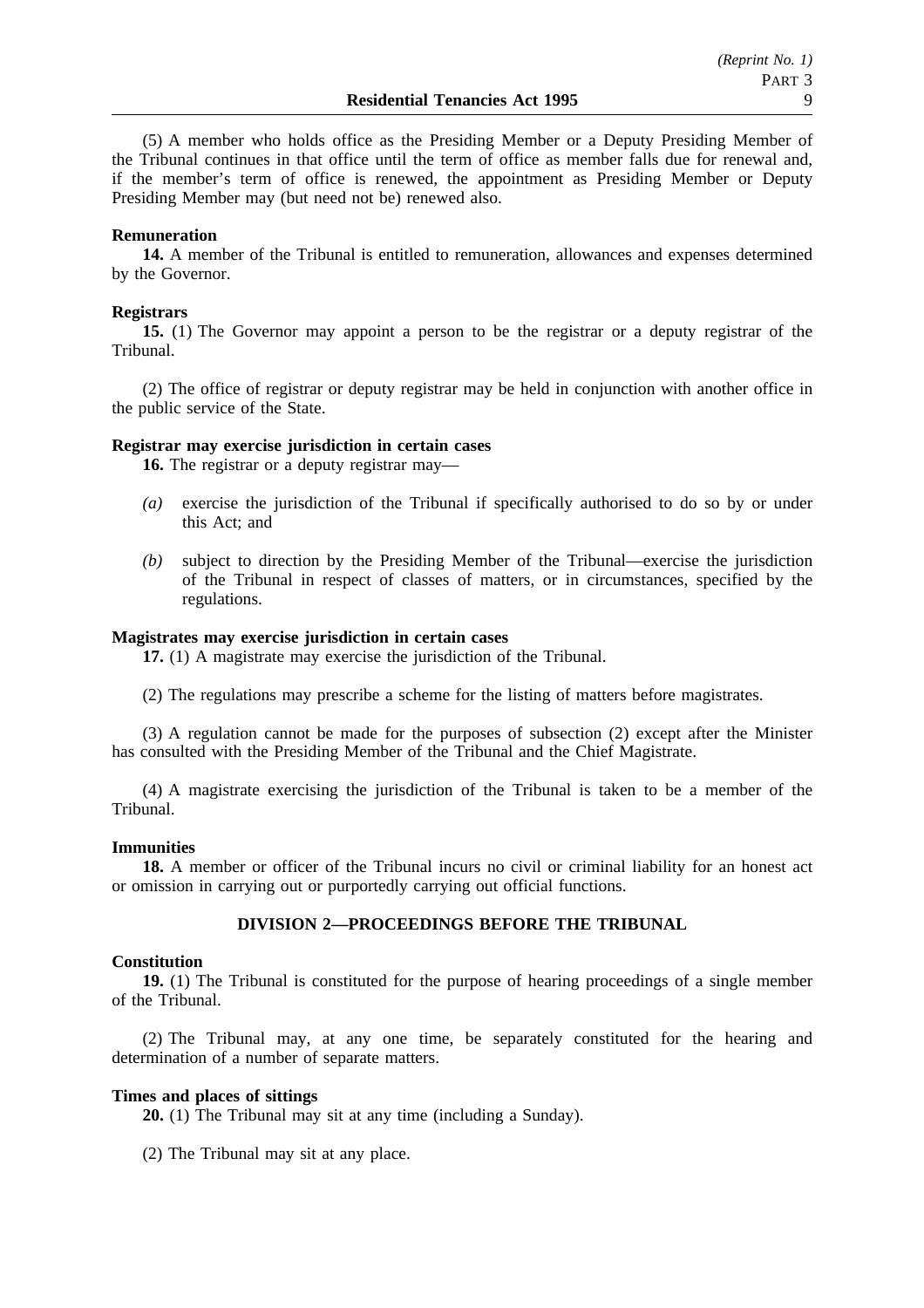### **Duty to act expeditiously**

**21.** The Tribunal must, where practicable, hear and determine proceedings within 14 days after the proceedings are commenced and, if that is not practicable, as expeditiously as possible.

# **Sittings generally to be in public**

**22.** (1) Subject to any contrary provision of an Act or regulation, the Tribunal's proceedings must be open to the public.

(2) However, the Tribunal may, in an appropriate case, order that proceedings be held in private.

# **Offices of the Tribunal**

**23.** Offices of the Tribunal will be maintained at such places as the Minister may determine.

# **DIVISION 3—THE TRIBUNAL'S JURISDICTION**

#### **Jurisdiction of Tribunal**

**24.** (1) The Tribunal has—

- *(a)* exclusive jurisdiction to hear and determine a matter that may be the subject of an application under this Act;
- *(b)* subject to the regulations—jurisdiction to hear and determine claims or disputes arising from tenancies granted for residential purposes by the South Australian Housing Trust;
- *(c)* the other jurisdictions conferred on the Tribunal by statute.

(2) However, the Tribunal does not have jurisdiction to hear and determine a monetary claim if the amount claimed exceeds \$10 000 unless the parties to the proceedings consent in writing to the claim being heard and determined by the Tribunal (and if consent is given, it is irrevocable).

(3) If a monetary claim is above the Tribunal's jurisdictional limit, the claim and any other claims related to the same tenancy may be brought in a court competent to hear and determine a claim founded on contract for the amount of the claim.

(4) A court in which proceedings are brought under subsection (3) may exercise the powers of the Tribunal under this Act.

(5) If the plaintiff in proceedings brought in a court under this section recovers less than \$10 000, the plaintiff is not entitled to costs unless the court is satisfied that there were reasonable grounds for the plaintiff to believe that the plaintiff was entitled to \$10 000 or more.

#### **Application to Tribunal**

**25.** (1) An application under this Act to the Tribunal must—

- *(a)* be made in writing; and
- *(b)* contain the prescribed particulars.
- (2) Before the Tribunal proceeds to hear an application it must—
- *(a)* give the applicant notice in writing setting out the time and place at which it will hear the application; and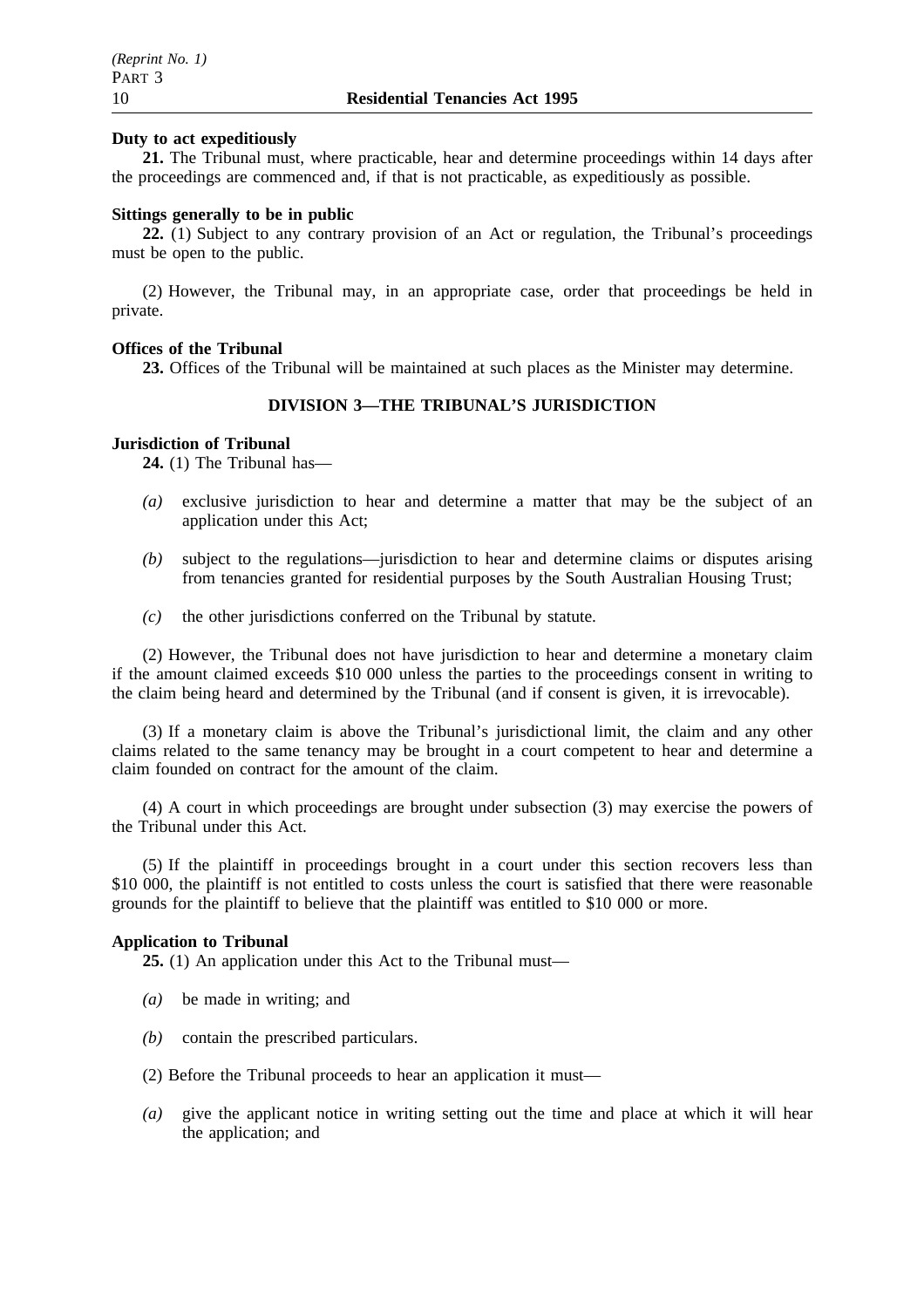- *(b)* give to any other party—
	- (i) notice in writing setting out the time and place at which it will hear the application; and
	- (ii) notice of the nature of the application as it thinks fit.

### **DIVISION 4—CONFERENCES**

#### **Conferences**

**26.** (1) The Tribunal may refer contested proceedings to a conference of the parties to explore the possibilities of resolving the matters at issue by agreement and must (subject to subsection (2)) refer contested proceedings to such a conference if the proceedings are of a class prescribed by regulation for the purposes of this section.

(2) However, even though proceedings are of a class prescribed by regulation for the purposes of this section, a conference need not be held if a member or officer of the Tribunal dispenses with the conference on the ground that the conference would serve no useful purpose or there is some other proper reason to dispense with the conference.

#### **Presiding officer**

**27.** A member of the Tribunal, the registrar, or another officer of the Tribunal authorised by the Presiding Member of the Tribunal, will preside at a conference.

#### **Registrar to notify parties**

**28.** The registrar must notify the parties of the time and place fixed for a conference in a manner prescribed by the Rules.

#### **Procedure**

**29.** (1) A conference may, at the discretion of the presiding officer, be adjourned from time to time.

(2) Unless the presiding officer decides otherwise, the conference will be held in private and the presiding officer may exclude from the conference any person apart from the parties and their representatives.

(3) A party must, if required by the presiding officer, disclose to the conference details of the party's case and of the evidence available to the party in support of that case.

(4) A settlement to which counsel or other representative of a party agrees at a conference is binding on the party.

(5) The presiding officer (if not legally qualified) may refer a question of law arising at the conference to a member of the Tribunal who is legally qualified for determination.

(6) The presiding officer may record a settlement reached at the conference and make a determination or order to give effect to the settlement.

(7) A determination or order under subsection (6) is a determination or order of the Tribunal.

### **Restriction on evidence**

**30.** Evidence of anything said or done in the course of a conference under this Division is inadmissible in proceedings before the Tribunal except by consent of all parties to the proceedings.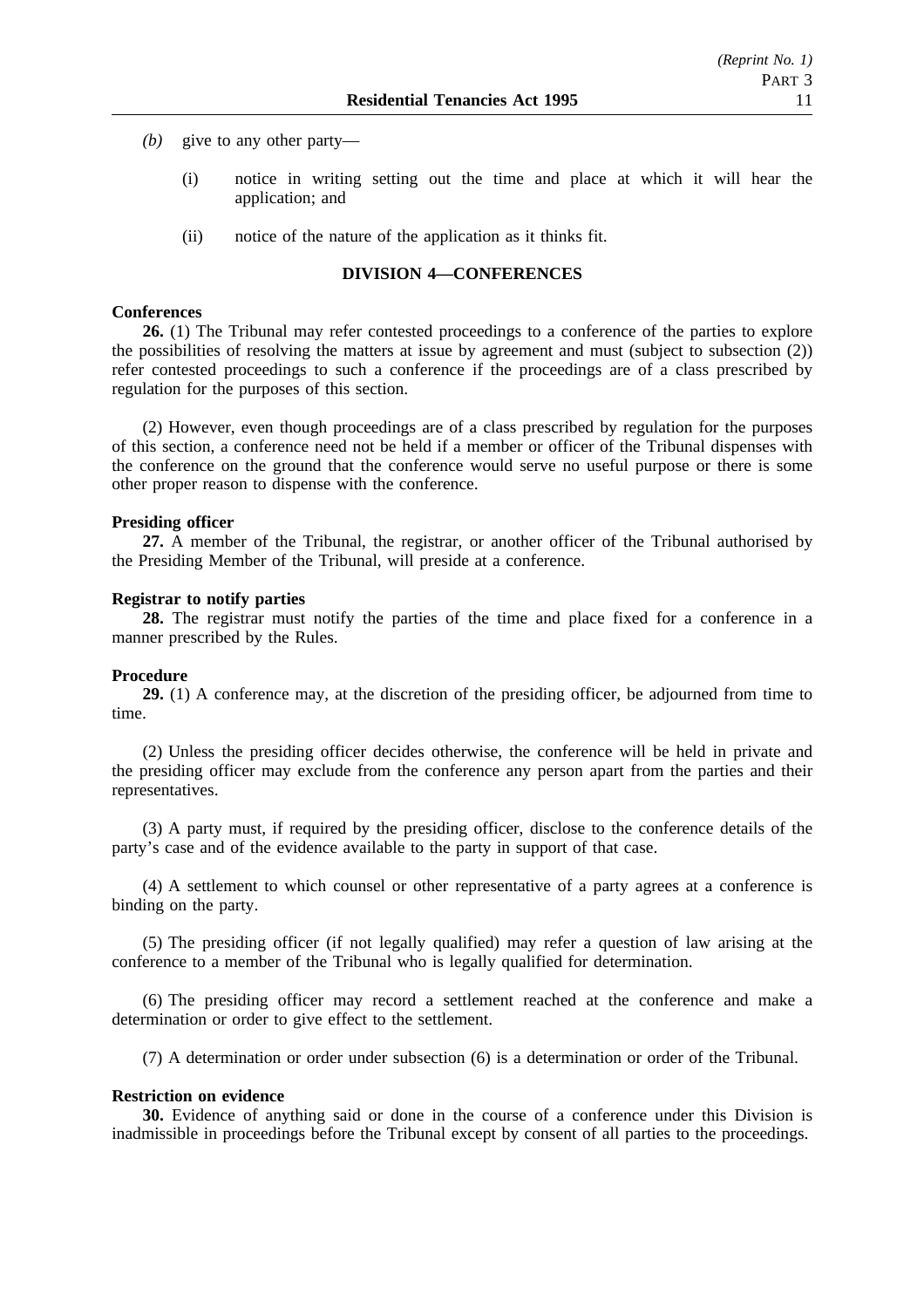# **DIVISION 5—EVIDENTIARY AND PROCEDURAL POWERS**

# **Tribunal's powers to gather evidence**

**31.** (1) For the purpose of proceedings, the Tribunal may—

- *(a)* by summons signed by a member, registrar or deputy registrar of the Tribunal, require a person to attend before the Tribunal;
- *(b)* by summons signed by a member, registrar or deputy registrar of the Tribunal, require the production of books, papers or documents;
- *(c)* inspect books, papers or documents produced before it, retain them for a reasonable period, and make copies of them, or of their contents;
- *(d)* require a person appearing before the Tribunal to make an oath or affirmation that the person will truly answer relevant questions put by the Tribunal or a person appearing before the Tribunal;
- *(e)* require a person appearing before the Tribunal (whether summoned to appear or not) to answer any relevant questions put by the Tribunal or a person appearing before the Tribunal.
- (2) If a person—
- *(a)* fails without reasonable excuse to comply with a summons under subsection (1); or
- *(b)* refuses or fails to comply with a requirement of the Tribunal under subsection (1); or
- *(c)* misbehaves before the Tribunal, wilfully insults the Tribunal or interrupts the proceedings of the Tribunal,

the person is guilty of an offence and liable to a penalty not exceeding \$2 000.

### **Procedural powers of the Tribunal**

**32.** (1) In proceedings the Tribunal may—

- *(a)* hear an application in the way the Tribunal considers most appropriate;
- *(b)* decline to entertain an application, or adjourn a hearing, until the fulfilment of conditions fixed by the Tribunal with a view to promoting the settlement of matters in dispute between the parties;
- *(c)* decline to entertain an application if it considers the application frivolous;
- *(d)* proceed to hear and determine an application in the absence of a party;
- *(e)* extend a period prescribed by or under this Act within which an application or other step in respect of proceedings must be made or taken (even if the period had expired);
- *(f)* vary or set aside an order if the Tribunal considers there are proper grounds for doing so;
- *(g)* adjourn a hearing to a time or place or to a time and place to be fixed;
- *(h)* allow the amendment of an application;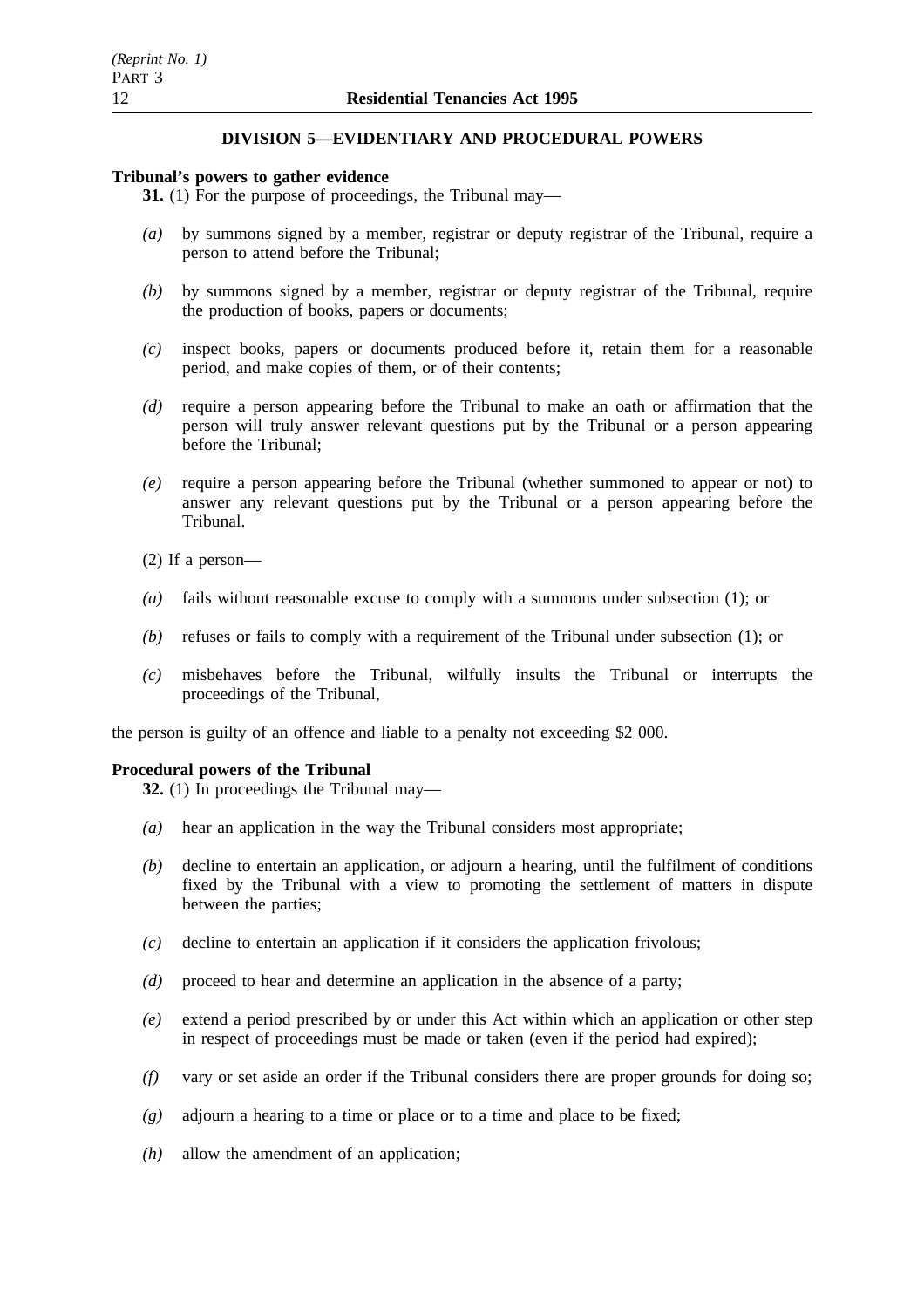- *(i)* hear an application jointly with another application;
- *(j)* receive in evidence a transcript of evidence in proceedings before a court and draw conclusions of fact from that evidence;
- *(k)* adopt, as in its discretion it considers proper, the findings, decision or judgment of a court that may be relevant to the proceedings;
- *(l)* generally give directions and do all things that it thinks necessary or expedient in the proceedings.

(2) The Tribunal's proceedings must be conducted with the minimum of formality and in the exercise of its jurisdiction the Tribunal is not bound by evidentiary rules but may inform itself as it thinks appropriate.

(3) The Tribunal may, on the application of the South Australian Co-operative Housing Authority, allow the Authority to intervene in proceedings before the Tribunal.

(4) The Authority may only be allowed to intervene if the Tribunal is satisfied that it is fair and reasonable that the Authority participate in the proceedings.

(5) If the Authority is allowed to intervene in proceedings, it may intervene in the manner and to the extent directed by the Tribunal, and on other conditions determined by the Tribunal.

#### **General powers of the Tribunal to cure irregularities**

**33.** (1) The Tribunal may, if satisfied that it would be just and equitable to do so, excuse a failure to comply with a provision of this Act on terms and conditions the Tribunal considers appropriate.

(2) The Tribunal may amend proceedings if satisfied that the amendment will contribute to the expeditious and just resolution of the questions in issue between the parties.

# **DIVISION 6—MEDIATION**

### **Mediation**

**34.** (1) If before or during the hearing of proceedings it appears to the Tribunal either from the nature of the case or from the attitude of the parties that there is a reasonable possibility of settling the matters in dispute between the parties, the person constituting the Tribunal may—

- *(a)* appoint, with the consent of the parties, a mediator to achieve a negotiated settlement; or
- *(b)* personally endeavour to bring about a settlement of the proceedings.

(2) A mediator appointed under this section has the privileges and immunities of a member of the Tribunal and may exercise any powers of the Tribunal that the Tribunal may delegate to the mediator.

(3) Nothing said or done in the course of an attempt to settle proceedings under this section may subsequently be given in evidence in proceedings before the Tribunal except by consent of all parties to the proceedings.

(4) A member of the Tribunal who attempts to settle proceedings under this section is not disqualified from hearing or continuing to hear further proceedings in the matter.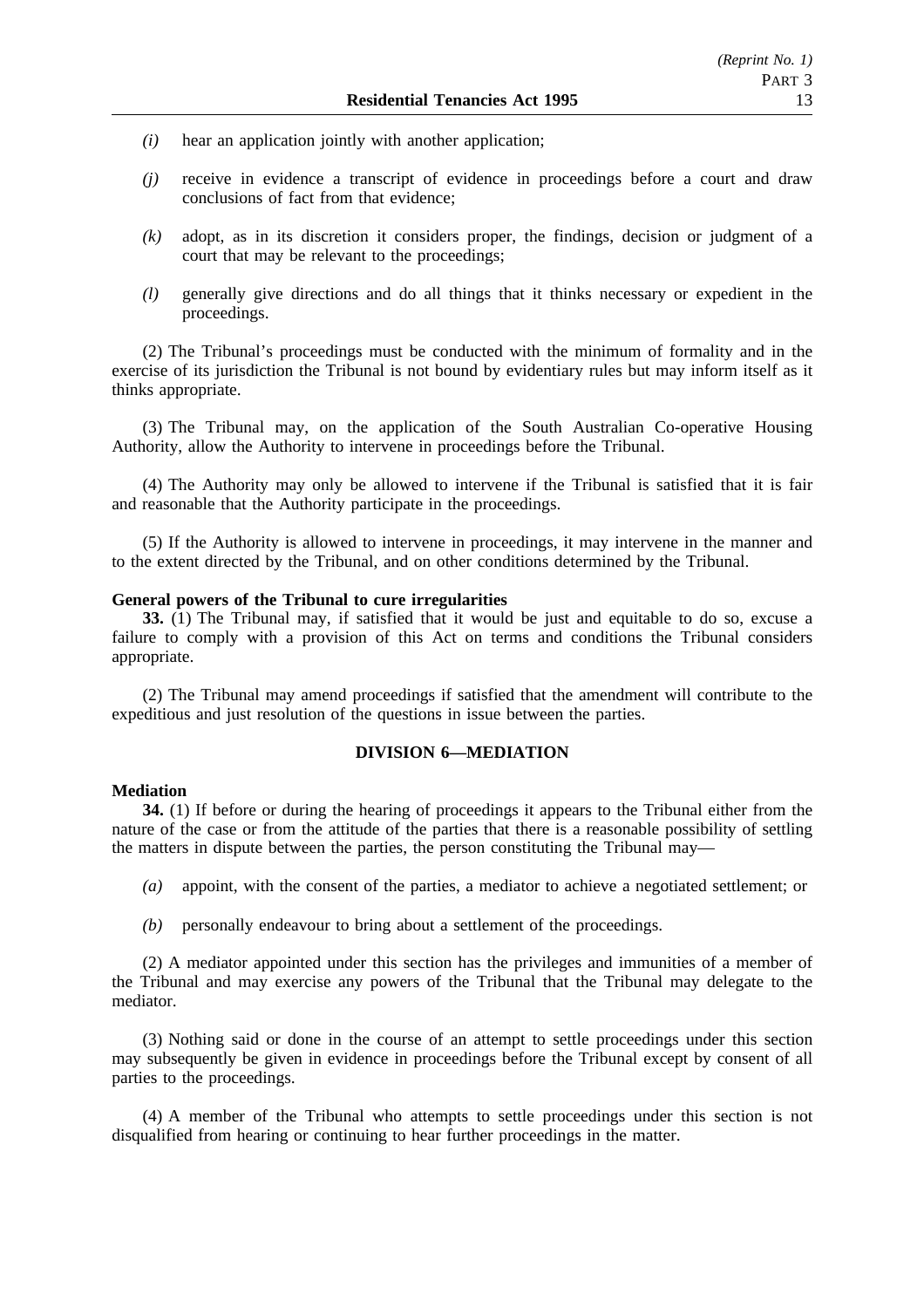(5) If proceedings are settled under this section, the Tribunal may embody the terms of the settlement in an order.

### **DIVISION 7—JUDGMENTS AND ORDERS**

#### **Special powers to make orders and give relief**

**35.** (1) The Tribunal may make an order in the nature of an injunction (including an interim injunction) or an order for specific performance.

(2) However, a member of the Tribunal who is not legally qualified cannot make an order under subsection (1) without the approval of the Presiding Member of the Tribunal.

(3) Although a particular form of relief is sought by a party to proceedings before the Tribunal, the Tribunal may grant any other form of relief that it considers more appropriate to the circumstances of the case.

(4) The Tribunal may make interlocutory orders on matters within its jurisdiction.

(5) The Tribunal may, on matters within its jurisdiction, make binding declarations of right whether or not any consequential relief is or could be claimed.

(6) The Tribunal may, in the exercise of its jurisdiction, make ancillary or incidental orders.

#### **Enforcement of orders**

**36.** (1) An order of the Tribunal may be registered in the Magistrates Court and enforced as an order of that Court.

(2) A person who contravenes an order of the Tribunal (other than an order for the payment of money) is guilty of an offence.

Maximum Penalty: \$2 000

#### **Application to vary or set aside order**

**37.** (1) A party to proceedings before the Tribunal may apply to the Tribunal for an order varying or setting aside an order made in the proceedings.

(2) An application to vary or set aside an order must be made within three months of the making of the order (unless the Tribunal allows an extension of time).

#### **Costs**

**38.** The Governor may, by regulation, provide that in proceedings of a prescribed class the Tribunal will not award costs unless—

- *(a)* all parties to the proceedings were represented by legal practitioners; or
- *(b)* the Tribunal is of the opinion that there are special circumstances justifying an award of costs.

# **DIVISION 8—OBLIGATION TO GIVE REASONS FOR DECISIONS**

#### **Reasons for decisions**

**39.** The Tribunal must, if asked by a person affected by a decision or order, state in writing the reasons for its decision or order.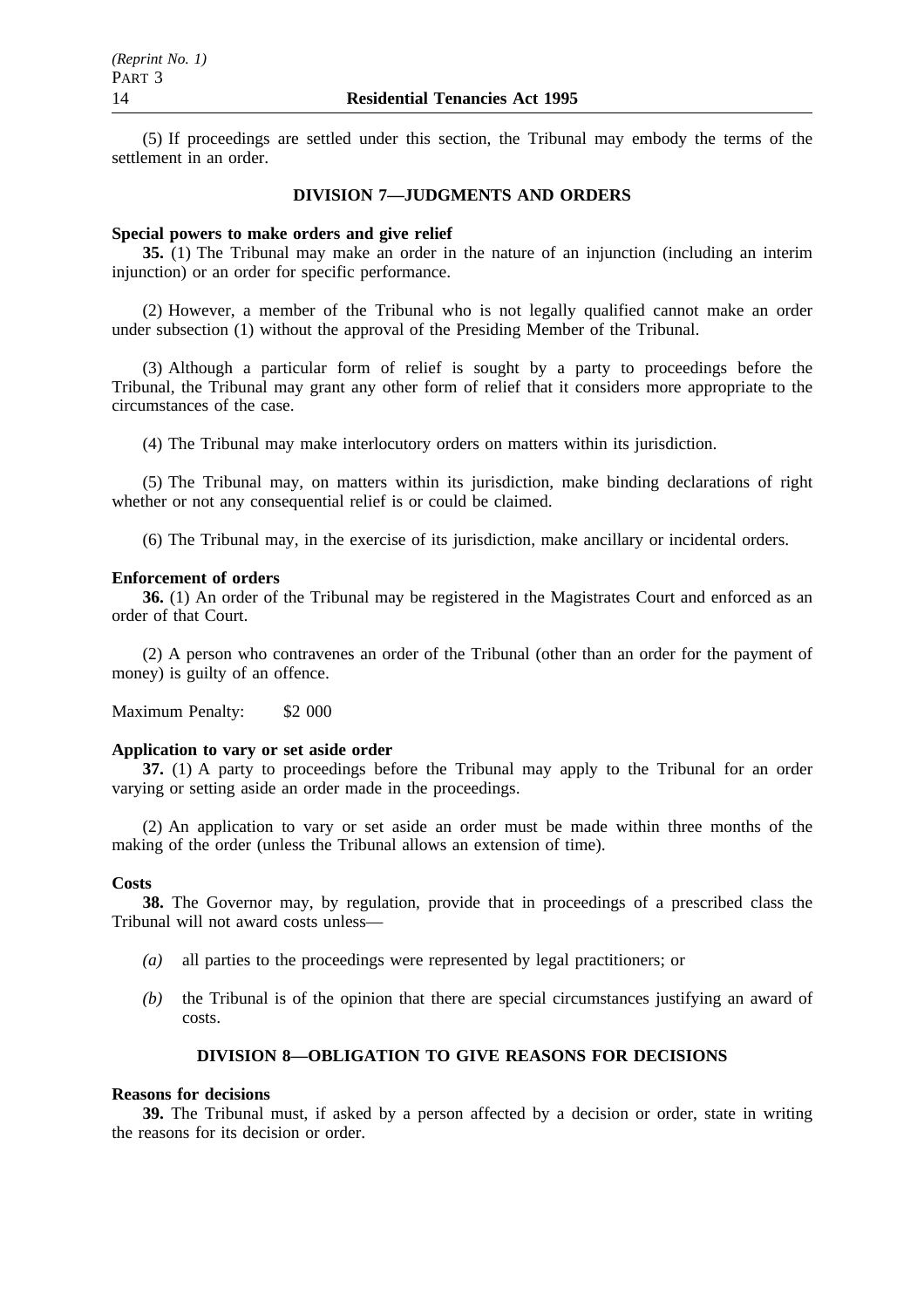# **DIVISION 9—RESERVATION OF QUESTIONS OF LAW AND APPEALS**

### **Reservation of questions of law**

**40.** (1) The Tribunal may reserve a question of law for determination by the Supreme Court.

(2) If a question of law is reserved, the Supreme Court may decide the question and make consequential orders and directions appropriate to the circumstances of the case.

### **Appeals**

**41.** (1) An appeal lies to the District Court from a decision or order of the Tribunal made in the exercise (or purported exercise) of its powers under this Act.

- (2) On an appeal, the District Court may (according to the nature of the case)—
- *(a)* re-hear evidence taken before the Tribunal, or take further evidence;
- *(b)* confirm, vary or quash the Tribunal's decision;
- *(c)* make any order that should have been made in the first instance;
- *(d)* make incidental and ancillary orders.

(3) The appeal must be commenced within one month of the decision or order appealed against unless the District Court allows an extension of time.

(4) If the reasons of the Tribunal are not given in writing at the time of making a decision or order and the appellant then requests the Tribunal to state its reasons in writing, the time for commencing the appeal runs from the time when the appellant receives the written statement of the reasons.

#### **Stay of proceedings**

**42.** (1) If an order has been made by the Tribunal and the Tribunal or the District Court is satisfied that an appeal against the order has been commenced, or is intended, it may suspend the operation of the order until the determination of the appeal.

(2) If the Tribunal suspends the operation of an order, the Tribunal may terminate the suspension, and if the District Court has done so, the District Court may terminate the suspension.

### **DIVISION 10—MISCELLANEOUS**

#### **Entry and inspection of property**

**43.** (1) The Tribunal may enter land or a building and carry out an inspection the Tribunal considers relevant to a proceeding before the Tribunal.

(2) The Tribunal may authorise a person to enter land or a building and carry out an inspection the Tribunal considers relevant to a proceeding before the Tribunal.

(3) A person who obstructs the Tribunal, or a person authorised by the Tribunal, in exercising a power of entry or inspection under this section commits a contempt of the Tribunal.

# **Contempt of the Tribunal**

**44.** A person who—

*(a)* interrupts the proceedings of the Tribunal or misbehaves before the Tribunal; or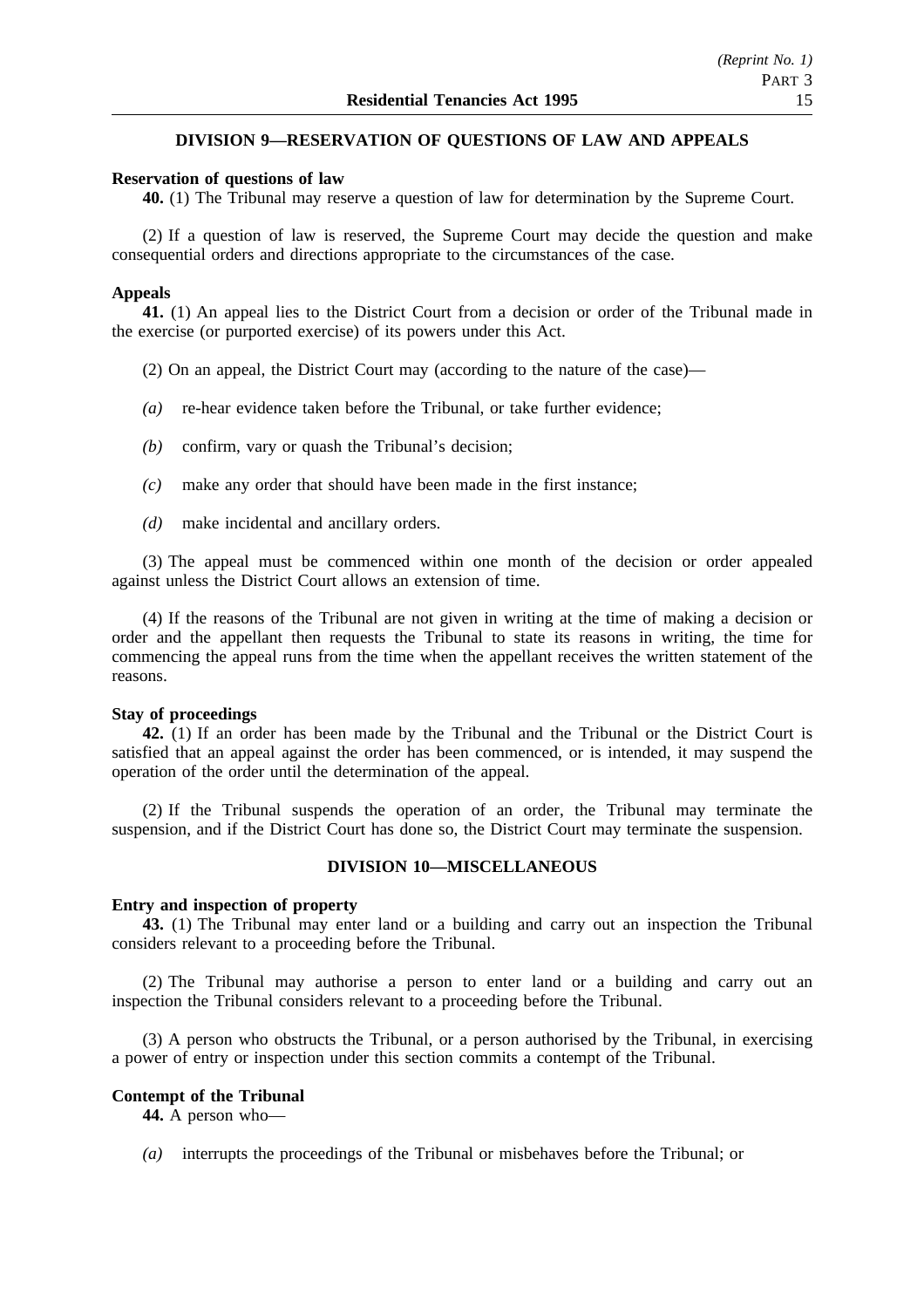- *(b)* insults the Tribunal or an officer of the Tribunal acting in the exercise of official functions; or
- *(c)* refuses, in the face of the Tribunal, to obey a lawful direction of the Tribunal,

is guilty of a contempt of the Tribunal.

# **Punishment of contempts**

**45.** (1) The Tribunal may punish a contempt as follows:

- *(a)* it may impose a fine not exceeding \$2 000; or
- *(b)* it may commit to prison until the contempt is purged subject to a limit (not exceeding six months) to be fixed by the Tribunal at the time of making the order for commitment.

(2) The powers conferred by this section may only be exercised by a member of the Tribunal who is legally qualified.

### **Fees**

**46.** (1) The Governor may, by regulation, prescribe and provide for the payment of fees in relation to proceedings in the Tribunal.

(2) The registrar may remit or reduce a fee if the party by whom the fee is payable is suffering financial hardship, or for any other proper reason.

### **Procedural rules**

**47.** (1) The Governor may, by regulation—

- *(a)* prescribe matters relevant to the practice and procedures of the Tribunal; and
- *(b)* provide for the service of any process, notice or other document relevant to proceedings before the Tribunal (including circumstances where substituted service in accordance with the regulations or an order of the Tribunal will constitute due service); and
- *(c)* deal with other matters necessary for the effective and efficient operation of the Tribunal.

(2) The Presiding Member of the Tribunal may make Rules of the Tribunal relevant to the practice and procedure of the Tribunal, or to assist in the effective and efficient operation of the Tribunal, insofar as those matters are not dealt with by the regulations.

(3) The Rules take effect as from the date of publication in the *Gazette* or a later date specified in the rules.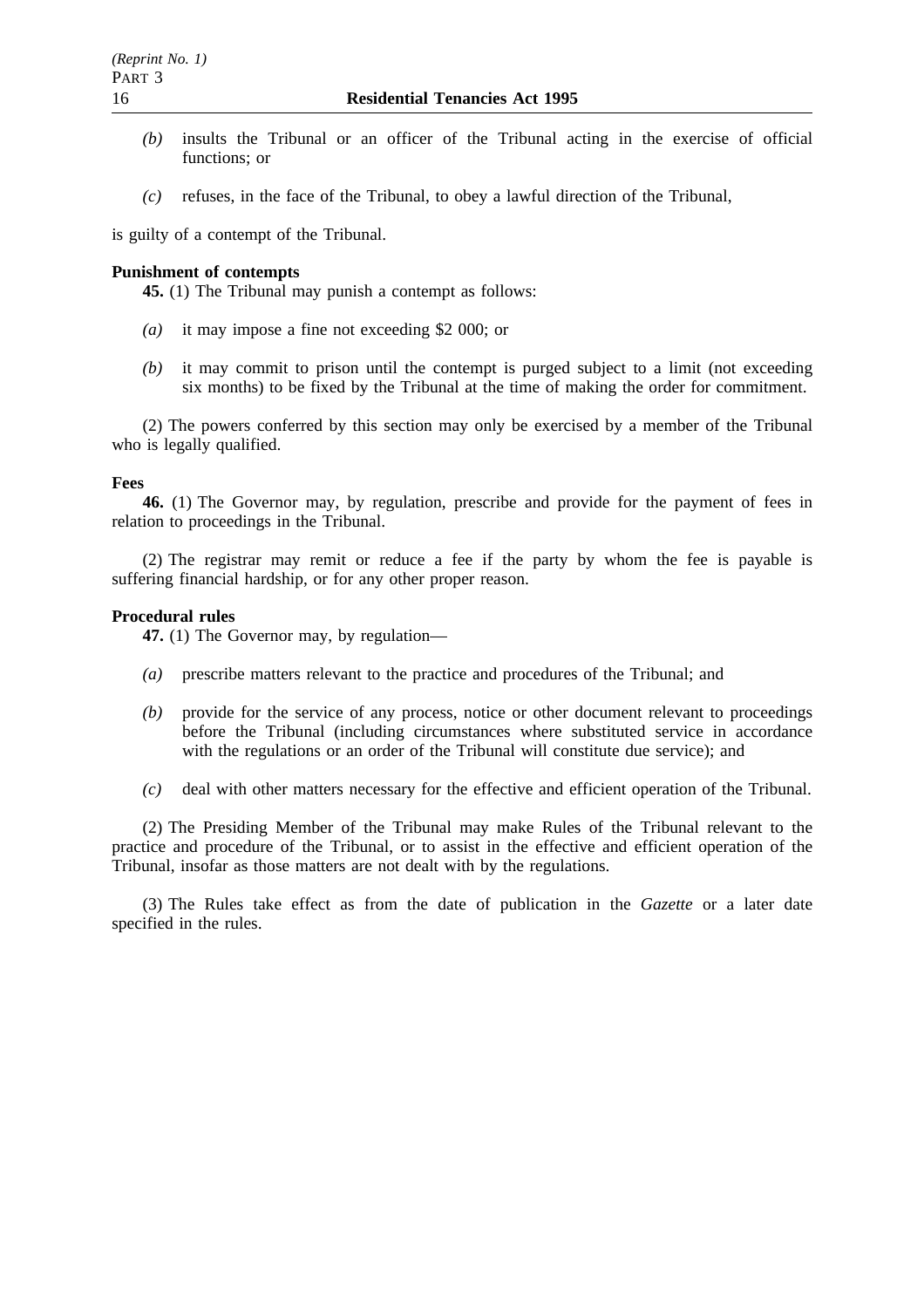# **PART 4**

# **MUTUAL RIGHTS AND OBLIGATIONS OF LANDLORD AND TENANT**

# **DIVISION 1—ENTERING INTO RESIDENTIAL TENANCY AGREEMENT**

### **Tenant to be notified of landlord's name, etc.**

**48.** (1) A landlord under a residential tenancy agreement must, at the time of entering into the agreement, notify the tenant in writing of—

- *(a)* the full name and address of the landlord and of any person with superior title to the landlord; and
- *(b)* if the landlord or the person with superior title to the landlord is a company—the address of the registered office of the company.

| Maximum penalty: | \$500. |
|------------------|--------|
| Expiation fee:   | \$75.  |

(2) If a person succeeds another as the landlord under a residential tenancy agreement, the new landlord must, within 14 days, notify the tenant in writing of—

- *(a)* the full name and address of the new landlord; and
- *(b)* if the new landlord is a company—the address of the registered office of the company.

Maximum penalty: \$500.<br>Exploration fee: \$75. Expiation fee:

(3) The requirement to notify the address of a person is not satisfied by giving the address of the person's agent.

(4) If a name or address of which the landlord is required to notify the tenant under this section changes, the landlord must, within 14 days, notify the tenant in writing of the change.

Maximum penalty: \$500. Expiation fee: \$75.

### **Written residential tenancy agreements**

**49.** If a landlord (or an agent acting for a landlord) invites or requires a tenant or prospective tenant to sign a written residential tenancy agreement or a document recording its terms, the landlord must ensure that—

- *(a)* the tenant receives a copy of the document when the tenant signs it; and
- *(b)* if the document has not then been signed by the landlord, a copy of the document, as executed by all parties, is delivered to the tenant within 21 days after the tenant gives the document back to the landlord or the landlord's agent to complete its execution.

| Maximum penalty: | \$500. |
|------------------|--------|
| Expiation fee:   | \$75.  |

### **Cost of preparing agreement**

**50.** The cost of preparing a written residential tenancy agreement, or a document recording its terms, must be borne by the landlord.

*[Note: Residential tenancy agreements are exempt from stamp duty.]*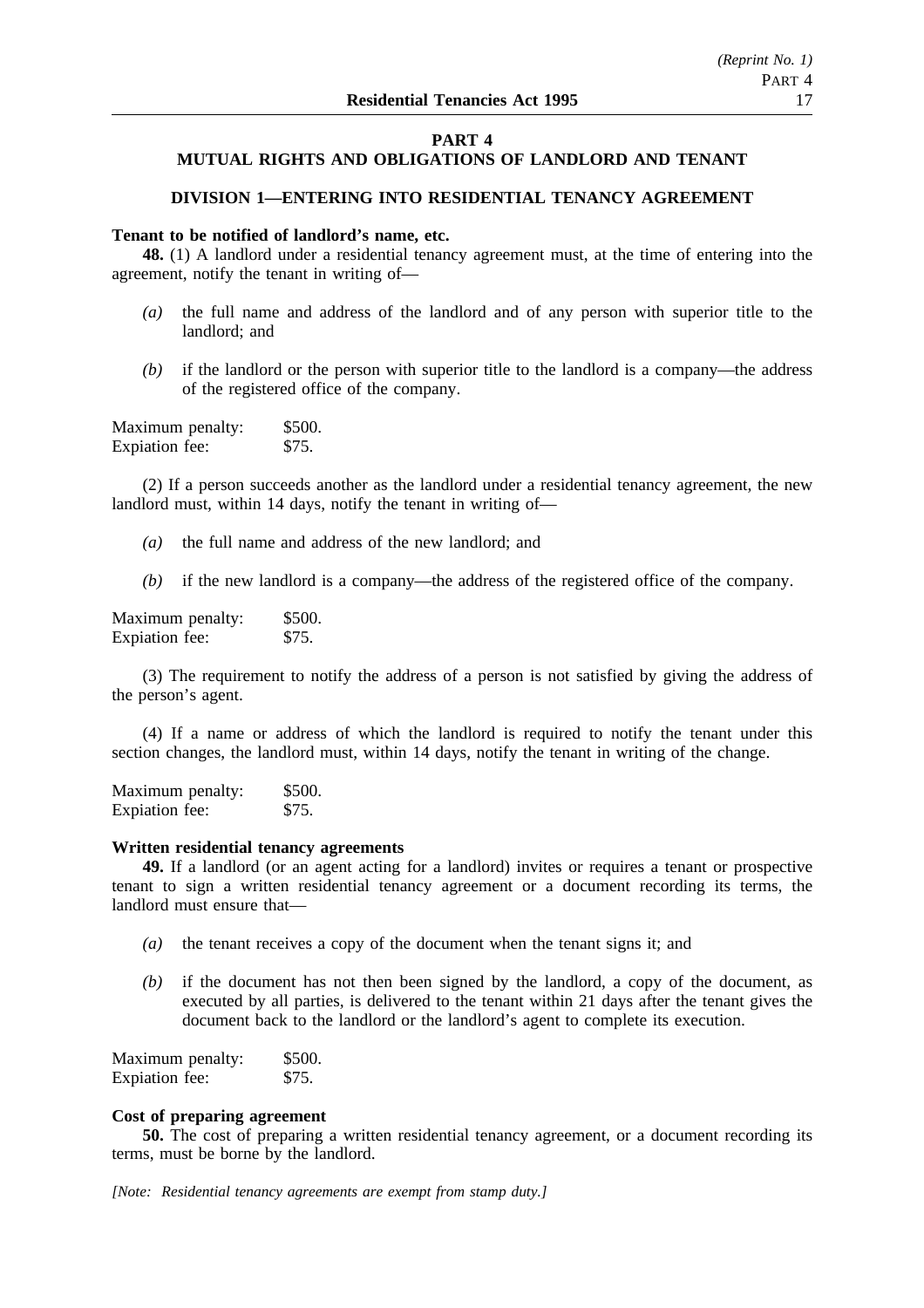# **False information from tenant**

**51.** A tenant must not give a landlord false information about the tenant's identity or place of occupation.

Maximum penalty: \$500.

# **DIVISION 2—DISCRIMINATION AGAINST TENANTS WITH CHILDREN**

#### **Discrimination against tenants with children**

**52.** (1) A person must not refuse to grant a tenancy to another on the ground that it is intended that a child should live on the premises.

Maximum penalty: \$1 000.

- (2) A person must not—
- *(a)* instruct a person not to grant; or
- *(b)* state an intention (by advertisement or in any other way) not to grant,

a tenancy on the ground that it is intended that a child should live on the premises.

Maximum penalty: \$1 000.

(3) However, this section does not apply if the landlord, or an agent appointed by the landlord to manage the premises, resides in the premises to which the tenancy relates or in premises adjacent to those premises.

### **DIVISION 3—RENT**

#### **Permissible consideration for residential tenancy**

**53.** (1) A person must not require or receive from a tenant or prospective tenant a payment, other than rent or security (or both), for a residential tenancy or the renewal or extension of a residential tenancy.

Maximum penalty: \$500.

(2) However—

- *(a)* the landlord may lawfully require or receive consideration for an option to enter into a residential tenancy agreement but, in that case, the following condition applies:
	- (i) if the prospective tenant enters into the residential tenancy agreement, the landlord must apply the consideration towards rent payable under the agreement;
	- (ii) if the prospective tenant does not exercise the option to enter into the residential tenancy agreement, the landlord may retain the consideration; and
- *(b)* the landlord may require the tenant to reimburse the landlord for rates and charges for water supply that are to be borne by the tenant under the residential tenancy agreement or a collateral agreement; and
- *(c)* the landlord may lawfully require or receive a payment of a class the landlord is authorised to require or receive by another provision of this Act or under the regulations.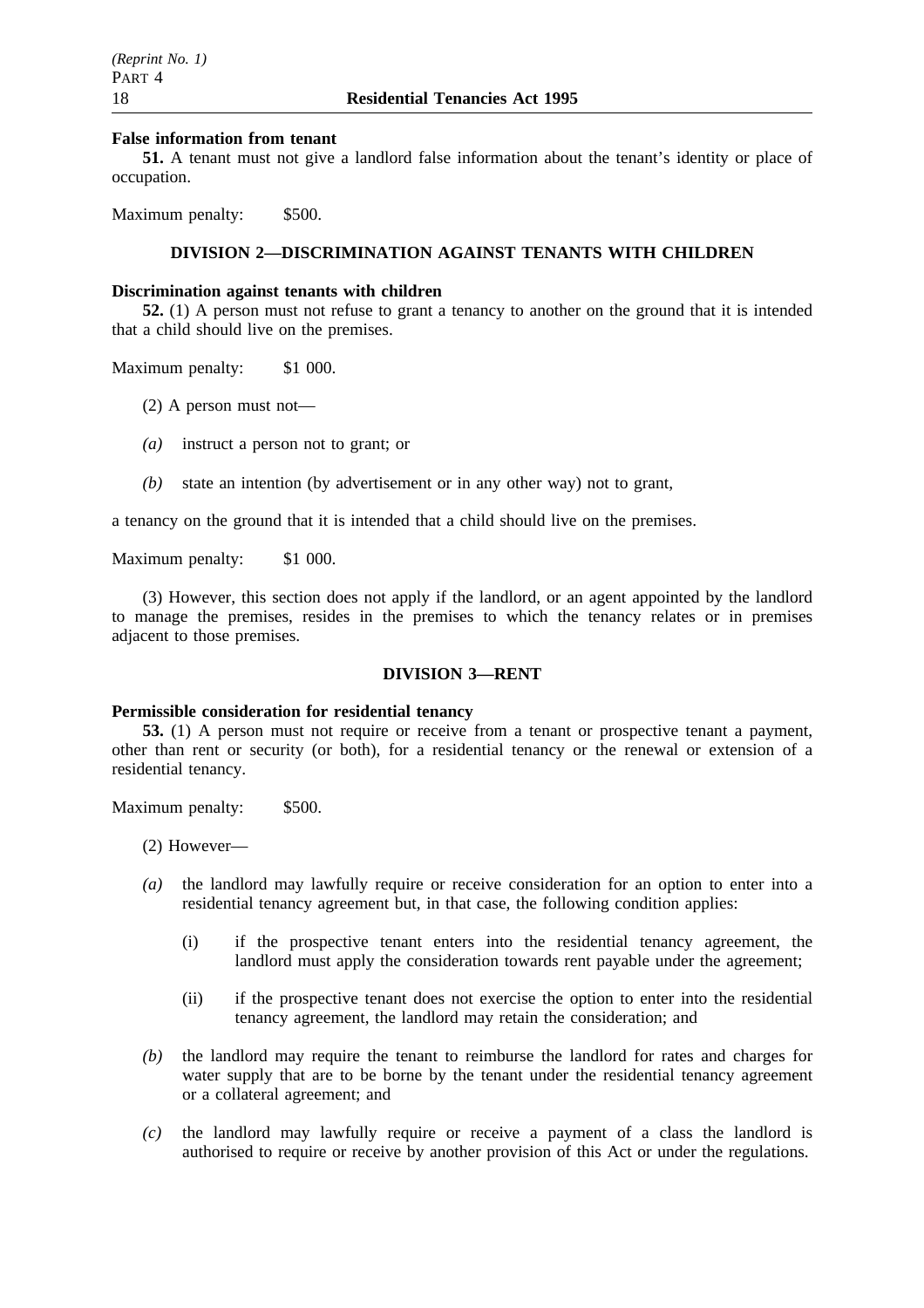### **Rent in advance**

**54.** (1) A person must not require<sup>1</sup> the payment of more than two weeks' rent under a residential tenancy agreement before the end of the first two weeks of the tenancy.

#### Maximum penalty: \$500.

(2) If rent has been paid under a residential tenancy agreement, a person must not require<sup>1</sup> a further payment of rent until the end of the last period for which rent has been paid.

Maximum penalty: \$500.

(3) A person must not require another to give a post-dated cheque or other post-dated negotiable instrument in payment of rent under a residential tenancy agreement.

Maximum penalty: \$500.

<sup>1.</sup> The prohibition is against *requiring* payment of rent for more than two weeks in advance. Hence, if a tenant voluntarily elects to pay rent for more than two weeks in advance, the landlord (or the landlord's agent) may lawfully accept the payment.

#### **Variation of rent**

**55.** (1) The landlord may increase the rent payable under a residential tenancy agreement by giving written notice to the tenant specifying the date as from which the increase takes effect.

- A series of residential tenancy agreements between the same parties and relating to the same premises is treated as a single residential tenancy agreement for the purposes of this section unless at least six months have elapsed since rent for the premises was fixed or last increased.
- (2) However—
- *(a)* the right to increase the rent may be excluded or limited by the terms of the residential tenancy agreement; and
- *(b)* if the tenancy is for a fixed term, the residential tenancy agreement is taken to exclude an increase in rent during the term unless it specifically allows for an increase in rent; and
- *(c)* the date fixed for an increase of rent must be at least six months after the date of the agreement or, if there has been a previous increase of rent under this section, the last increase and at least 60 days after the notice is given but—
	- (i) if the maximum rent for the premises has been fixed by a housing improvement notice, and the notice is revoked, the landlord may, by notice given under this section within 60 days after revocation of the housing improvement notice, increase the rent for the premises from a date falling at least 14 days after the notice is given; and
	- (ii) if the landlord is a registered housing co-operative, and the residential tenancy agreement provides for variation of rent in accordance with the tenant's income, the landlord may increase the rent on the ground of a variation in the tenant's income from a date falling at least 14 days after the notice of the increased rent is given; and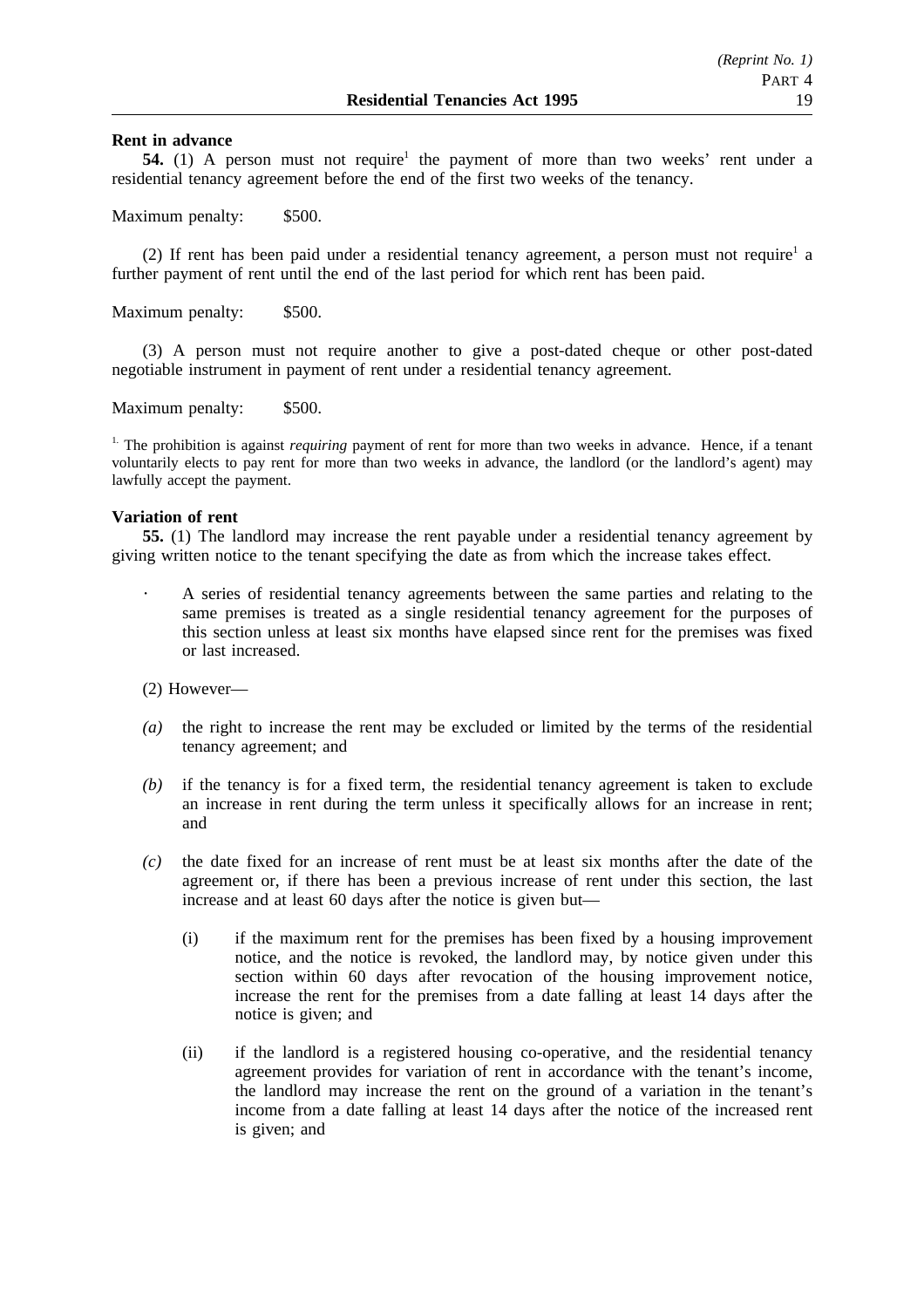(iii) if the landlord is a registered housing co-operative under a residential tenancy agreement that allows the landlord to change the basis of calculating the rent payable under the agreement, and the landlord gives the tenant written notice that there is to be a change in the basis of calculating rent as from a specified date (which must be at least 60 days after the notice is given and at least six months from the date of the agreement, or if there has been a previous change in the basis of rent calculation, at least six months from the date of the last such change), the rent may be increased to accord with the new basis of rent calculation as from the specified date without further notice under this section.

(3) The rent payable under a residential tenancy agreement may be reduced by mutual agreement between the landlord and the tenant.

(4) A reduction of rent may be made on a temporary basis so that the rent reverts to the level that would have been otherwise applicable at the end of a specified period.

(5) If the rent payable under a residential tenancy agreement is increased or reduced under this section, the terms of the agreement are varied accordingly.

(6) This section does not affect the operation of a provision of a residential tenancy agreement under which the rent payable under the agreement changes automatically at stated intervals on a basis set out in the agreement.

#### **Excessive rent**

**56.** (1) The Tribunal may, on application by a tenant, declare that the rent payable under a residential tenancy agreement is excessive.

(2) In deciding whether the rent payable under a residential tenancy agreement is excessive, the Tribunal must have regard to—

- *(a)* the general level of rents for comparable premises in the same or similar localities; and
- *(b)* the estimated capital value of the premises at the date of the application; and
- *(c)* the outgoings for which the landlord is liable under the agreement; and
- *(d)* the estimated cost of services provided by the landlord and the tenant under the agreement; and
- *(e)* the nature and value of furniture, equipment and other personal property provided by the landlord for the tenant's use; and
- *(f)* the state of repair and general condition of the premises; and
- *(g)* other relevant matters.

(3) If the Tribunal finds, on an application under this section, that the rent payable under a residential tenancy agreement is excessive, the Tribunal may, by order—

*(a)* fix the rent payable for the premises and vary the agreement by reducing the rent payable under the agreement accordingly; and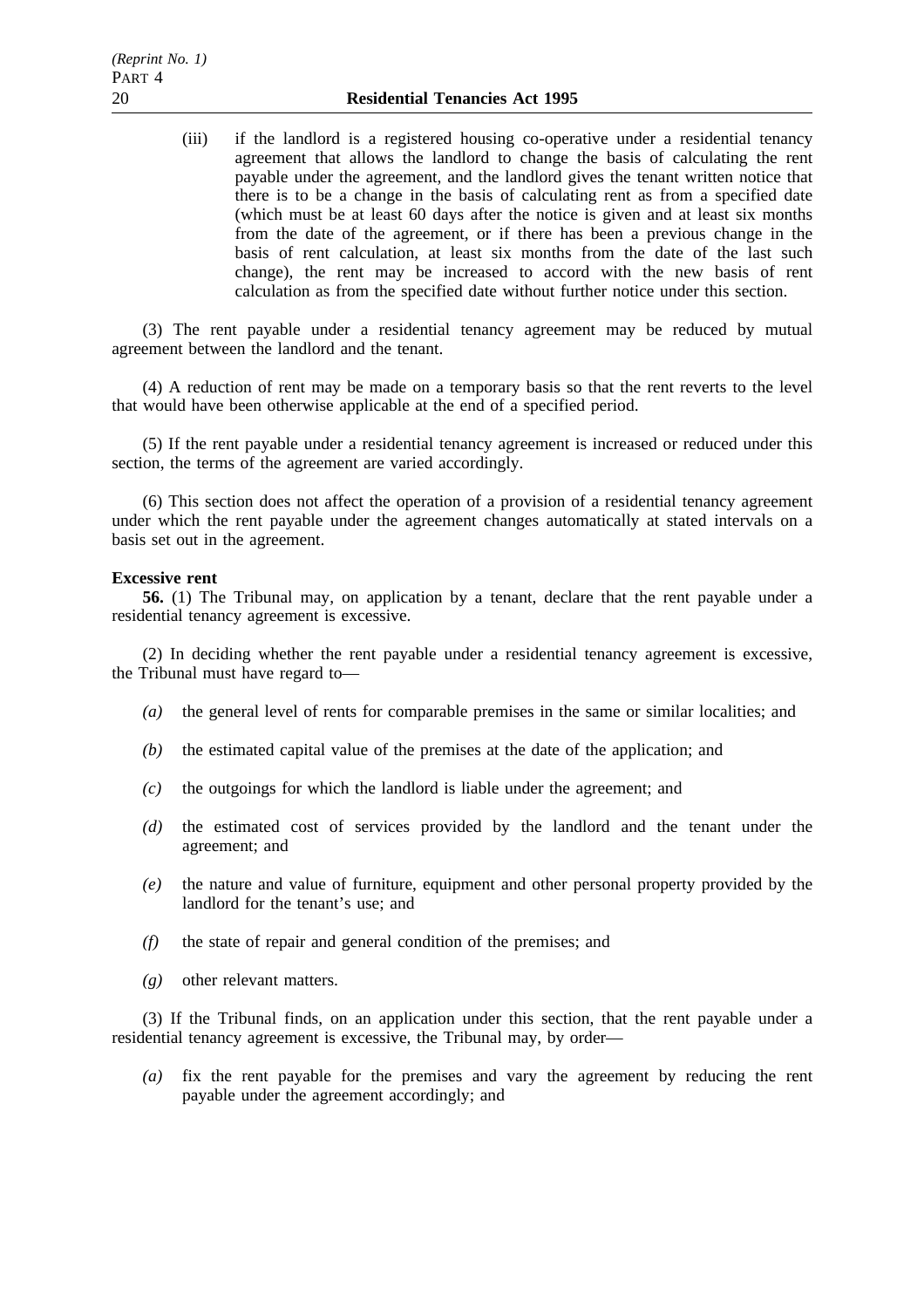- *(b)* fix a date (which cannot be before the date of the application) from which the variation takes effect; and
- *(c)* fix a period (which cannot exceed one year) for which the order is to remain in force.

(4) The Tribunal may, on application by the landlord, vary or revoke an order under this section if satisfied that it is just to do so.

(5) If, while an order remains in force under this section, a landlord asks for or receives rent for the premises to which the order relates exceeding the amount fixed by the order, the landlord is guilty of an offence.

Maximum penalty: \$1 000.

### **Landlord's duty to keep proper records of rent**

**57.** (1) A landlord under a residential tenancy agreement must ensure that a proper record is kept of rent received under the agreement.

Maximum penalty: \$500.

- (2) A person must not—
- *(a)* make a false entry in a record of the rent received under a residential tenancy agreement; or
- *(b)* falsify the record in any other way.

Maximum penalty: \$1 000.

### **Duty to give receipt for rent**

**58.** (1) A person who receives rent under a residential tenancy agreement must, within 48 hours after receiving the rent, give the person paying the rent a receipt stating—

- *(a)* the date on which the rent was received; and
- *(b)* the name of the person paying the rent; and
- *(c)* the amount paid; and
- *(d)* the period of the tenancy to which the payment relates; and
- *(e)* the address of the premises to which the payment relates.

Maximum penalty: \$500. Expiation fee: \$75.

(2) However, if the tenant pays the rent into an account kept by the landlord or the landlord's agent at a financial institution, and the landlord, or the landlord's agent keeps a written record containing the information required by subsection (1), a receipt need not be given.

#### **Accrual and apportionment of rent**

**59.** (1) The rent payable under a residential tenancy agreement accrues from day to day.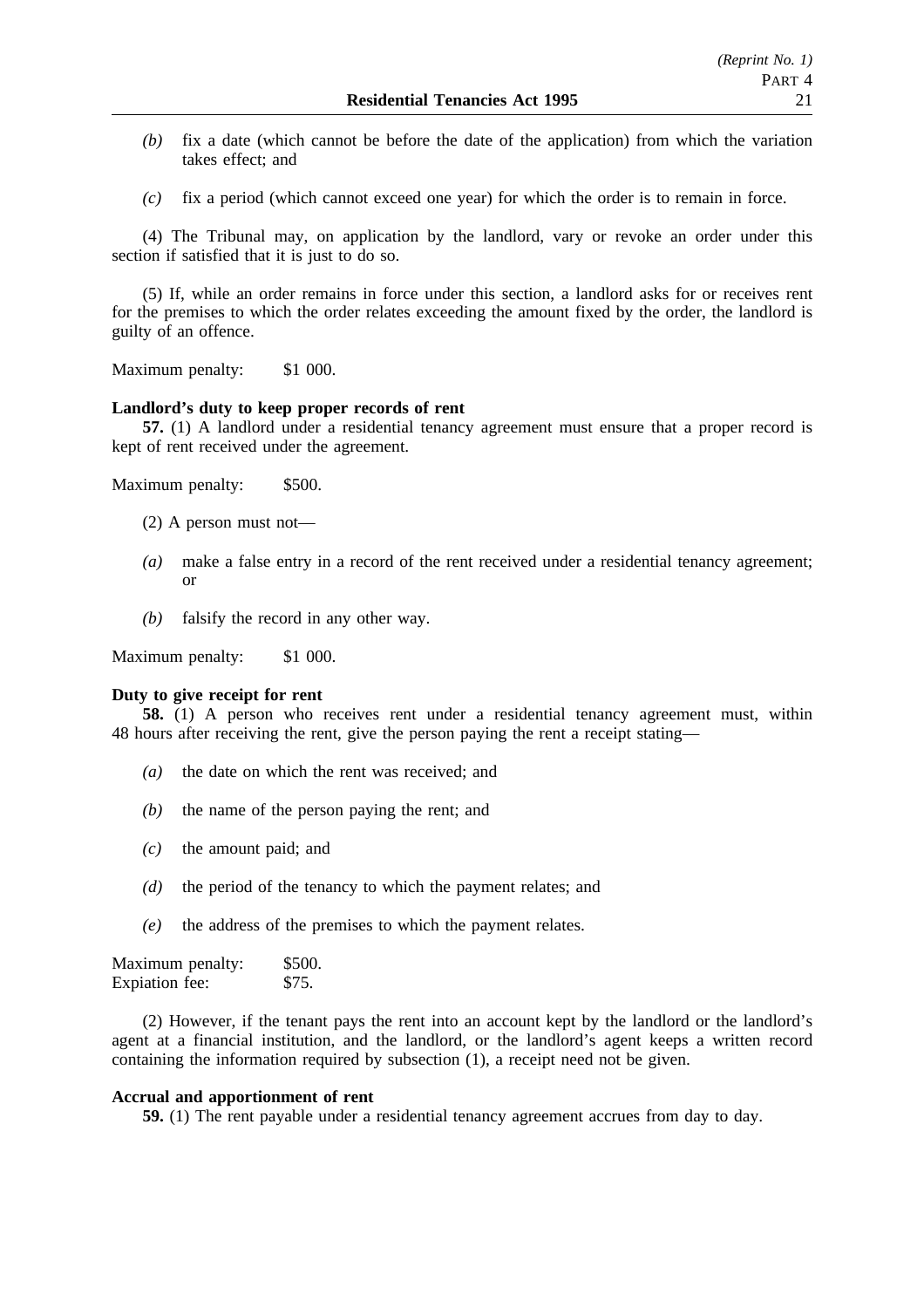(2) If rent is paid in advance, and the tenancy ends before the end of the period for which rent has been paid, the landlord must refund the appropriate proportion of the amount paid to the tenant or apply it towards other liabilities of the tenant to the landlord.

### **Abolition of distress for rent**

**60.** A landlord is not entitled to distrain goods of a tenant for non-payment of the rent payable under a residential tenancy agreement.

### **DIVISION 4—SECURITY BONDS**

### **Security bond**

 $\ddot{\phantom{a}}$ 

**61.** (1) A person must not—

- *(a)* require more than one security bond for the same residential tenancy agreement; or
- *(b)* require the payment of security exceeding the relevant limit.

Maximum penalty: \$1 000.

(2) If at least two years have elapsed since the security under a security bond was given or last increased, the landlord may by written notice to the tenant require the tenant to increase the security by a specified additional amount, within a specified period (which must be at least 60 days from the date of the notice), but not so that the total amount of the security exceeds the relevant limit.

The requirement has effect as if it were a term of the residential tenancy agreement.

(3) The **relevant limit** is—

- *(a)* if the rent payable under the agreement does not exceed an amount (which must be at least \$150 per week) prescribed by regulation for the purposes of this paragraph—four weeks rent under the agreement;
- *(b)* if the rent payable under the agreement exceeds an amount prescribed by regulation for the purposes of this paragraph—six weeks rent under the agreement.

(4) The relevant limit is, in the first instance, calculated by reference to the rent—or if the rent varies, the lowest rent—payable during the first six months of the tenancy (expressed as a weekly rent) and if there is to be an increase in the amount of the security, the relevant limit is calculated by reference to the rent (expressed as a weekly rent) payable when the notice of increase is given.

# **Receipt of security and transmission to the Commissioner**

**62.** (1) A person must, within 48 hours after receiving an amount paid by way of security, give the person who pays a receipt stating the date payment was received, the name of the person from whom the payment was received, the amount paid, and the address of the premises to which the payment relates.

| Maximum penalty: | \$1 000. |
|------------------|----------|
| Expiation fee:   | \$150.   |

(2) A person who receives an amount by way of security must pay the amount of the security to the Commissioner within the period allowed by regulation.

| Maximum penalty: | \$1 000. |
|------------------|----------|
| Expiation fee:   | \$150.   |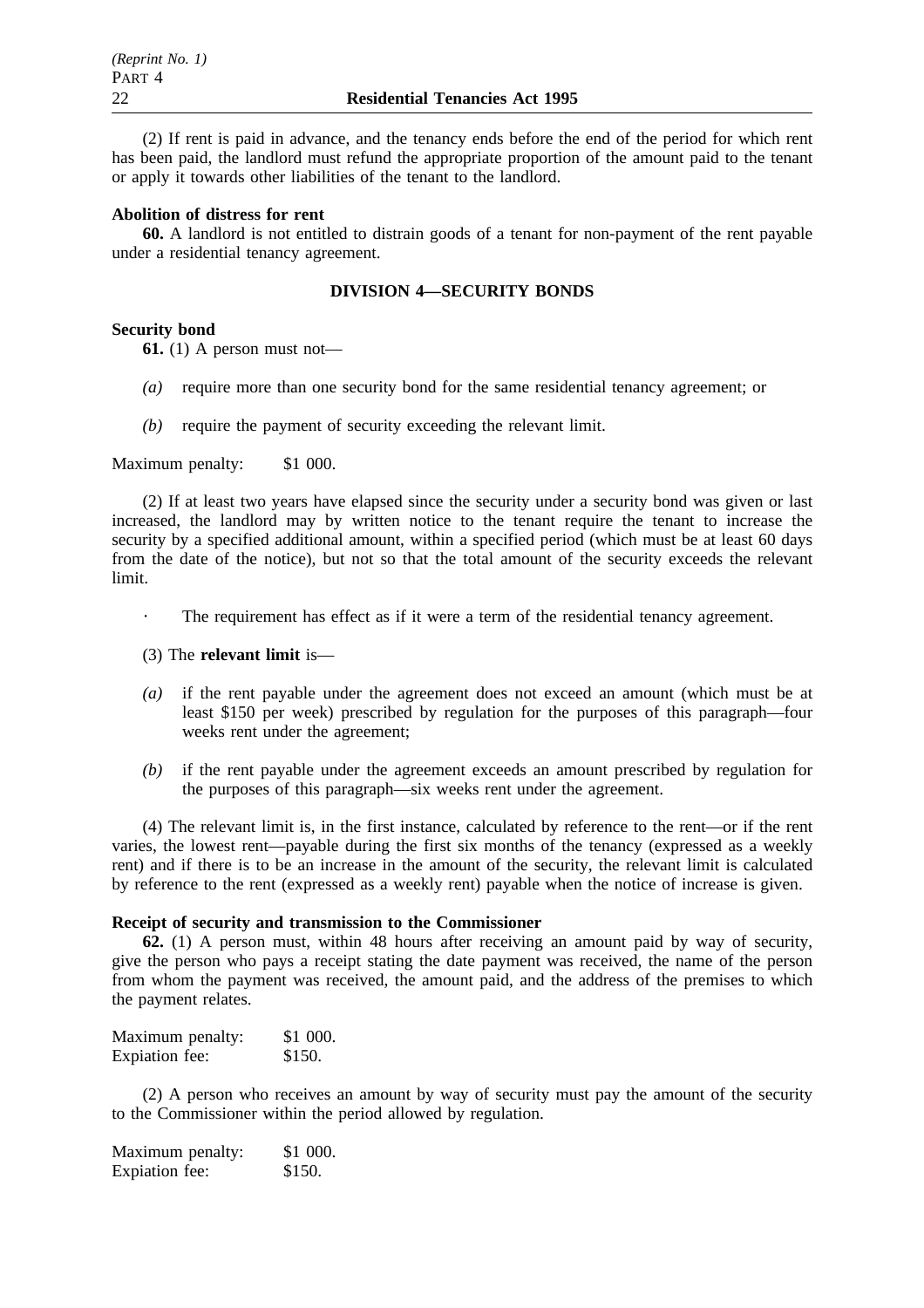### **Repayment of security bond**<sup>1</sup>

**63.** (1) An application may be made to the Commissioner for—

- *(a)* payment of the whole amount of the security either to the landlord or the tenant; or
- *(b)* payment of a specified amount of the security to the landlord and the balance to the tenant.

(2) The application—

- *(a)* must be in a form approved by the Commissioner; and
- *(b)* may be made jointly by the landlord and the tenant or by either the landlord or the tenant.

(3) If the application is undisputed<sup>1</sup>, the Commissioner must pay out the amount of the security as specified in the application.

<sup>1.</sup> An application is undisputed if it is a joint application by the landlord and the tenant; or an application by the landlord that the whole of the amount of the security be paid to the tenant; or an application by the tenant that the whole of the amount of the security be paid to the landlord. An application that does not fall into any of those categories is liable to be disputed.

(4) If an application is liable to be disputed, the Commissioner must give the respondent<sup>1</sup> written notice of the application (in a form the Commissioner considers appropriate) and inform the respondent that, if the respondent wants to dispute the application, a written notice of dispute must be lodged with the Commissioner within ten days after the date the notice is given to the respondent.

 $1$ . If the application was made by the landlord, the tenant is the respondent; if the application was made by the tenant, the landlord is the respondent.

(5) If the respondent does not give the Commissioner written notice of dispute within ten days after the date the Commissioner's notice<sup>1</sup> is given to the respondent, the Commissioner may pay out the amount of the security as proposed in the application.

 $<sup>1</sup>$ . Ie. the notice under subsection (4).</sup>

(6) If the Commissioner receives a written notice of dispute before the amount of the security is paid out under subsection (5), the Commissioner must refer the dispute to the Tribunal for determination.

(7) Despite a preceding subsection, if—

- *(a)* the security has been provided or paid by a third party prescribed by the regulations, or in circumstances prescribed by the regulations; and
- *(b)* the Commissioner is given notice of the third party's interest in accordance with the regulations,

then—

<sup>1</sup> S. 63(11) and (12) had not been brought into operation at the date of this reprint.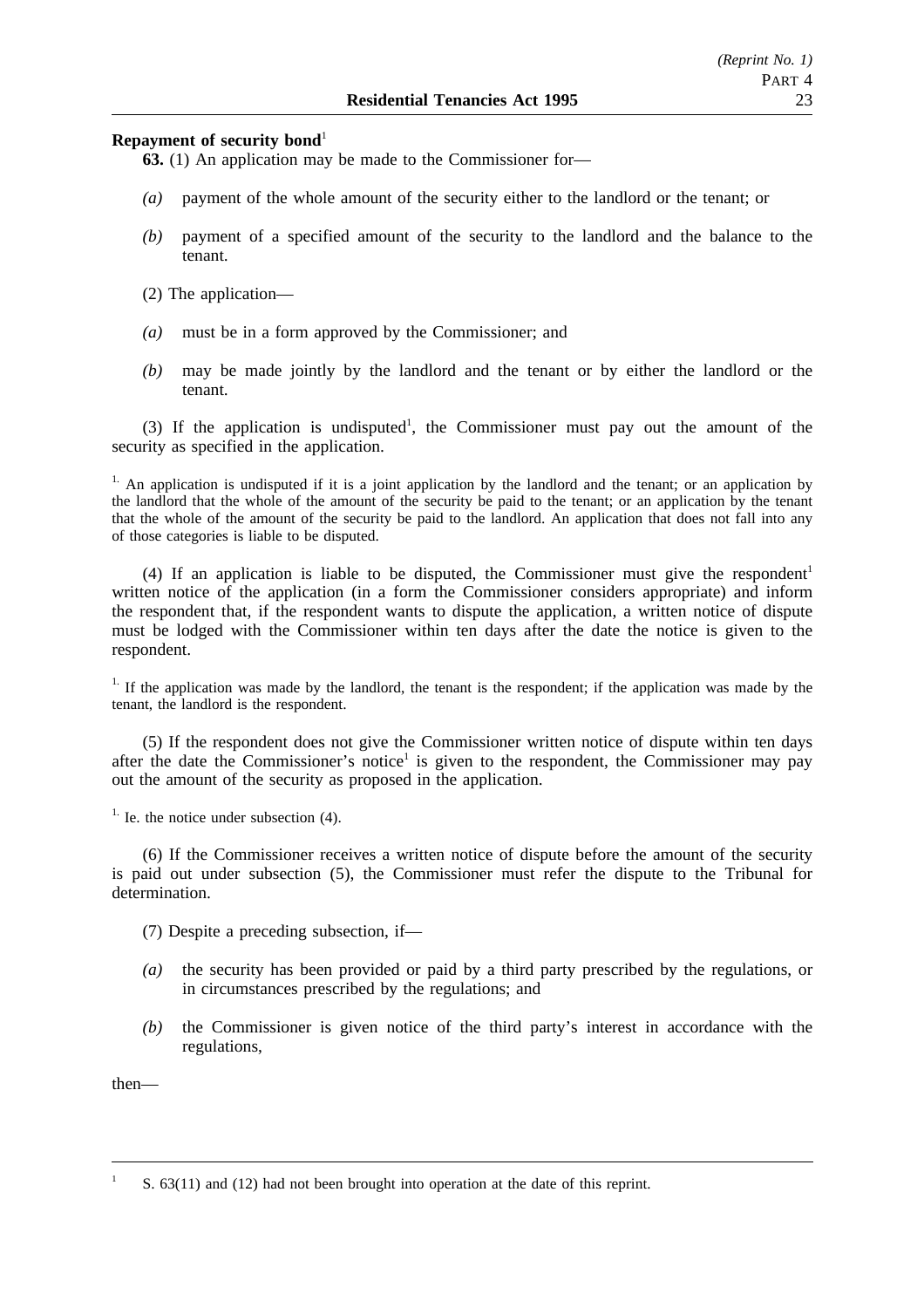- *(c)* the third party is entitled to make application to the Commissioner for the payment of the whole, or a specified part, of the security; and
- *(d)*
	- (i) if the application is made with the consent of the landlord—the Commissioner must pay out the amount of the security as specified in the application:
	- (ii) in any other case—the Commissioner must give the landlord and, if the tenant is still in possession of the premises, the tenant, written notice of the application (in a form the Commissioner considers appropriate) and
		- if the Commissioner does not receive a written notice of dispute from the party or parties to whom the notice of the application was given within ten days after the date on which the original notice is given—the Commissioner may pay out the amount of the security as proposed in the application;
			- in any other case—the Commissioner must refer the matter to the Tribunal for determination.

(8) If a payment is made under subsection (7) and the tenant is still in possession of the premises, the landlord may require the tenant to provide a new security bond in accordance with section 61.

 $(9)$  If—

 $\ddot{\phantom{a}}$ 

- *(a)* security for the performance of obligations under a residential tenancy agreement is provided by a third party prescribed by the regulations in circumstances prescribed by the regulations; and
- *(b)* the landlord makes application to the Commissioner for the payment of the whole, or a specified part, of the amount payable under the security,

#### then—

- *(c)* if the application is made with the consent of the third party—the Commissioner must pay out the amount as specified in the application;
- *(d)* in any other case—the Commissioner must give the third party and, if the tenant is still in possession of the premises, the tenant, written notice of the application (in a form the Commissioner considers appropriate) and—
	- (i) if the Commissioner does not receive a written notice of dispute from the party or parties to whom the notice of the application was given within ten days after the date on which the original notice is given—the Commissioner may pay out the amount as proposed in the application;
	- (ii) in any other case—the Commissioner must refer the matter to the Tribunal for determination.

(10) If a payment is made under subsection (9), the third party must reimburse the Fund to the extent of the payment.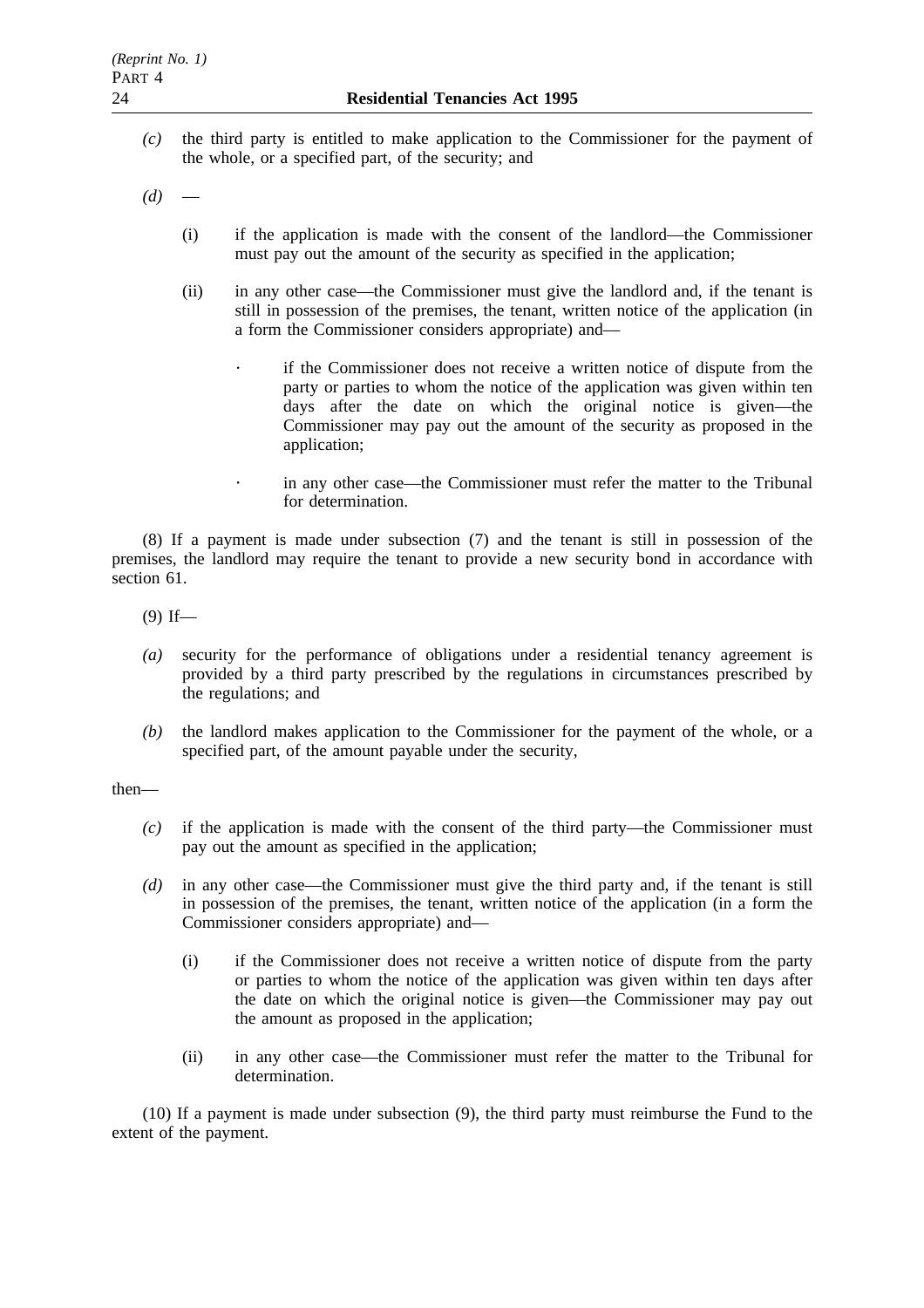*(11) A payment under this section will be made from the Fund and, in the case of a payment to a tenant, must include interest.*

*(12) The interest will be calculated on the amount of the payment to the tenant under this section, and will be taken to have accrued from the day on which the security was paid to the Commissioner to the day of payment to the tenant at a rate fixed by the Minister for the purposes of this section.*

# **DIVISION 5—TENANT'S ENTITLEMENT TO POSSESSION AND QUIET ENJOYMENT**

### **Vacant possession, etc.**

**64.** (1) It is a term of a residential tenancy agreement that the tenant is entitled to vacant possession of the premises (except for a part of the premises in respect of which a right to exclusive possession is not given by the agreement) from the day the tenancy begins.

(2) It is a term of a residential tenancy agreement that there is no legal impediment of which the landlord has, or ought to have knowledge, to the tenant's occupation of the premises for the period of the tenancy as a place of residence.

### **Quiet enjoyment**

**65.** (1) It is a term of a residential tenancy agreement that—

- *(a)* the tenant is entitled to quiet enjoyment of the premises without interruption by the landlord or a person claiming under the landlord or with superior title to the landlord's title; and
- *(b)* the landlord will not cause or permit an interference with the reasonable peace, comfort or privacy of the tenant in the tenant's use of the premises; and
- *(c)* the landlord will take reasonable steps to prevent other tenants of the landlord in occupation of adjacent premises from causing or permitting interference with the reasonable peace, comfort or privacy of the tenant in the tenant's use of the premises.

(2) If the landlord causes or permits interference with the reasonable peace, comfort or privacy of the tenant in the tenant's use of the premises in circumstances that amount to harassment of the tenant, the landlord is guilty of an offence.

Maximum penalty: \$2 000.

The liability to be prosecuted for the offence is in addition to civil liability for breach of the agreement.

# **DIVISION 6—SECURITY OF PREMISES**

#### **Security of premises**

**66.** (1) It is a term of a residential tenancy agreement that—

- *(a)* the landlord will take reasonable steps to provide and maintain the locks and other devices that are necessary to ensure the premises are reasonably secure; and
- *(b)* neither the landlord nor the tenant will alter or remove a lock or security device or add a lock or security device without the consent of the other.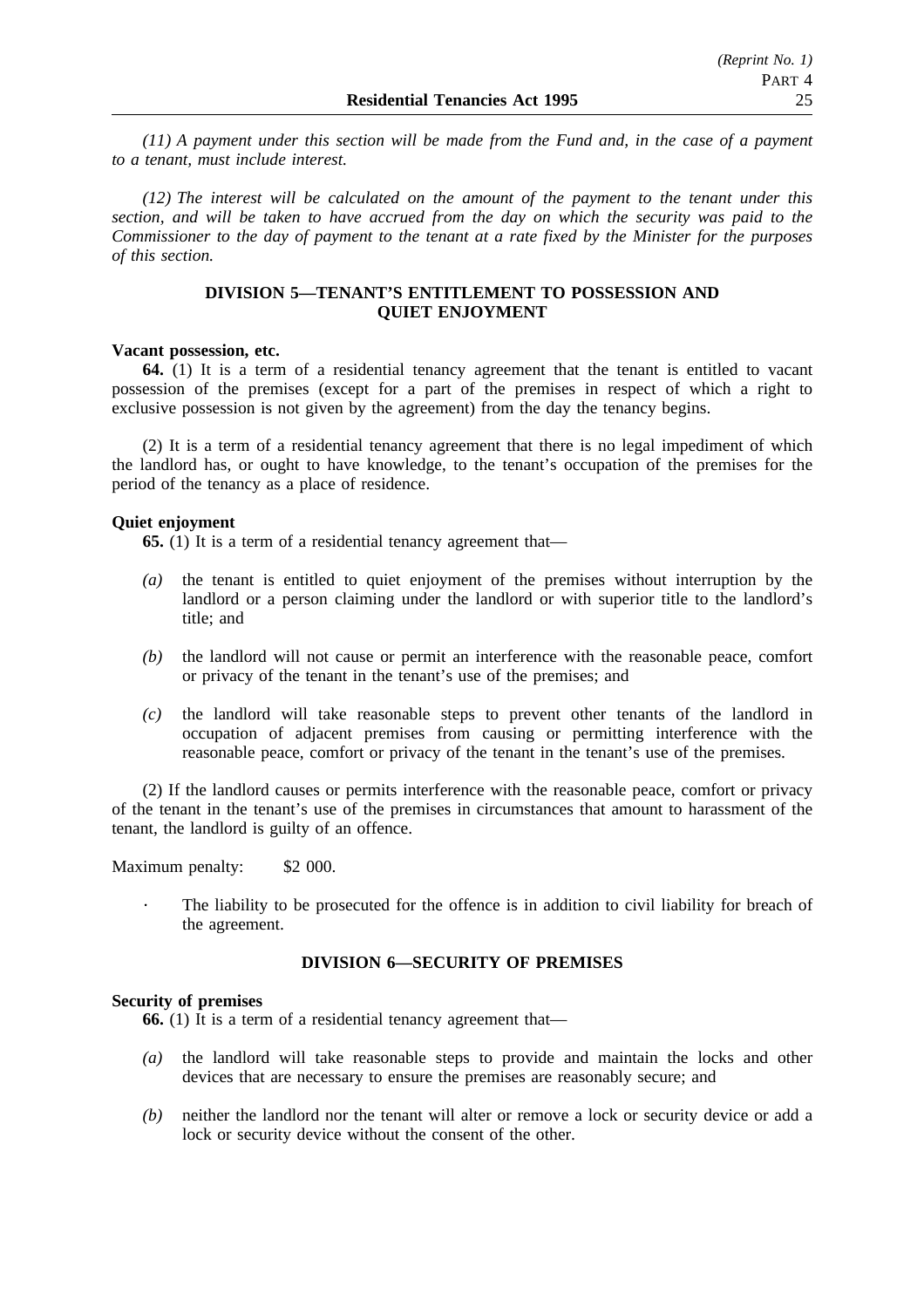(2) A landlord or tenant who, without reasonable excuse, contravenes the term of the agreement arising under subsection (1)*(b)* is guilty of an offence.

Maximum penalty: \$1 000.

The liability to be prosecuted for the offence is in addition to civil liability for breach of the agreement.

(3) If the landlord's agent, without reasonable excuse, alters or removes a lock or security device, or adds a lock or security device, without the tenant's consent, the agent is guilty of an offence.

Maximum penalty: \$1 000.

The liability to be prosecuted for the offence is in addition to civil liability the agent or the landlord may incur.

# **DIVISION 7—LANDLORD'S OBLIGATION IN REGARD TO CONDITION OF THE PREMISES**

#### **Cleanliness**

**67.** It is a term of a residential tenancy agreement that the landlord will ensure that the premises, and ancillary property, are in a reasonable state of cleanliness when the tenant goes into occupation of the premises.

#### **Landlord's obligation to repair**

**68.** (1) It is a term of a residential tenancy agreement that the landlord—

- *(a)* will ensure that the premises, and ancillary property, are in a reasonable state of repair at the beginning of the tenancy and will keep them in a reasonable state of repair having regard to their age, character and prospective life; and
- *(b)* will comply with statutory requirements affecting the premises.
- The obligation applies even though the tenant had notice of the state of disrepair before entering into occupation.
- (2) However—
- *(a)* the landlord will not be regarded as being in breach of the obligation to repair unless—
	- (i) the landlord has notice of the defect requiring repair; and
	- (ii) the landlord fails to act with reasonable diligence to have the defect repaired; and
- *(b)* if the landlord is a registered housing co-operative, the regulations may limit the extent of the obligation imposed by subsection (1); and
- *(c)* if the premises are subject to a housing improvement notice fixing the maximum rent for the premises, the landlord's obligation under subsection (1) to repair the premises does not apply.

 $(3)$  If—

*(a)* premises or ancillary property are in a state of disrepair that does not arise from a contravention of the residential tenancy agreement by the tenant; and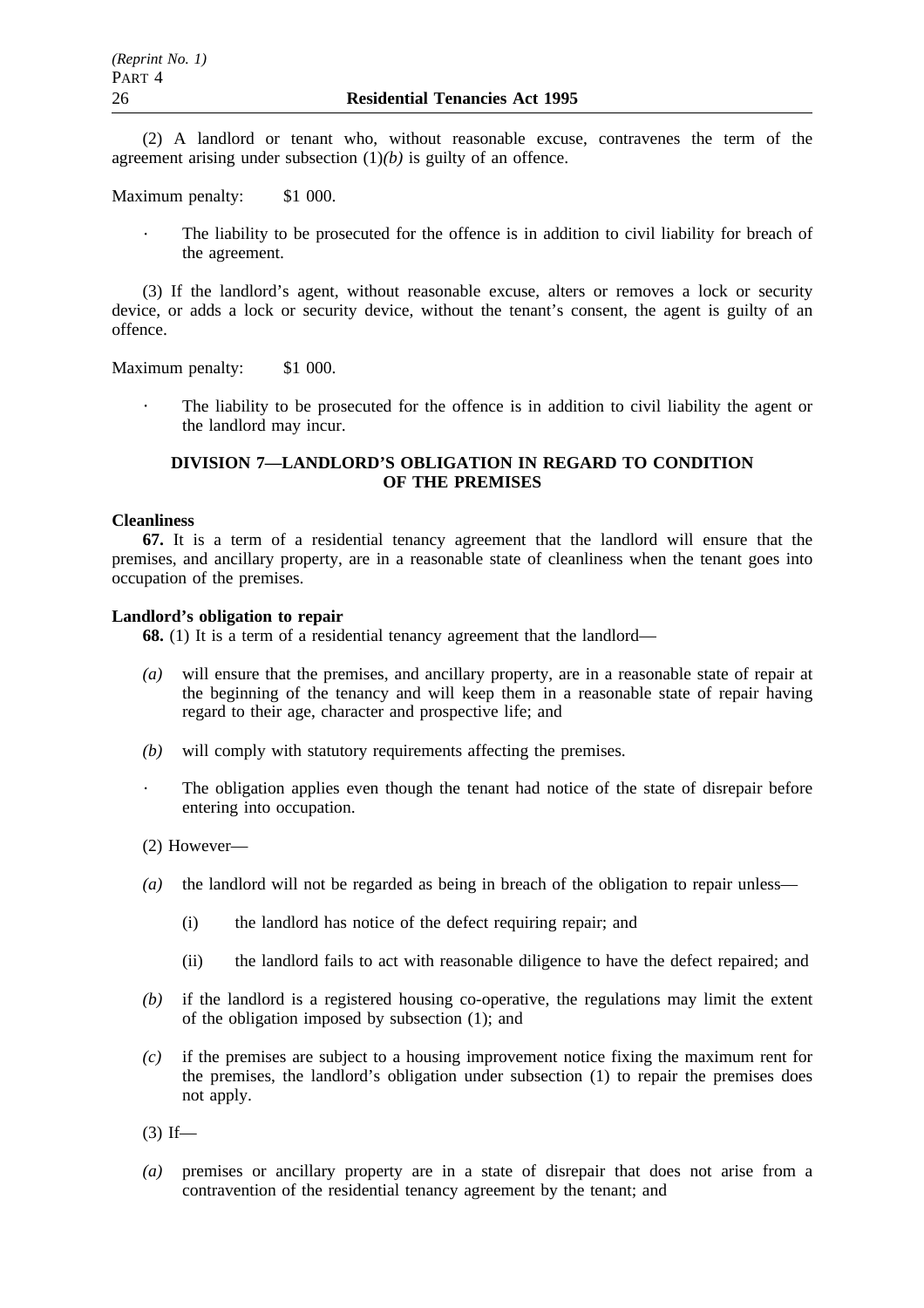- *(b)* the state of disrepair is, unless remedied, likely to result in personal injury or damage to property or undue inconvenience; and
- *(c)* the tenant notifies the landlord of the state of disrepair or makes a reasonable attempt to do so; and
- *(d)* the tenant incurs costs in having the state of disrepair remedied; and
- *(e)* the repairs are carried out by a person who is licensed to carry out the necessary work and the person provides the landlord with a report on the work carried out and the apparent cause of the state of disrepair,

the tenant is entitled to recover from the landlord the reasonable costs of having the repairs carried out.

(4) However, the tenant is not entitled to recover the cost of repairing the premises if the premises are subject to a housing improvement notice fixing the maximum rent payable for premises.

# **DIVISION 8—TENANT'S OBLIGATIONS IN RELATION TO THE PREMISES AND ANCILLARY PROPERTY**

### **Tenant's responsibility for cleanliness and damage**

**69.** (1) It is a term of a residential tenancy agreement that the tenant—

- *(a)* must keep the premises and ancillary property in a reasonable state of cleanliness; and
- *(b)* must notify the landlord of damage to the premises or ancillary property; and
- *(c)* must not intentionally or negligently cause or permit damage to the premises or ancillary property.

(2) A tenant who intentionally causes serious damage to the premises or ancillary property is guilty of an offence.

Maximum penalty: \$2 000.

The liability to be prosecuted for an offence is in addition to civil liability for a breach of the agreement.

(3) It is a term of a residential tenancy agreement that, at the end of the tenancy, the tenant must give the premises and ancillary property back to the landlord in reasonable condition and in a reasonable state of cleanliness.

(4) In deciding whether premises or other property is in reasonable condition, its condition when the tenant took possession of it, and the probable effect of reasonable wear and tear since that time, must be taken into account.

#### **Alteration of premises**

**70.** (1) It is a term of a residential tenancy agreement that a tenant must not, without the landlord's written consent, make an alteration or addition to the premises.

(2) A tenant may remove a fixture affixed to the premises by the tenant unless its removal would cause damage to the premises.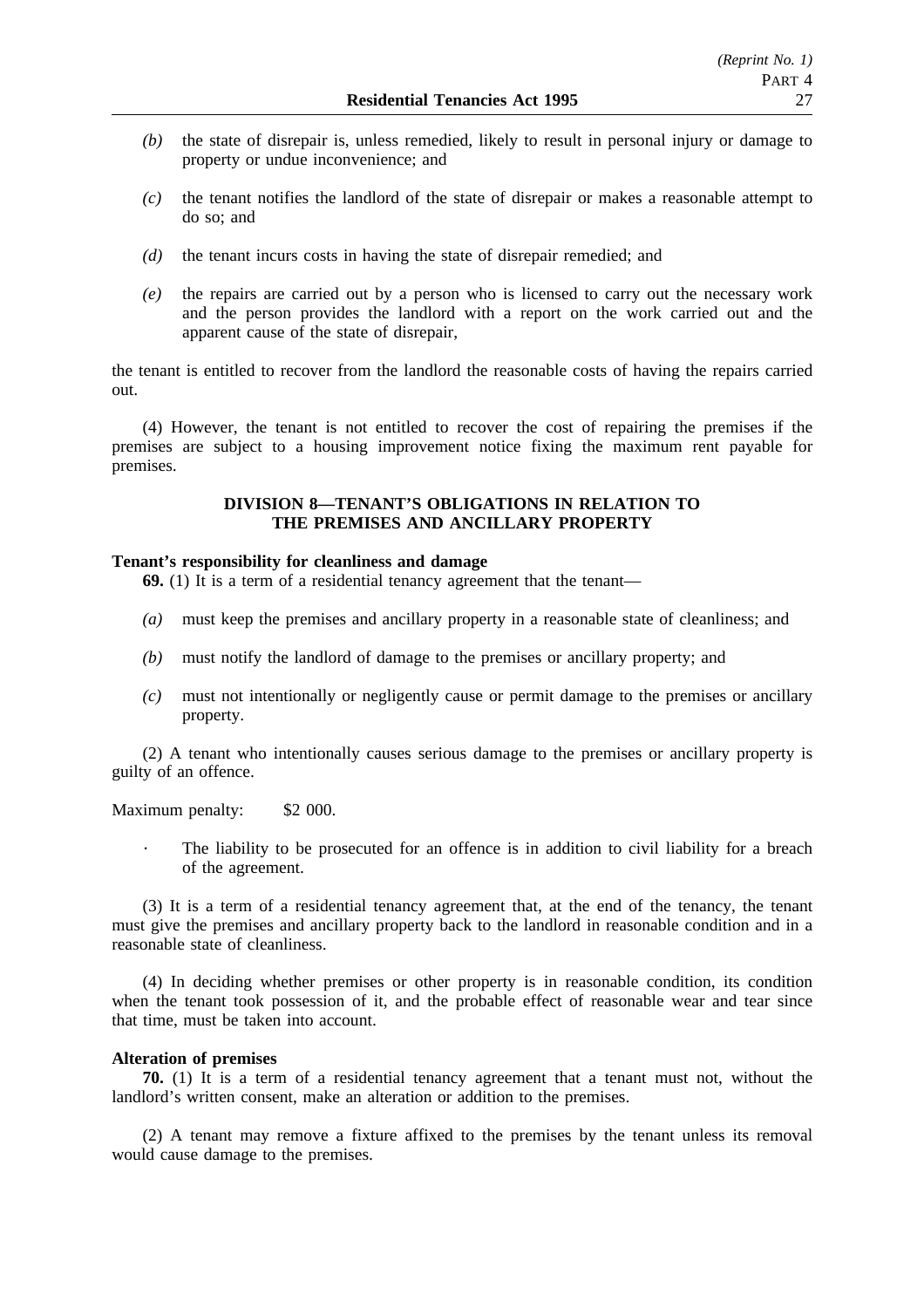(3) If a tenant causes damage to the premises by removing a fixture, the tenant must notify the landlord and, at the option of the landlord, repair the damage or compensate the landlord for the reasonable cost of repairing the damage.

# **DIVISION 9—TENANT'S CONDUCT ON THE PREMISES**

#### **Tenant's conduct**

**71.** It is a term of a residential tenancy agreement that—

- *(a)* the tenant must not use the premises, or cause or permit the premises to be used, for an illegal purpose; and
- *(b)* the tenant must not cause or permit a nuisance; and
- *(c)* the tenant must not cause or permit an interference with the reasonable peace, comfort or privacy of another person who resides in the immediate vicinity of the premises.

### **DIVISION 10—LANDLORD'S RIGHT OF ENTRY**

### **Right of entry**

**72.** (1) It is a term of a residential tenancy agreement that the landlord may enter the premises if (and only if)—

- *(a)* the entry is made in an emergency; or
- *(b)* the landlord gives the tenant written notice stating the purpose and specifying the date and time of the proposed entry not less than seven and not more than 14 days before entering the premises; or
- *(c)* the entry is made at a time previously arranged with the tenant (but not more frequently than once every week for the purpose of collecting the rent); or
- *(d)* the entry is made at a time previously arranged with the tenant (but not more frequently than once every four weeks) for the purpose of inspecting the premises; or
- *(e)* the entry is made for the purpose of carrying out necessary repairs or maintenance at a reasonable time of which the tenant has been given at least 48 hours written notice; or
- *(f)* the entry is made for the purpose of showing the premises to prospective tenants, at a reasonable time and on a reasonable number of occasions during the period of 28 days preceding the termination of the agreement, after giving reasonable notice to the tenant; or
- *(g)* the entry is made for the purpose of showing the premises to prospective purchasers, at a reasonable time and on a reasonable number of occasions, after giving the tenant reasonable notice; or
- *(h)* the entry is made with the consent of the tenant given at, or immediately before, the time of entry.

(2) This section does not apply to a part of the premises that the tenant uses in common with the landlord or another tenant of the landlord.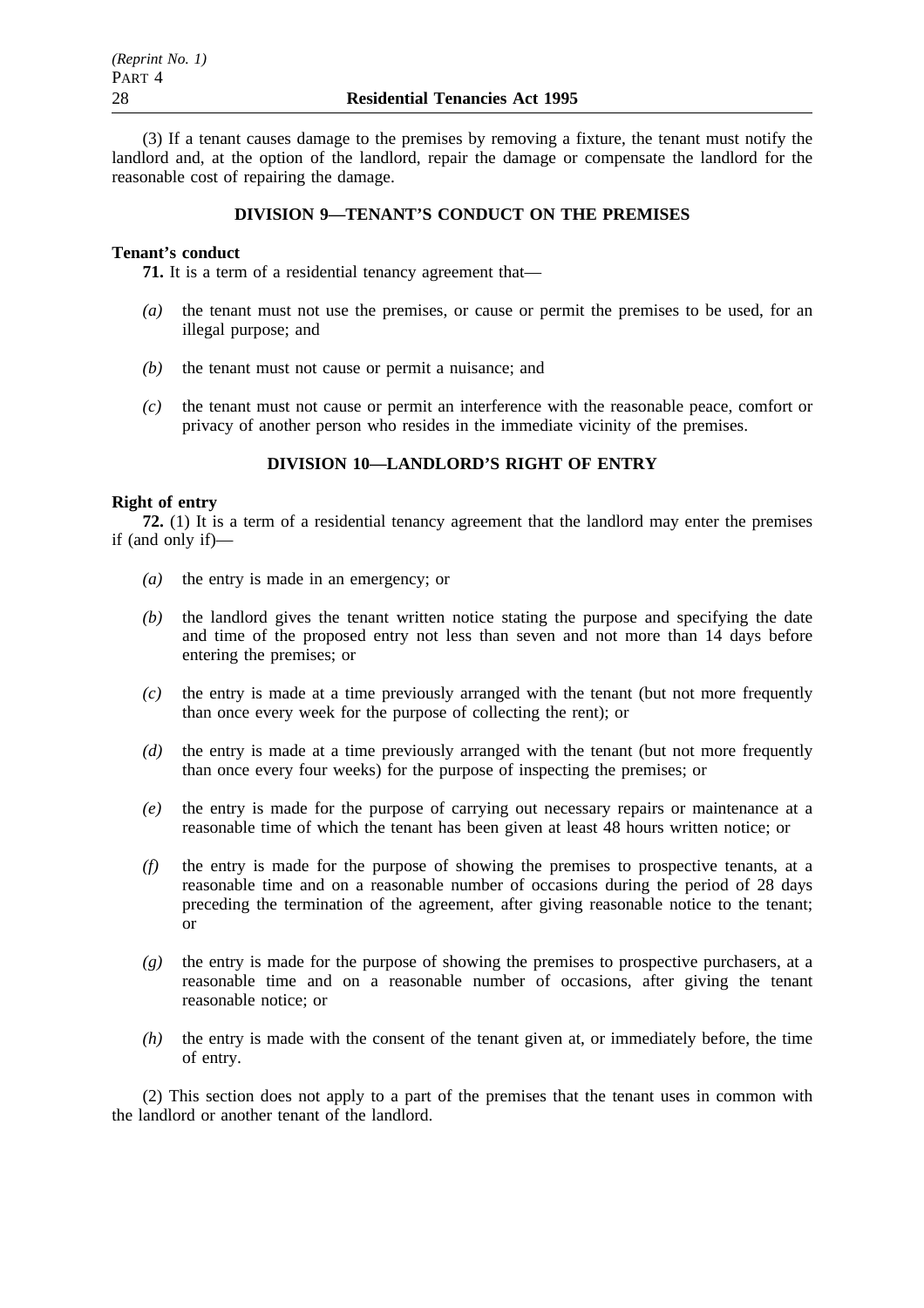# **DIVISION 11—RATES, TAXES AND CHARGES**

### **Rates, taxes and charges**

**73.** (1) It is a term of a residential tenancy agreement that the landlord must bear all statutory rates, taxes and charges imposed in respect of the premises.

(2) However, rates and charges for water supply are to be borne as agreed between the landlord and the tenant.

(3) In the absence of an agreement—

- *(a)* the landlord will bear the rates and charges for water supply up to a limit fixed or determined under the regulations; and
- *(b)* any amount in excess of the limit is to be borne by the tenant.

# **DIVISION 12—ASSIGNMENT**

# **Assignment of tenant's rights under residential tenancy agreement**

**74.** (1) A tenant under a residential tenancy agreement may, by written or oral agreement with another—

- *(a)* assign the tenant's interest in the agreement to the other; or
- *(b)* sub-let the premises to which the residential tenancy agreement relates to the other.
- (2) However, it is a term of a residential tenancy agreement that—
- *(a)* the tenant must not assign the tenant's interest, or sub-let the premises, without the written consent of the landlord; but
- *(b)* the landlord—
	- (i) must not unreasonably withhold consent (unless the landlord is a registered housing co-operative, in which case the landlord has an absolute discretion to withhold consent to an assignment); and
	- (ii) must not make a charge for giving consent or considering an application for consent exceeding the landlord's reasonable expenses.

The absence of consent does not invalidate an assignment or sublease unless the landlord is a registered housing co-operative. However, if the landlord's consent to an assignment is not obtained, the tenant who assigns the interest remains liable to the landlord under the residential tenancy agreement (together with the new tenant, who is jointly and severally liable) unless the landlord has unreasonably withheld consent. This continuing liability of the assignor does not apply, in the case of a periodic tenancy, to a liability accruing more than 21 days after the landlord became aware or ought reasonably to have become aware of the assignment (whichever is the earlier).

If the landlord's consent to an assignment is not obtained and the landlord had, before the assignment, served a notice of termination on the assignor, the landlord may enforce the notice against the assignee.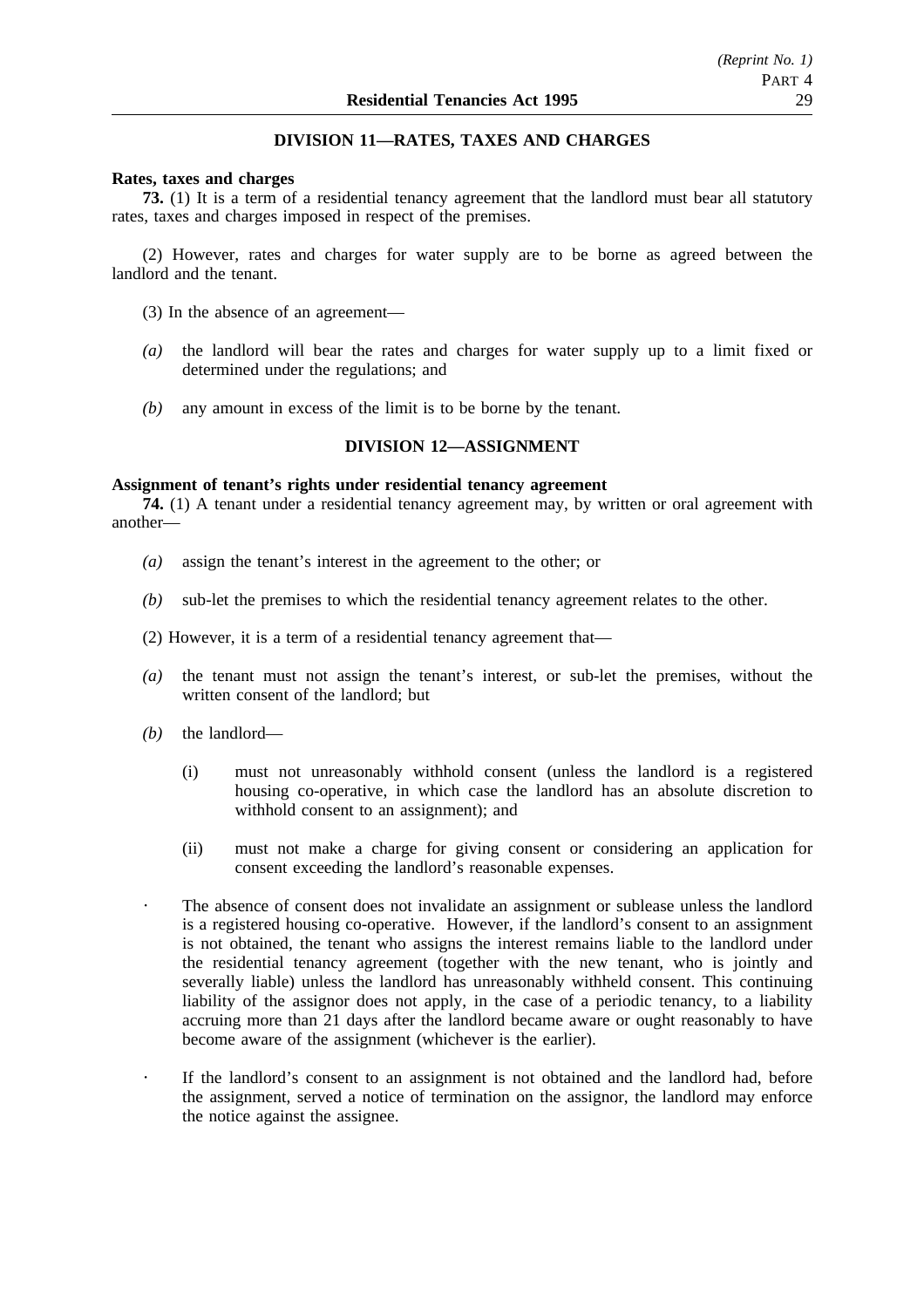The landlord may terminate a residential tenancy agreement on the ground that the tenant has assigned the tenant's interest, or has granted a sub-tenancy, without the landlord's consent, but only if the landlord has not unreasonably withheld consent and serves the notice of termination within 21 days after the time the landlord became aware or ought reasonably to have become aware of the assignment or sub-tenancy (whichever is the earlier).

(3) The effect of an assignment under this section is that the assignee is substituted for the assignor as tenant under the residential tenancy agreement (but the assignor remains responsible for liabilities that accrued before the date of the assignment)<sup>1</sup>.

<sup>1.</sup> If the assignment is made without the landlord's consent, the tenant may also remain liable under the agreement for liabilities that accrue later—*See above*.

(4) An assignee is liable to indemnify the assignor for liabilities incurred by the assignor to the landlord because of a breach of the residential tenancy agreement by the assignee.

(5) If the tenant assigns the tenant's interest, an amount paid by the tenant and held by way of security will (unless the parties agree to the contrary) continue to be held as security for the proper performance by the assignee of obligations under the residential tenancy agreement.

# **DIVISION 13—TENANT'S VICARIOUS LIABILITY**

### **Vicarious liability**

**75.** It is a term of a residential tenancy agreement that, if a person is on the premises at the invitation or with the consent of the tenant, the tenant is vicariously responsible for an act or omission by the person that would, if it had been an act or omission of the tenant, have constituted a breach of the agreement.

# **DIVISION 14—HARSH OR UNCONSCIONABLE TERMS**

### **Harsh or unconscionable terms**

**76.** (1) The Tribunal may, on application by a tenant, make an order rescinding or varying a term of a residential tenancy agreement if satisfied that the term is harsh or unconscionable.

(2) On making an order under subsection (1), the Tribunal may make consequential changes to the residential tenancy agreement or another related document.

# **DIVISION 15—MISCELLANEOUS**

### **Accelerated rent and liquidated damages**

**77.** (1) If a residential tenancy agreement provides that, upon breach by the tenant of a term about rent or other term of the agreement, the tenant is liable to pay—

- *(a)* all or any part of the rent remaining payable under the agreement; or
- *(b)* rent of an increased amount; or
- *(c)* an amount by way of penalty; or
- *(d)* an amount by way of liquidated damages,

the provision is void.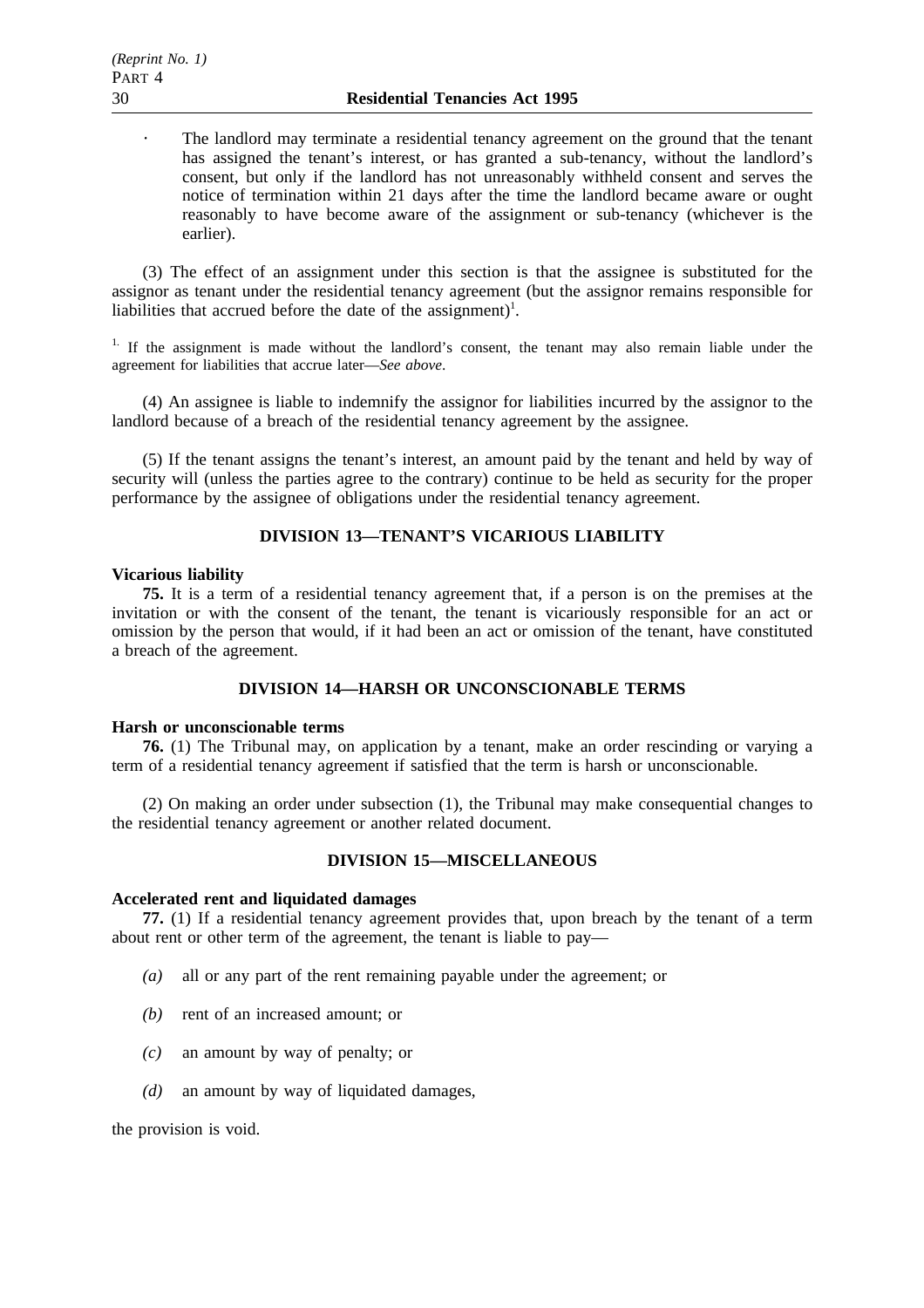(2) If a residential tenancy agreement provides that, on early or punctual payment of rent, the rent will or may be decreased or the tenant will or may be granted or paid a rebate, refund or other benefit, the tenant is entitled to the reduction, rebate, refund or other benefit in any event.

(3) If a residential tenancy agreement contains a provision to which this section applies, the landlord is guilty of an offence.

Maximum penalty: \$1 000.

### **Duty of mitigation**

**78.** The rules of the law of contract about mitigation of loss or damage on breach of a contract apply to a breach of a residential tenancy agreement.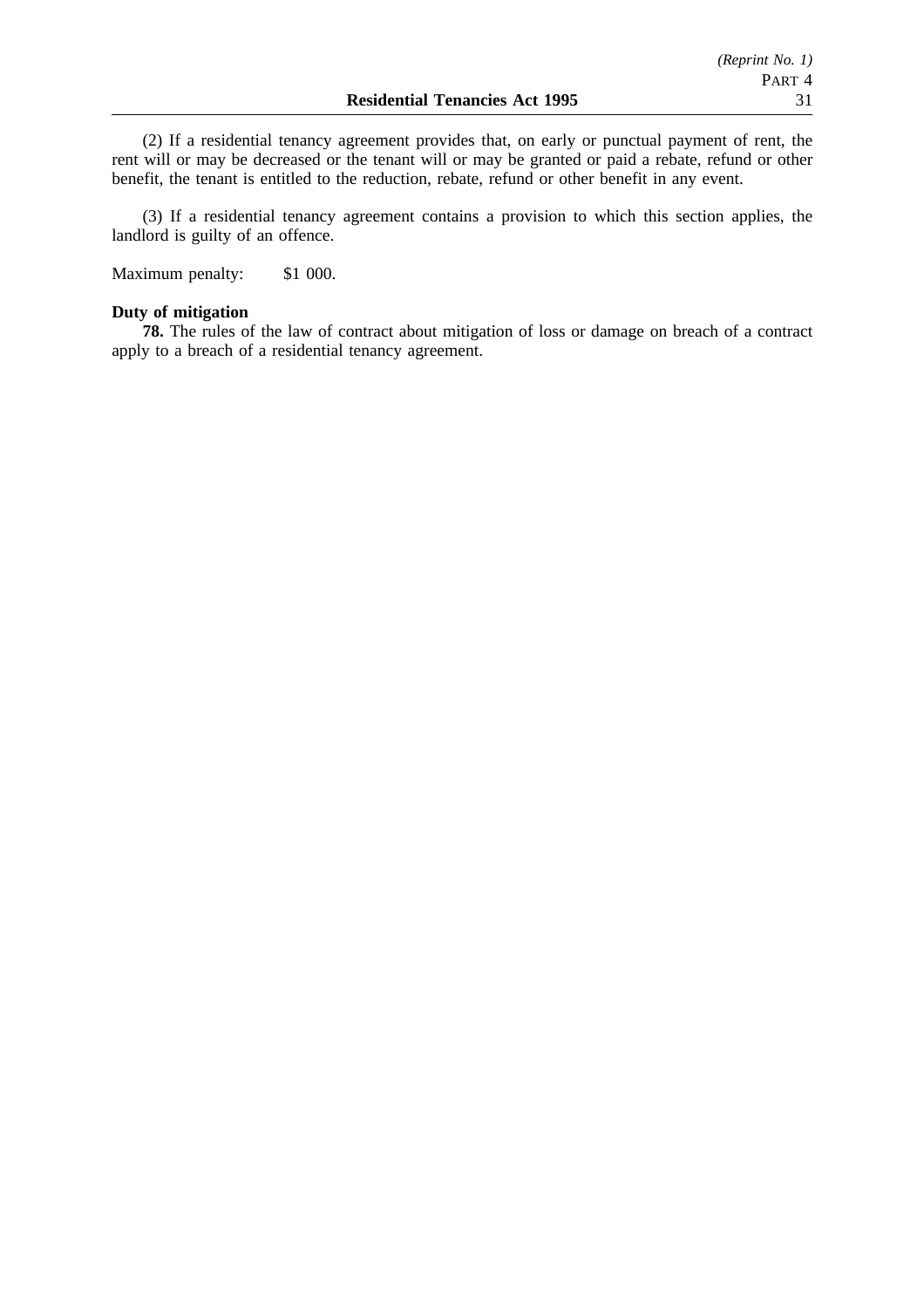### **PART 5**

# **TERMINATION OF RESIDENTIAL TENANCY AGREEMENTS**

# **DIVISION 1—TERMINATION GENERALLY**

#### **Termination of residential tenancy**

**79.** A residential tenancy terminates if—

- *(a)* the tenancy is for a fixed term and the fixed term comes to an end; or
- *(b)* the landlord or the tenant terminates the tenancy by notice of termination given to the other (as required under this Act); or
- *(c)* the Tribunal terminates the tenancy; or
- *(d)* a person having title superior to the landlord's title becomes entitled to possession of the premises under the order of the Tribunal or a court<sup>1</sup>; or
- *(e)* a mortgagee takes possession of the premises under a mortgage; or
- *(f)* the tenant abandons the premises; or
- *(g)* the tenant dies without leaving dependants in occupation of the premises; or
- *(h)* the tenant gives up possession of the premises with the landlord's consent; or
- *(i)* the interest of the tenant merges with another estate or interest in the land; or
- *(j)* disclaimer of the tenancy occurs.

 $<sup>1</sup>$ . See section 96.</sup>

### **DIVISION 2—TERMINATION BY THE LANDLORD**

### **Notice of termination by landlord on ground of breach of the agreement**

**80.** (1) If the tenant breaches a residential tenancy agreement, the landlord may give the tenant a written notice in the form required by regulation—

- *(a)* specifying the breach; and
- *(b)* informing the tenant that if the breach is not remedied within a specified period (which must be a period of at least seven days) from the date the notice is given then—
	- (i) the tenancy is terminated by force of the notice; and
	- (ii) the tenant must give up possession of the premises on or before a day specified in the notice (which, subject to subsection  $(2)(c)$ , must be at least seven days after the end of the period allowed for the tenant to remedy the breach).
	- (i) If notice is given under this section on the ground of a failure to pay rent—
- *(a)* the notice is ineffectual unless the rent (or any part of the rent) has remained unpaid in breach of the agreement for not less than 14 days before the notice was given; and
- *(b)* the notice is not rendered ineffectual by failure by the landlord to make a prior formal demand for payment of the rent; and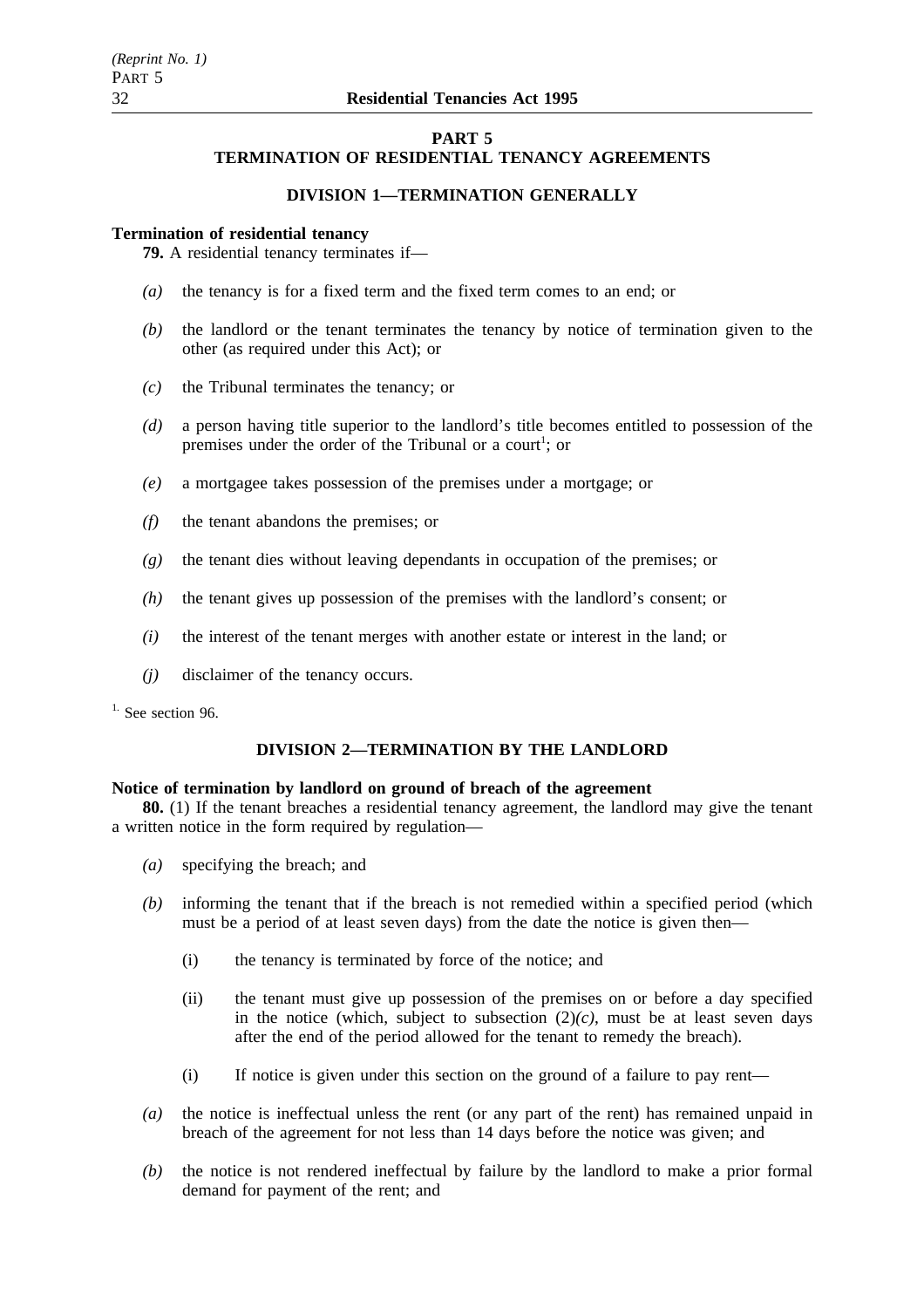*(c)* the day specified in the notice for the tenant to give up possession of the premises if the rent is not paid in accordance with the terms of the notice can be any day after the day on which the tenancy is terminated under the notice<sup>1</sup>.

 $1$ . Ie. the requirement to give the tenant at least seven days to give up possession of the premises if the tenant remains in default does not apply.

(3) If notice is given under this section in respect of a residential tenancy agreement that creates a tenancy for a fixed term, the notice is not ineffectual because the day specified as the day on which the tenant is to give up possession of the premises is earlier than the last day of that term.

(4) The tenant may at any time after receiving a notice under this section and before giving vacant possession to the landlord, apply to the Tribunal for an order—

- *(a)* declaring that the tenant is not in breach of the residential tenancy agreement, or has remedied the breach of the agreement, and that the tenancy is not liable to be terminated under this section; or
- *(b)* reinstating the tenancy.

(5) If the Tribunal is satisfied that a tenancy has been validly terminated under this section, but that it is just and equitable to reinstate the tenancy (or would be just and equitable to reinstate the tenancy if the conditions of the order were complied with), the Tribunal may make an order reinstating the tenancy.

- An order reinstating the tenancy under this section may be made on conditions that the Tribunal considers appropriate.
- $\ddot{\phantom{a}}$ On an application for an order reinstating the tenancy, the Tribunal may make alternative orders providing for reinstatement of the tenancy if specified conditions are complied with but, if not, ordering the tenant to give up possession of the premises to the landlord.

### **Termination because possession is required by the landlord for certain purposes**

- **81.** (1) A landlord may, by notice of termination given to the tenant, terminate a periodic residential tenancy on the ground that—
- *(a)* the landlord requires possession of the premises for demolition; or
- *(b)* the landlord requires possession of the premises for repairs or renovations that cannot be carried out conveniently while the tenant remains in possession of the premises; or
- *(c)* the landlord requires possession of the premises for—
	- (i) the landlord's own occupation; or
	- (ii) occupation by the landlord's spouse, child or parent; or
	- (iii) occupation by the spouse of the landlord's child or parent; or
- *(d)* the landlord has entered into a contract for the sale of the premises under which the landlord is required to give vacant possession of the premises; or
- *(e)* the landlord requires possession of the premises for a purpose prescribed by regulation.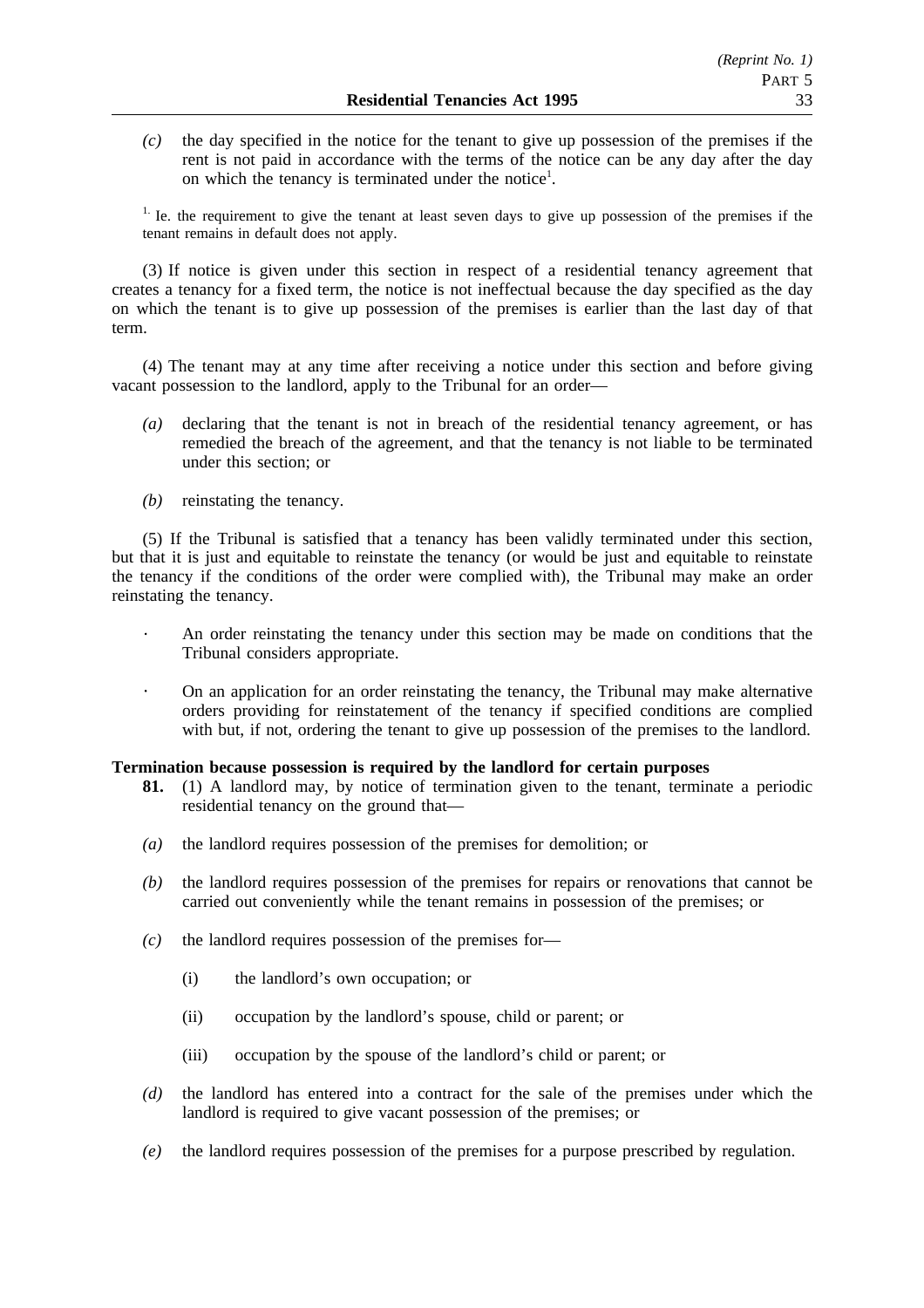(2) The period of notice given under this section must be at least 60 days or a period equivalent to a single period of the tenancy (whichever is the longer).

(3) A person must not falsely state the ground of termination in a notice of termination given, or purportedly given, under this section.

Maximum penalty: \$2 000.

(4) A landlord who recovers possession of premises under this section must not, without the consent of the Tribunal, grant a fresh tenancy over the premises within six months after recovering possession.

Maximum penalty: \$2 000.

#### **Termination of residential tenancy by housing co-operative**

**82.** (1) A registered housing co-operative that is landlord under a residential tenancy agreement may, by notice of termination given to the tenant, terminate a residential tenancy on the ground that—

- *(a)* the tenant has ceased to be a member of the co-operative; or
- *(b)* the tenant no longer satisfies conditions specified by the agreement as essential to the continuation of the tenancy.
- (2) The period of notice under this section must be at least 28 days.

### **Termination by landlord without specifying a ground of termination**

**83.** (1) A landlord may, by notice of termination given to the tenant, terminate the tenancy without specifying a ground of termination.

(2) However, if the tenancy is for a fixed term, it cannot be terminated under this section; nor can a housing co-operative terminate a tenancy with a member of the co-operative under this section; nor can a tenancy be terminated by notice under this section if the premises are subject to a housing improvement notice, or subject, or potentially subject, to rent control under this Act.

- Premises are subject to, or potentially subject to, rent control under this Act if an order is in force under section 56 or proceedings for such an order have been commenced.
- (3) The period of notice under this section must be at least 90 days.

#### **Limitation of right to terminate**

 $\ddot{\bullet}$ 

**84.** (1) If premises to which a residential tenancy agreement applies are—

- *(a)* subject to a housing improvement notice; or
- *(b)* subject to, or potentially subject to, rent control under this Act,

the landlord may only terminate the tenancy by notice of termination if the notice is given on a specified ground, and the Tribunal authorises the notice of termination.

Premises are subject to, or potentially subject to, rent control under this Act if an order is in force under section 56 or proceedings for such an order have been commenced.

(2) The Tribunal may authorise a notice of termination under this section if satisfied of the genuineness of the proposed ground on which the notice is to be given.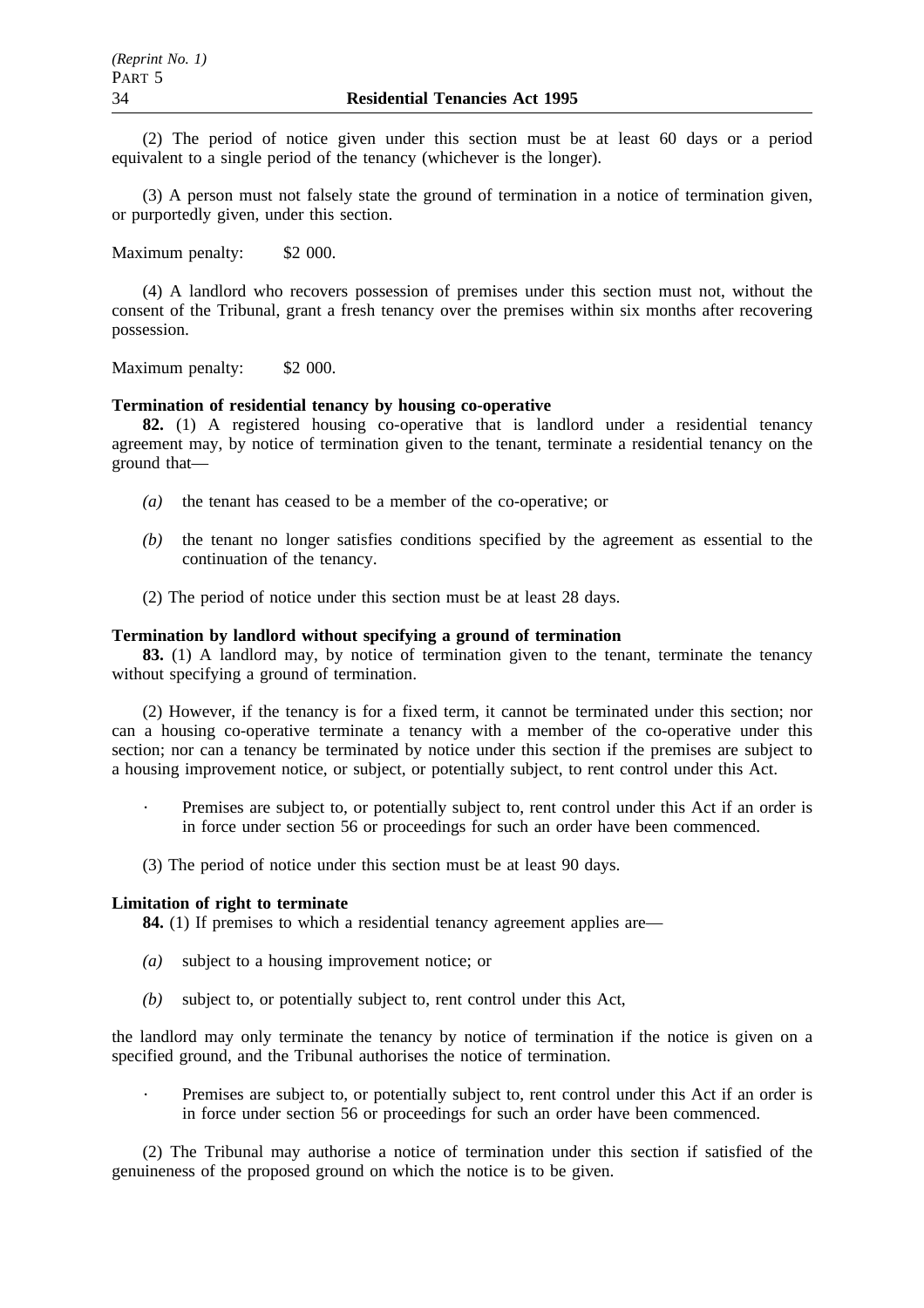### **DIVISION 3—TERMINATION BY TENANT**

### **Notice of termination by tenant on ground of breach of the agreement**

**85.** (1) If the landlord breaches a residential tenancy agreement, the tenant may give the landlord a written notice, in the form required by regulation—

- *(a)* specifying the breach; and
- *(b)* informing the landlord that if the breach is not remedied within a specified period (which must be a period of at least seven days) from the date the notice is given the tenancy is terminated by force of the notice from a date that is also specified in the notice (which must be at least seven days after the end of the period allowed for the landlord to remedy the breach).

(2) The landlord may, before the time fixed in the tenant's notice for termination of the tenancy or the tenant gives up possession of the premises (whichever is the later), apply to the Tribunal for an order—

- *(a)* declaring that the landlord is not in breach of the residential tenancy agreement, or has remedied the breach of the agreement, and that the tenancy is not liable to be terminated under this section; or
- *(b)* reinstating the tenancy.

(3) If the Tribunal is satisfied that a tenancy has been validly terminated under this section, but that it is just and equitable to reinstate the tenancy (or would be just and equitable to reinstate the tenancy if the conditions of the order were complied with), the Tribunal may make an order reinstating the tenancy.

An order reinstating the tenancy under this section may be made on conditions that the Tribunal considers appropriate.

### **Termination by tenant without specifying a ground of termination**

**86.** (1) The tenant under a residential tenancy agreement for a periodic tenancy may, by notice of termination given to the landlord, terminate the tenancy without specifying a ground of termination.

(2) The minimum period of notice under this section is 21 days or a period equivalent to a single period of the tenancy (whichever is longer).

# **DIVISION 4—TERMINATION BY THE TRIBUNAL**

### **Termination on application by landlord**

**87.** (1) The Tribunal may, on application by a landlord, terminate a residential tenancy and make an order for possession of the premises if satisfied that—

- *(a)* the tenant has committed a breach of the residential tenancy agreement; and
- $(b)$  the breach is sufficiently serious to justify termination of the tenancy<sup>1</sup>.

<sup>1.</sup> A tenancy may be terminated by a notice under section 80 if the tenant fails to remedy a breach after being required to do so by the landlord. This alternative procedure may be appropriate if (for example) the breach is not capable of remedy.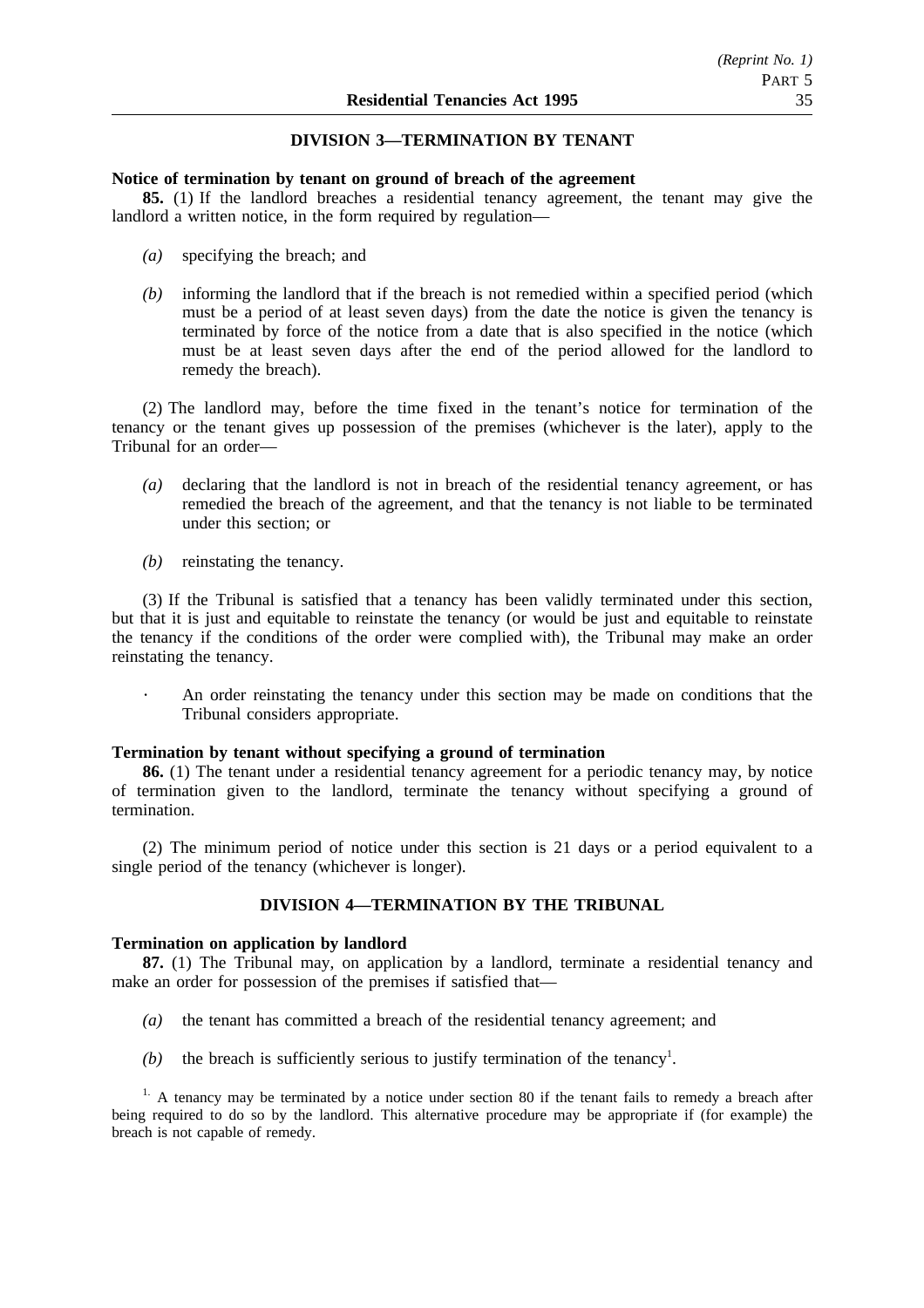(2) The Tribunal may, on application by a landlord, terminate a residential tenancy and make an order for immediate possession of the premises if the tenant or a person permitted on the premises with the consent of the tenant has, intentionally or recklessly, caused or permitted, or is likely to cause or permit—

- *(a)* serious damage to the premises; or
- *(b)* personal injury to—
	- (i) the landlord or the landlord's agent; or
	- (ii) a person in the vicinity of the premises.

### **Termination on application by tenant**

**88.** The Tribunal may, on application by a tenant, terminate a residential tenancy and make an order for possession of the premises if satisfied that—

- *(a)* the landlord has committed a breach of the residential tenancy agreement; and
- $(b)$  the breach is sufficiently serious to justify termination of the tenancy<sup>1</sup>.

<sup>1.</sup> A tenancy may be terminated by a notice under section  $85$  if the landlord fails to remedy a breach after being required to do so by the tenant. This alternative procedure may be appropriate if (for example) the breach is not capable of remedy.

#### **Termination based on hardship**

**89.** (1) If the continuation of a residential tenancy would result in undue hardship to the landlord or the tenant, the Tribunal may, on application by the landlord or the tenant, terminate the agreement from a date specified in the Tribunal's order and make an order for possession of the premises as from that day.

(2) The Tribunal may also make an order compensating a landlord or tenant for loss and inconvenience resulting, or likely to result, from the early termination of the tenancy.

#### **Tribunal may terminate tenancy where tenant's conduct unacceptable**

**90.** (1) The Tribunal may, on application by an interested person, terminate a residential tenancy and make an order for possession of the premises if it is satisfied that the tenant has—

- *(a)* used the premises, or caused or permitted the premises to be used, for an illegal purpose; or
- *(b)* caused or permitted a nuisance; or
- *(c)* caused or permitted an interference with the reasonable peace, comfort or privacy of another person who resides in the immediate vicinity of the premises.

(2) If the Tribunal terminates a tenancy and makes an order for possession under this section, the Tribunal must specify the day as from which the orders will operate, being not more than 28 days after the day on which the orders are made.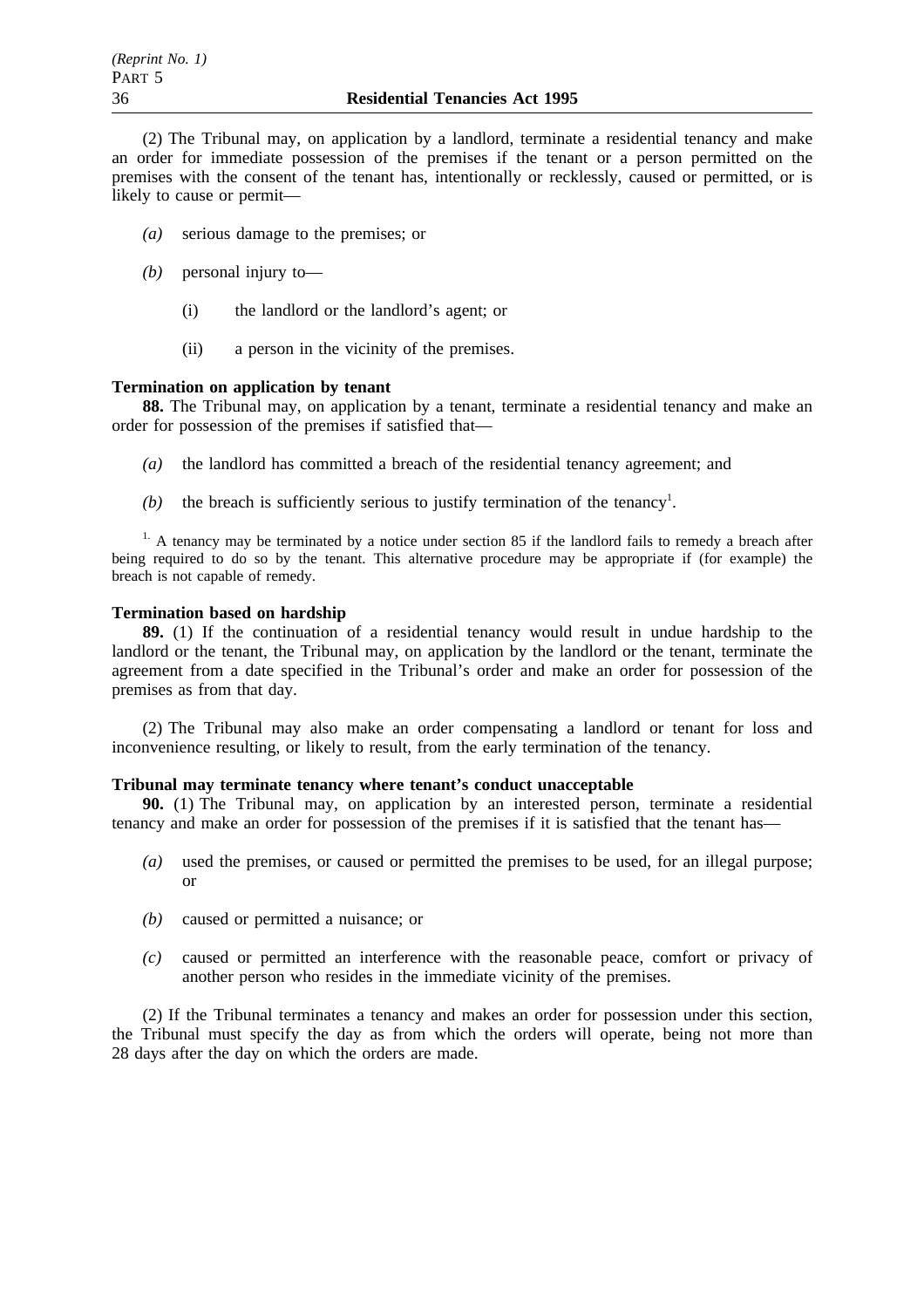(3) In this section—

"**interested person**" means—

- *(a)* the landlord; or
- *(b)* a person who has been adversely affected by the conduct of the tenant on which the application is based.

# **DIVISION 5—NOTICES OF TERMINATION**

### **Form of notice of termination**

**91.** (1) A notice of termination given by a landlord to a tenant must—

- $(a)$  be in writing and in the form prescribed by regulation<sup>1</sup>; and
- *(b)* be signed by the landlord or the landlord's agent; and
- *(c)* state the address of the premises subject to the tenancy; and
- *(d)* state the day on which the tenant is required to give up vacant possession of the premises to the landlord; and
- *(e)* if the tenancy is to be terminated on a particular ground—specify and give reasonable particulars of the ground of termination; and
- *(f)* include any further information required by regulation.
- (2) A notice of termination given by a tenant to a landlord must—
- $(a)$  be in writing and in the form required by regulation<sup>1</sup>; and
- *(b)* be signed by the tenant or an agent of the tenant; and
- *(c)* state the address of the premises subject to the tenancy; and
- *(d)* state the day on which the tenant is to give up vacant possession of the premises to the landlord; and
- *(e)* if the tenancy is to be terminated on a particular ground—specify and give reasonable particulars of the ground of termination; and
- *(f)* include any further information required by regulation.

<sup>1.</sup> The Acts Interpretation Act 1915 allows some divergence from the prescribed form providing that the form actually used is to the same effect.

### **Termination of periodic tenancy**

- **92.** A notice terminating a periodic tenancy under this Act is not ineffectual because—
- *(a)* the period of notice is less than would, apart from this Act, have been required at law; or
- *(b)* the day on which the tenancy is to end is not the last day of a period of the tenancy.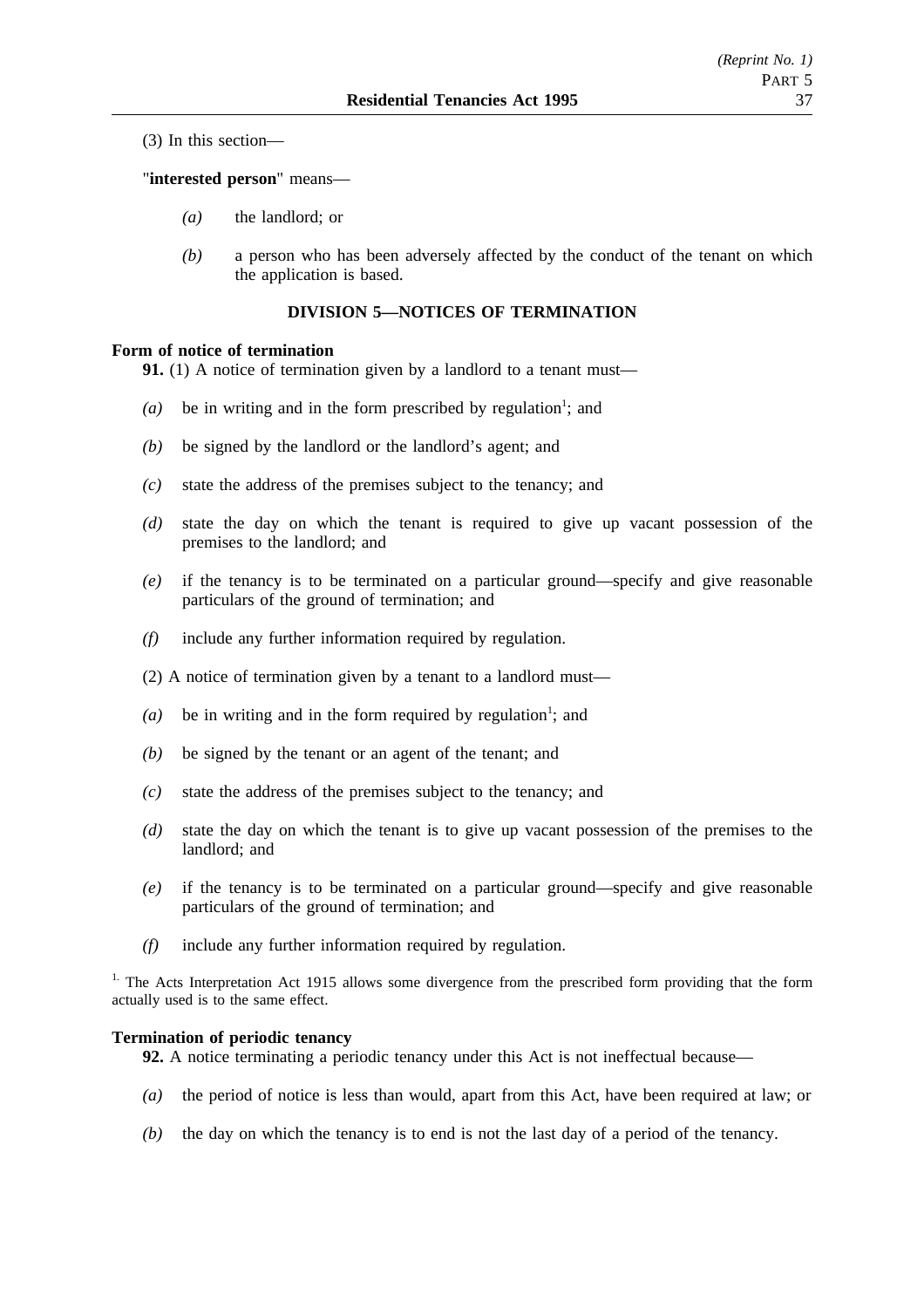### **DIVISION 6—REPOSSESSION OF PREMISES**

### **Order for possession**

**93.** (1) If a residential tenancy—

- *(a)* is terminated by notice of termination under this Act or, in the case of a tenancy under which the South Australian Housing Trust is landlord, under the residential tenancy agreement; or
- *(b)* is for a fixed term which expires and is not renewed,

the landlord may apply to the Tribunal for an order for possession of the premises.

(2) If the Tribunal is satisfied that the tenancy has terminated or has been terminated, the Tribunal may make an order for possession of the premises.

(3) The order for possession will take effect on a date specified by the Tribunal in the order, being a date not more than seven days after the date of the order unless the operation of the order for possession is suspended<sup>1</sup>.

<sup>1.</sup> See subsection  $(4)$ .

(4) However, if the Tribunal, although satisfied that the landlord is entitled to an order for possession of the premises, is satisfied by the tenant that the grant of an order for immediate possession of the premises would cause severe hardship to the tenant, the Tribunal may—

- *(a)* suspend the operation of the order for possession for up to 90 days; and
- *(b)* extend the operation of the residential tenancy agreement until the landlord obtains vacant possession of the premises from the tenant.
	- In extending the operation of the residential tenancy agreement, the Tribunal may make modifications to the agreement that it considers appropriate (but the modifications cannot reduce the tenant's financial obligations under the agreement).

(5) If the tenant fails to comply with an order for possession, the landlord is entitled to compensation for any loss caused by that failure.

(6) The Tribunal may, on application by the landlord, order the tenant to pay to the landlord compensation to which the landlord is entitled under subsection (5).

### **Abandoned premises**

**94.** (1) The Tribunal may, on application by a landlord—

- *(a)* declare that a tenant abandoned premises on a day stated in the declaration; and
- *(b)* make an order for immediate possession of the premises.

(2) A tenant is taken to have abandoned the premises on the day stated in a declaration under this section.

(3) If a tenant has abandoned premises, the landlord is entitled to compensation for any loss (including loss of rent) caused by the abandonment.

(4) However, the landlord must take reasonable steps to mitigate any loss and is not entitled to compensation for loss that could have been avoided by those steps.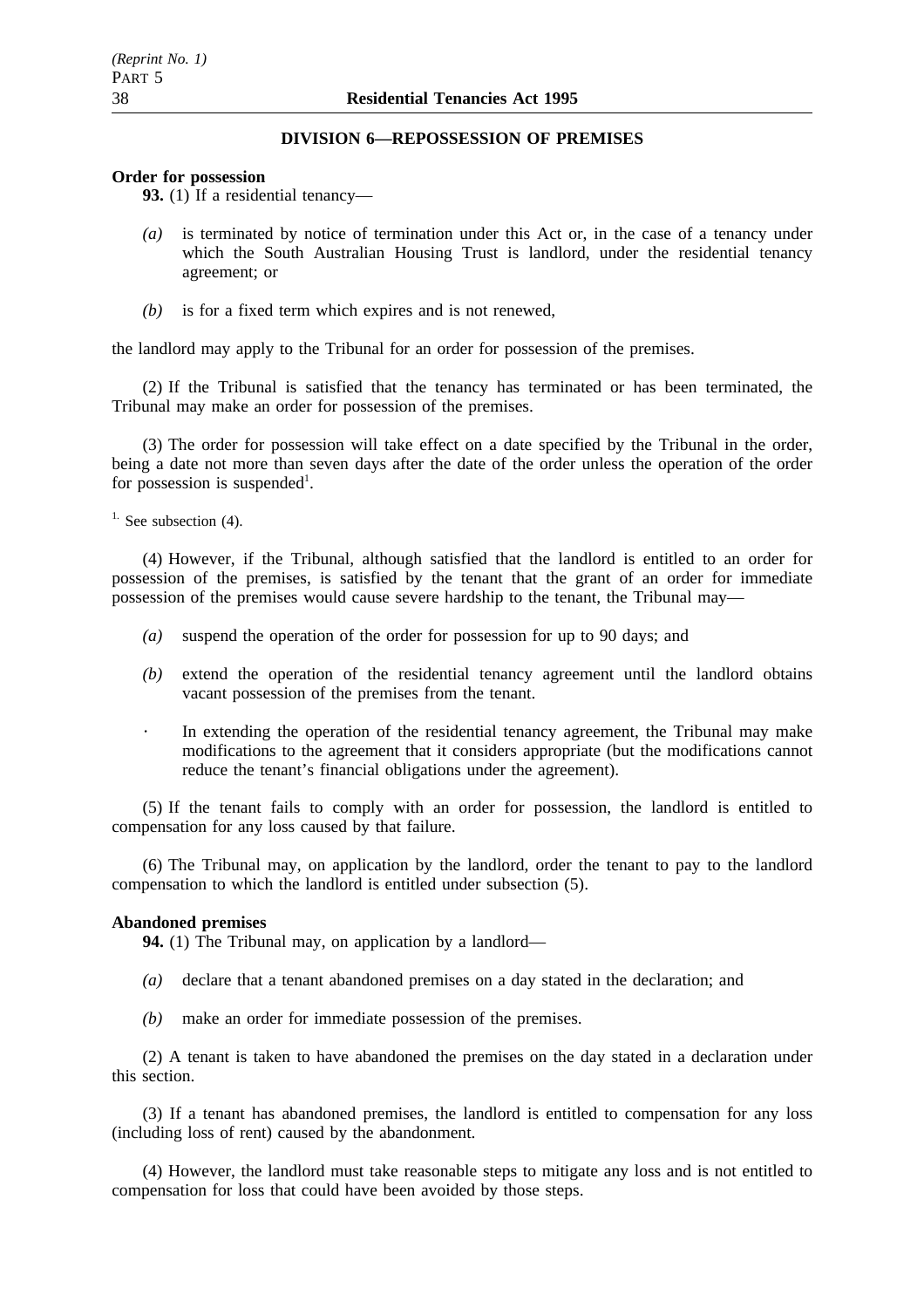(5) The Tribunal may, on application by the landlord, order the tenant to pay to the landlord compensation to which the landlord is entitled under this section.

### **Repossession of premises**

**95.** A person must not enter premises for the purpose of taking possession of the premises before, or after, the end of a residential tenancy unless—

- *(a)* the tenant abandons, or voluntarily gives up possession of, the premises; or
- *(b)* the person is authorised to take possession of the premises under the order of a court or the Tribunal.

Maximum penalty: \$2 000.

# **Forfeiture of head tenancy not to result automatically in destruction of right to possession under residential tenancy agreement**

**96.** (1) A person cannot take possession of residential premises subject to a residential tenancy agreement so as to defeat the tenant's right to possession under the residential tenancy agreement unless an order for possession of the premises is made by a court or the Tribunal.

(2) If a person is entitled to possession of residential premises as against a person who granted a residential tenancy, a court before which proceedings for possession of the premises are brought, or the Tribunal, may, on application by an interested person, vest the residential tenancy agreement in the person who would, but for the agreement, be entitled to possession of the premises so that the tenant holds the premises directly from that person as landlord.

(3) An order may be made under subsection (2) on terms and conditions the court or Tribunal considers just.

# **DIVISION 7—ABANDONED GOODS**

#### **Abandoned goods**

**97.** (1) If a residential tenancy terminates or is terminated, and goods are left on the premises that were subject to the tenancy, then—

- *(a)* the landlord may, when at least two days have passed since the landlord took possession of the premises, remove, and destroy or dispose of, goods—
	- (i) if they are perishable foodstuffs; or
	- (ii) if their value is less than a fair estimate of the cost of their removal, storage and sale; but
- *(b)* if the goods are not liable to destruction or disposal under paragraph *(a)*, the landlord must store the goods in a safe place and manner for at least 60 days.

(2) The landlord must, within seven days after storing goods or having goods stored under this section—

- *(a)* give notice of the storage of the goods to—
	- (i) if the tenant has left a forwarding address—the tenant; and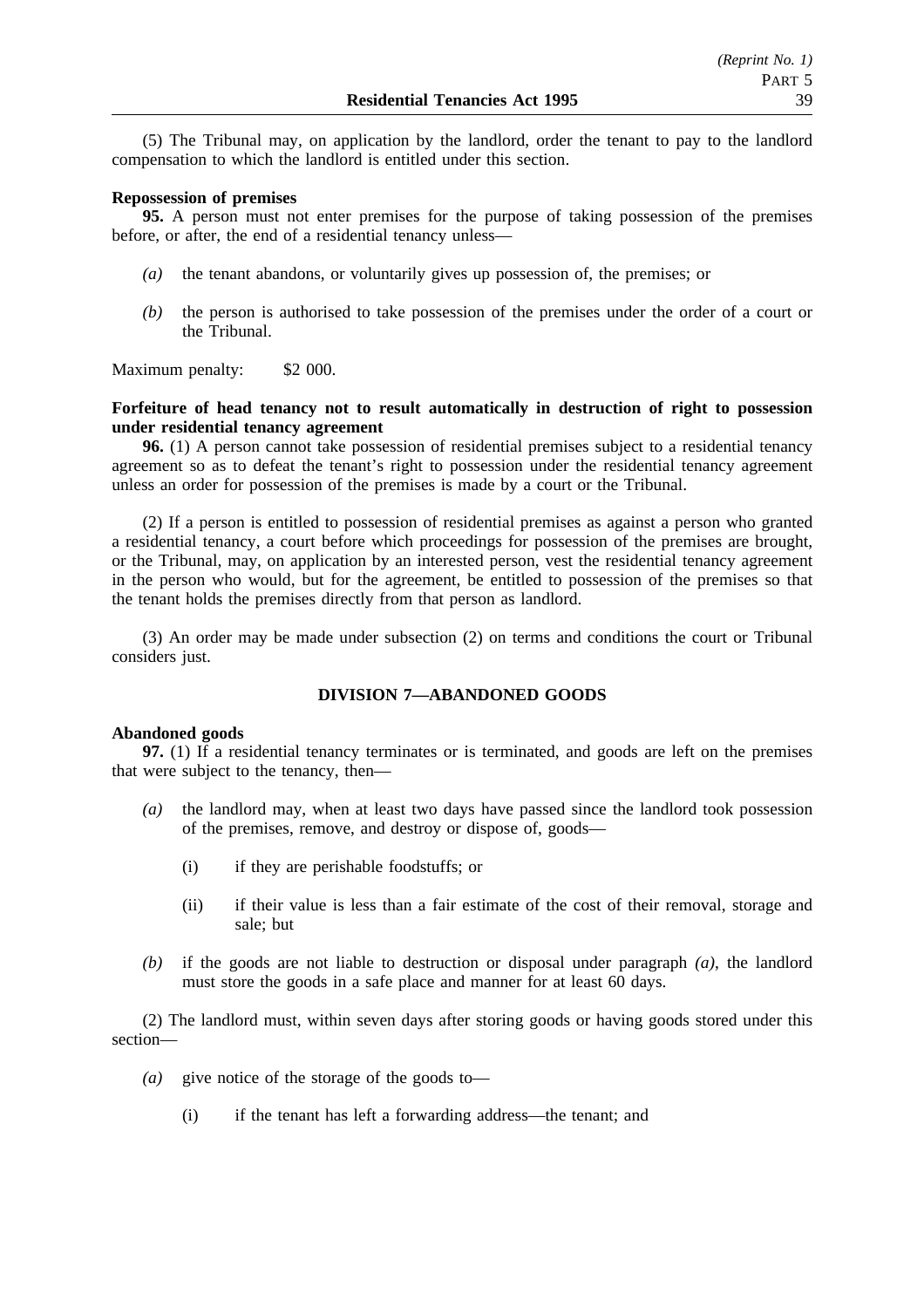- (ii) if another person has, to the knowledge of the landlord, an interest in the goods and the person's name and address are known to, or reasonably ascertainable by, the landlord—that person; and
- *(b)* publish notice of the storage of the goods in a newspaper circulating generally throughout the State.
- (3) A notice must be in the form prescribed by regulation for the purposes of this section.

(4) A person who is entitled to possession of goods stored under this section may reclaim the goods by paying to the landlord the reasonable costs of their removal and storage.

(5) If the goods are not reclaimed within the 60 day period, the landlord must, as soon as practicable after the end of that period, have the goods sold by public auction.

(6) On the sale of the goods by public auction, the landlord—

- *(a)* may retain out of the proceeds of sale—
	- (i) the reasonable costs of removing, storing and selling the goods; and
	- (ii) the reasonable costs of giving notice under subsection  $(2)(b)$ ; and
	- (iii) any amounts owed to the landlord under the residential tenancy agreement; and
- *(b)* must pay the balance (if any) to the owner, or if the identity and address of the owner are not known to, or reasonably ascertainable by, the landlord, to the Commissioner for the credit of the Fund.

(7) If goods are sold by public auction under this section, the purchaser acquires a good title to the goods which defeats—

- *(a)* the tenant's interest in the goods; and
- *(b)* the interests of others (apart from the tenant) unless the purchaser has actual notice of the interest before purchasing the goods.

(8) If a dispute arises between a landlord and tenant about the exercise of powers conferred by this section, the Tribunal may, on application by either party to the dispute, make orders resolving the matters in dispute.

# **DIVISION 8—MISCELLANEOUS**

# **Bailiffs**

**98.** (1) The Governor may appoint a person to be a bailiff of the Tribunal.

(2) The office of bailiff may be held in conjunction with another office in the public service of the State.

(3) A bailiff is entitled to remuneration and expenses determined by the Minister.

#### **Enforcement of orders for possession**

**99.** (1) If an order for possession of premises is made by the Tribunal and the person in whose favour the order was made advises the Tribunal that the order has not been complied with, a bailiff of the Tribunal must enforce the order as soon as is practicable thereafter.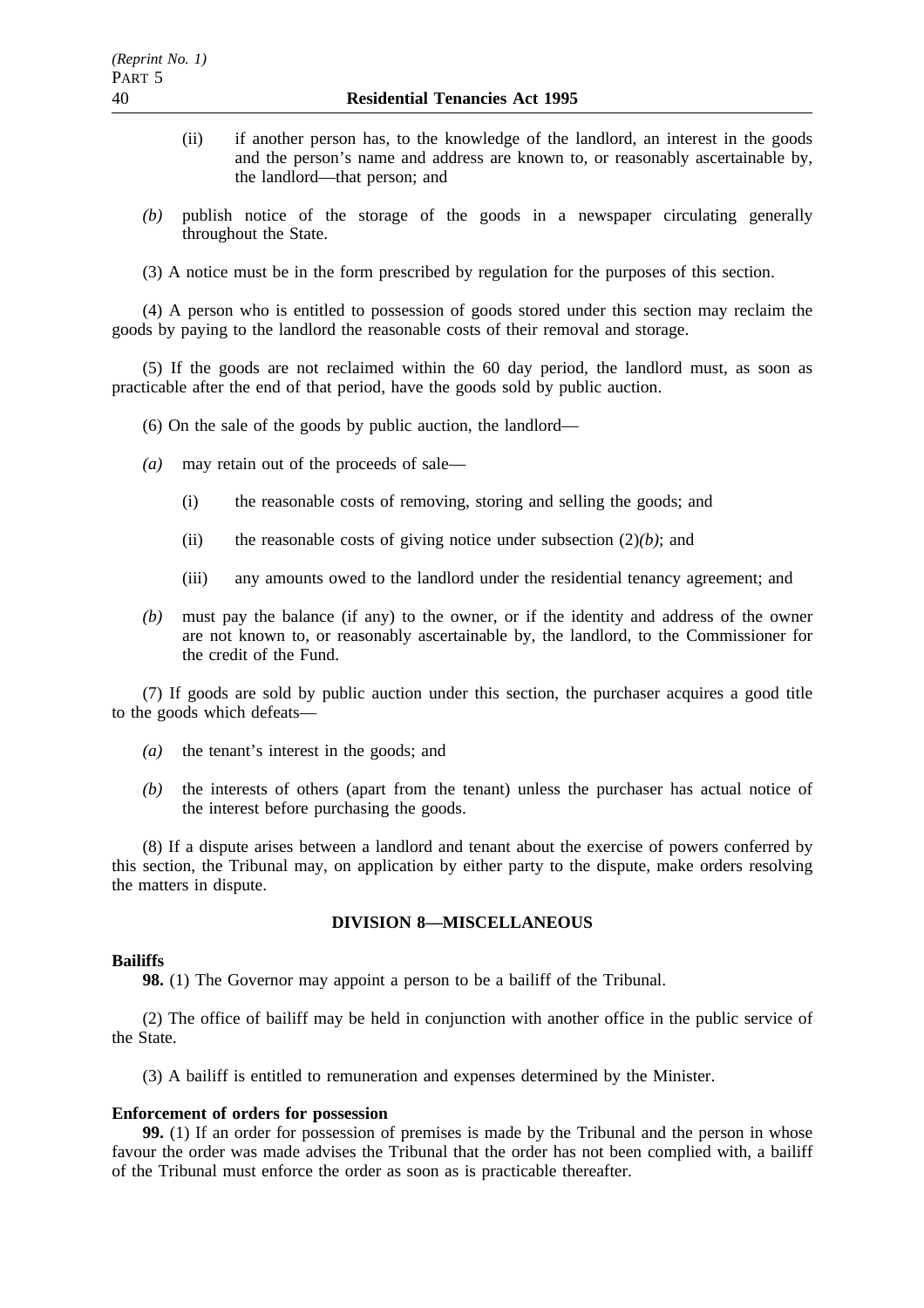(2) A bailiff enforcing an order for possession of premises may enter the premises, ask questions and take all steps as are reasonably necessary for the purpose of enforcing the order.

(3) A member of the police force must, if requested by a bailiff, assist the bailiff in enforcing an order for possession.

(4) In the exercise of the powers conferred by this section a bailiff may use the force that is reasonable and necessary in the circumstances.

(5) A person must not hinder or obstruct a bailiff in the exercise of the powers conferred by this section.

Maximum penalty: \$1 000

(6) A person questioned pursuant to this section must not refuse or fail to answer the question to the best of his or her knowledge, information and belief.

Maximum penalty: \$1 000

(7) However, a person is not obliged to answer a question under this section if to do so might tend to incriminate the person or to make the person liable to a penalty, or would require the disclosure of information that is privileged under the principles of legal professional privilege.

(8) A bailiff or a member of the police force assisting a bailiff incurs not civil or criminal liability for an honest act or omission in carrying out or purportedly carrying out official functions under this section.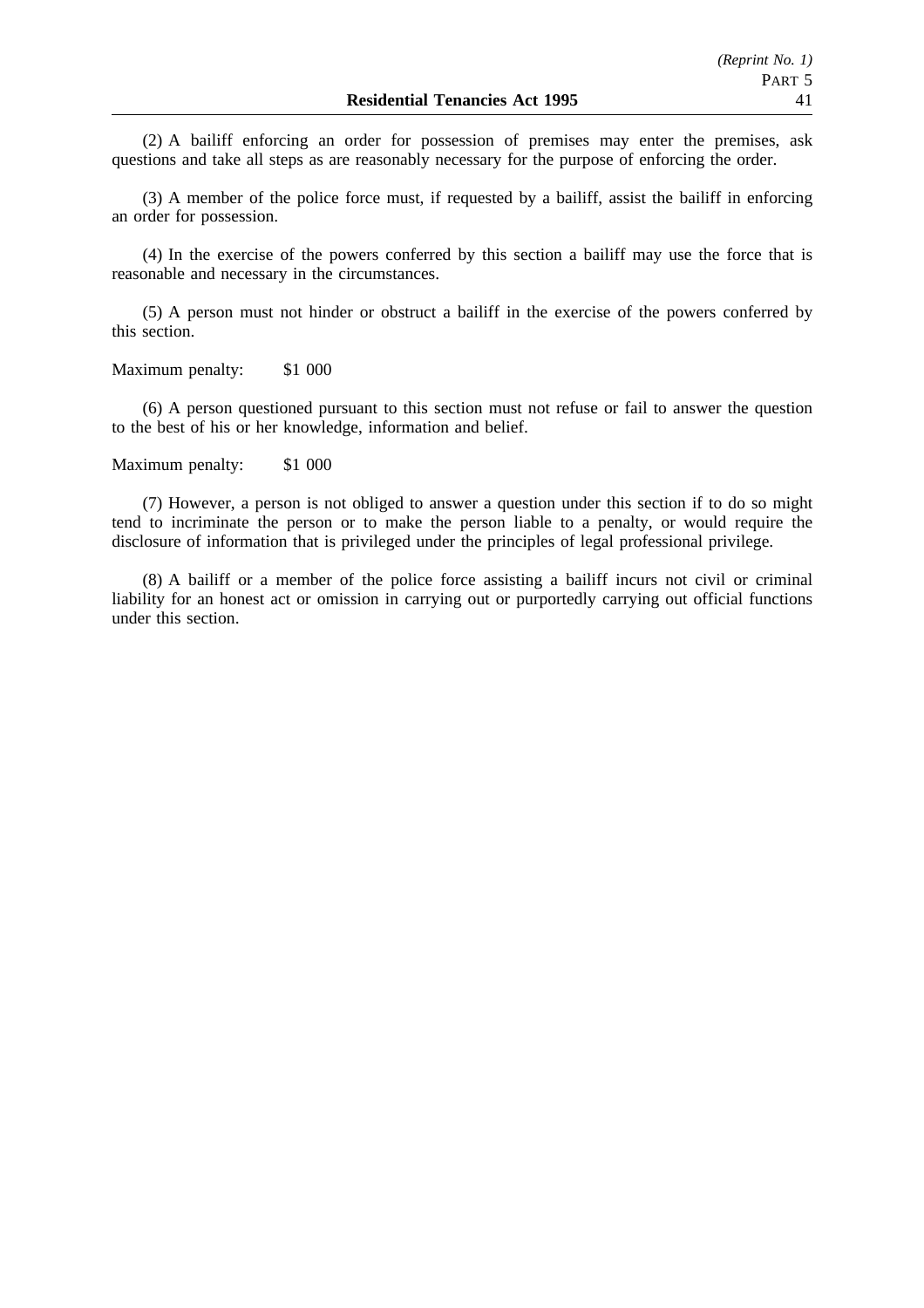### **PART 6 RESIDENTIAL TENANCIES FUND**

### **Residential Tenancies Fund**

**100.** (1) The fund entitled the Residential Tenancies Fund continues in existence.

(2) The Fund is to be kept and administered by the Commissioner.

(3) The Fund consists of the amounts received by the Commissioner by way of security, and other amounts paid into the Fund under this Act.

- (4) The Fund may be invested as approved by the Minister.
- (5) The Commissioner will make repayments in respect of security bonds from the Fund.

#### **Application of income**<sup>1</sup>

**101.** The income derived from investment of the Fund may be applied—

- *(a)* towards the costs of administering and enforcing this Act (including the operating costs of the Tribunal); and
- *(b)* for the education of landlords and tenants about their statutory and contractual rights and obligations; and
- *(c) in the payment to tenants of interest on amounts of securities repaid to them at the end of residential tenancies; and*
- *(d)* towards the costs of projects directed at providing accommodation, or assistance related to accommodation, for the homeless or other disadvantaged sections of the community; and
- *(e)* on research, approved by the Minister on the recommendation of the Tribunal, into—
	- (i) the availability of rental accommodation within the community;
	- (ii) areas of social need related to the availability (or non-availability) of rental accommodation or particular kinds of rental accommodation; and
- *(f)* for the benefit of landlords and tenants in other ways approved by the Minister.

### **Accounts and audit**

**102.** (1) The Commissioner must keep proper accounts of the receipts and payments from the Fund.

(2) The Auditor-General may at any time, and must at least once in each year, audit the accounts of the Fund.

S.  $101(c)$  had not been brought into operation at the date of this reprint.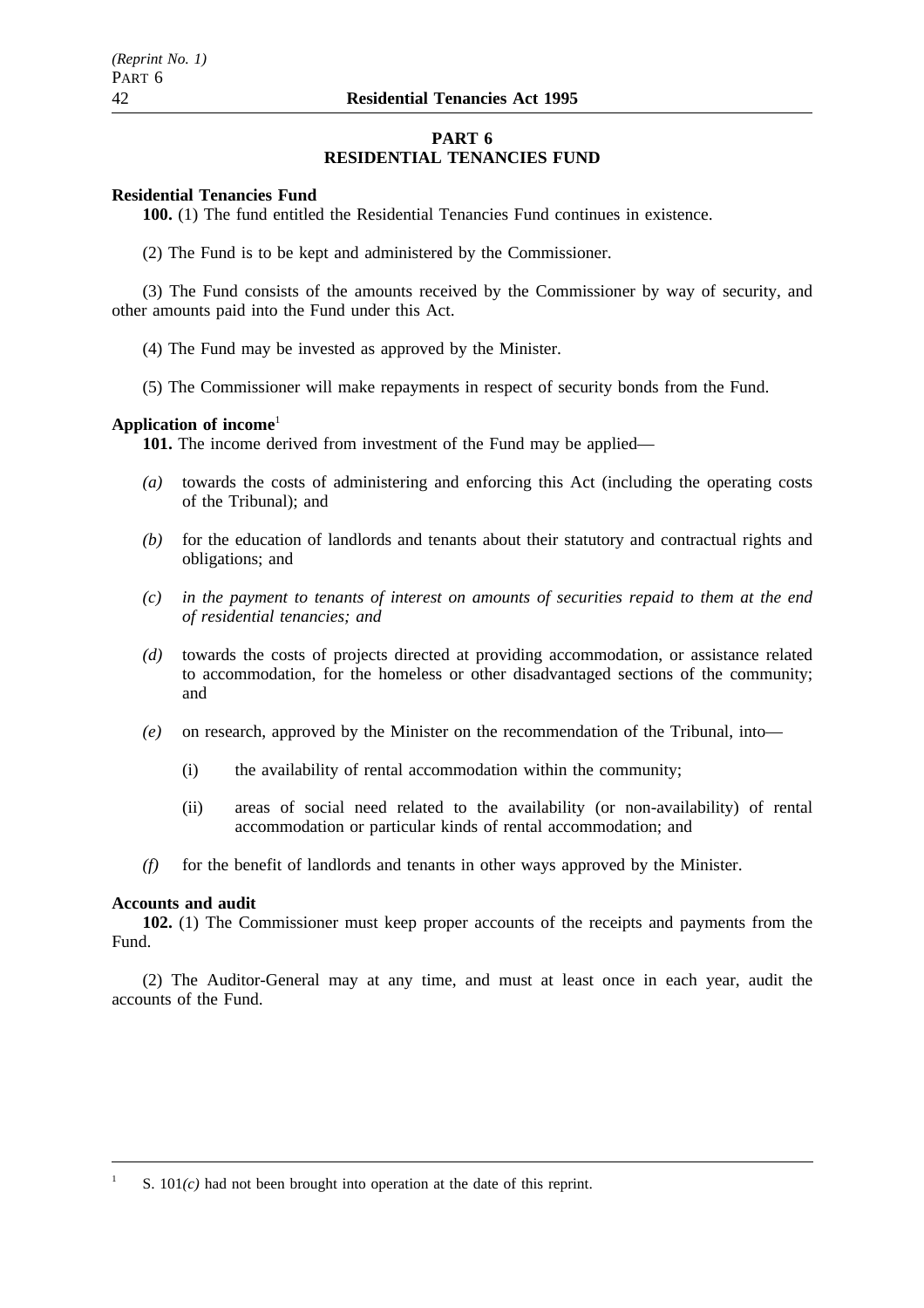# **PART 7 ROOMING HOUSES**

Codes of conduct<sup>1</sup>

*103. (1) There is to be a code of conduct governing the conduct of rooming house proprietors.*

*(2) There is to be a code of conduct governing the conduct of rooming house residents.*

*(3) The codes of conduct are to be prescribed by regulation.*

# *Obligation to comply with codes of conduct*

*104. (1) A rooming house proprietor must comply with the relevant code of conduct.*

*Maximum penalty: \$1 000.*

*(2) A rooming house resident must comply with the relevant code of conduct.*

*Maximum penalty: \$200.*

### *Jurisdiction of the Tribunal*

*105. The Tribunal has jurisdiction to hear and determine, on the application of a rooming house proprietor or resident, a question arising under a code of conduct under this Part.*

Ss. 103-105 had not been brought into operation at the date of this reprint.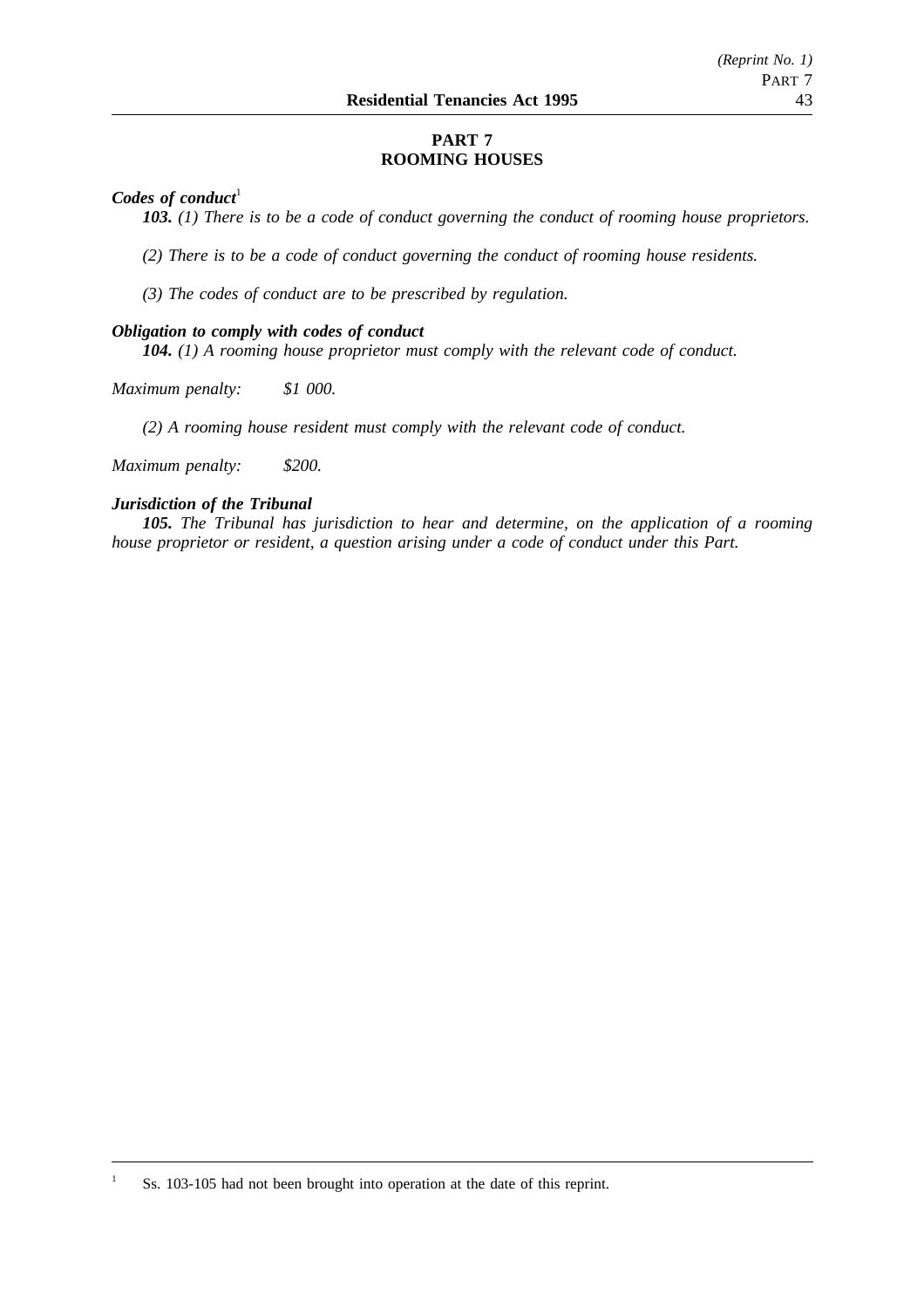### **PART 8 DISPUTE RESOLUTION**

### **DIVISION 1—MEDIATION**

#### **Responsibility of the Commissioner to arrange for mediation of disputes**

**106.** The Commissioner is responsible for making arrangements to facilitate the resolution of tenancy disputes.

#### **Mediation of dispute**

**107.** (1) A party to a tenancy dispute may apply to the Commissioner for mediation of the dispute.

(2) A fee prescribed by regulation is payable on an application under this section.

### **Statements made in the course of mediation proceedings**

**108.** Evidence of admissions or statements made in the course of the mediation of a tenancy dispute under this Division is not admissible in evidence before the Tribunal or a court.

# **DIVISION 2—INTERVENTION**

# **Power to intervene**

**109.** (1) The Commissioner may intervene in proceedings before the Tribunal or a court concerning a tenancy dispute.

(2) If the Commissioner intervenes in proceedings the Commissioner becomes a party to the proceedings and has all the rights (including rights of appeal) of a party to the proceedings.

# **DIVISION 3—POWERS OF THE TRIBUNAL**

# **Powers of the Tribunal**

**110.** The Tribunal may, on application by a party to a tenancy dispute—

- *(a)* restrain an action in breach of this Act, a residential tenancy agreement, a rooming house agreement, or an agreement collateral to a residential tenancy agreement or a rooming house agreement; or
- *(b)* require a person to comply with an obligation under this Act, a residential tenancy agreement, a rooming house agreement or an agreement collateral to a residential tenancy agreement or a rooming house agreement; or
- *(c)* order a person to make a payment (which may include compensation) under this Act, a residential tenancy agreement, a rooming house agreement or a collateral agreement or for breach of this Act, a residential tenancy agreement, a rooming house agreement, or a collateral agreement; or
- *(d)* relieve a party to a residential tenancy agreement, a rooming house agreement or a collateral agreement from the obligation to comply with a provision of the agreement; or
- *(e)* terminate a residential tenancy or declare that a residential tenancy has, or has not, been validly terminated; or
- *(f)* reinstate rights under a residential tenancy agreement that have been forfeited or have otherwise terminated; or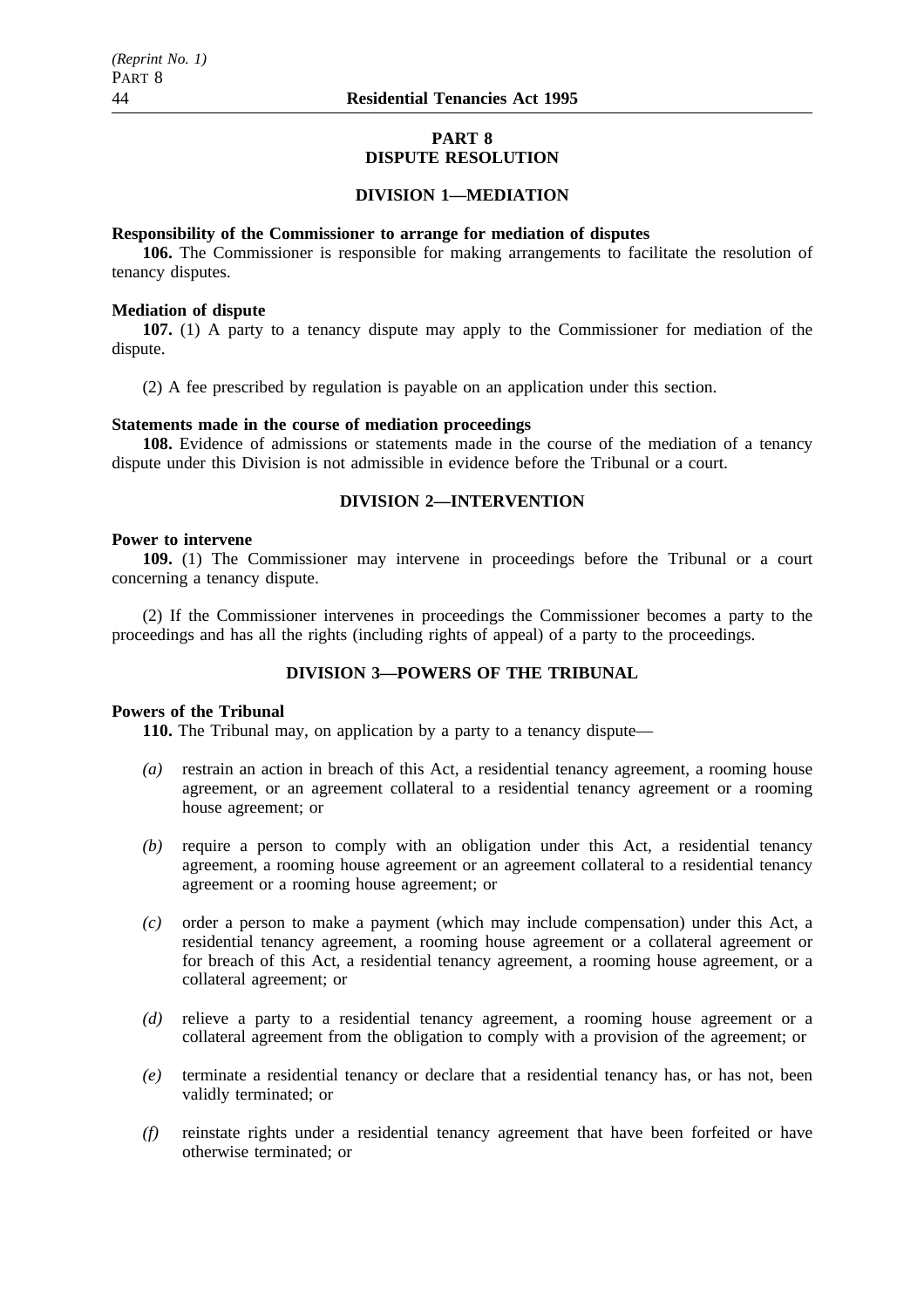- *(g)* require payment of rent into the Tribunal until conditions stipulated by the Tribunal have been complied with; or
- *(h)* require that rent paid into the Tribunal be paid out and applied as directed by the Tribunal; or
- *(i)* require that security paid into the Fund be paid out and applied as directed by the Tribunal; or
- *(j)* require a tenant or a rooming house resident to give up the possession of premises to the landlord or rooming house proprietor; or
- *(k)* make orders to give effect to rights and liabilities arising from the assignment of a residential tenancy agreement; or
- *(l)* exercise any other power conferred on the Tribunal under this Act; or
- *(m)* do anything else necessary or desirable to resolve a tenancy dispute.

# **Conditional and alternative orders**

**111.** (1) The Tribunal may make orders on conditions the Tribunal considers appropriate.

(2) The Tribunal may make orders in the alternative so that a particular order takes effect, or does not take effect, according to whether stipulated conditions are complied with.

# **Restraining orders**

**112.** (1) If the Tribunal is satisfied, on application by a landlord, that there is a risk that the tenant or a person permitted on the premises by the tenant may cause serious damage to property or personal injury, the Tribunal may make an order (a **restraining order**) restraining the tenant and other persons on the premises from engaging in conduct of a kind described in the order.

(2) An application for a restraining order may be made without notice to the persons against whom the order is sought but, if the order is made without giving them a reasonable opportunity to respond to the allegations against them, the Tribunal must allow them a reasonable opportunity to satisfy it that the order should not continue in operation.

(3) A person must not contravene a restraining order.

Maximum penalty: Imprisonment for 1 year.

# **DIVISION 4—REPRESENTATION**

# **Representation in proceedings before the Tribunal**

**113.** (1) A party to a tenancy dispute may only be represented in proceedings before the Tribunal, at a pre-trial conference or in proceedings for the mediation of the dispute under this Act as allowed by this section.

(2) A party to a tenancy dispute may be represented by a lawyer if—

- *(a)* all parties to the proceedings agree to the representation and the Tribunal is satisfied that it will not unfairly disadvantage a party who does not have a professional representative; or
- *(b)* the Tribunal is satisfied that the party is unable to present the party's case properly without assistance; or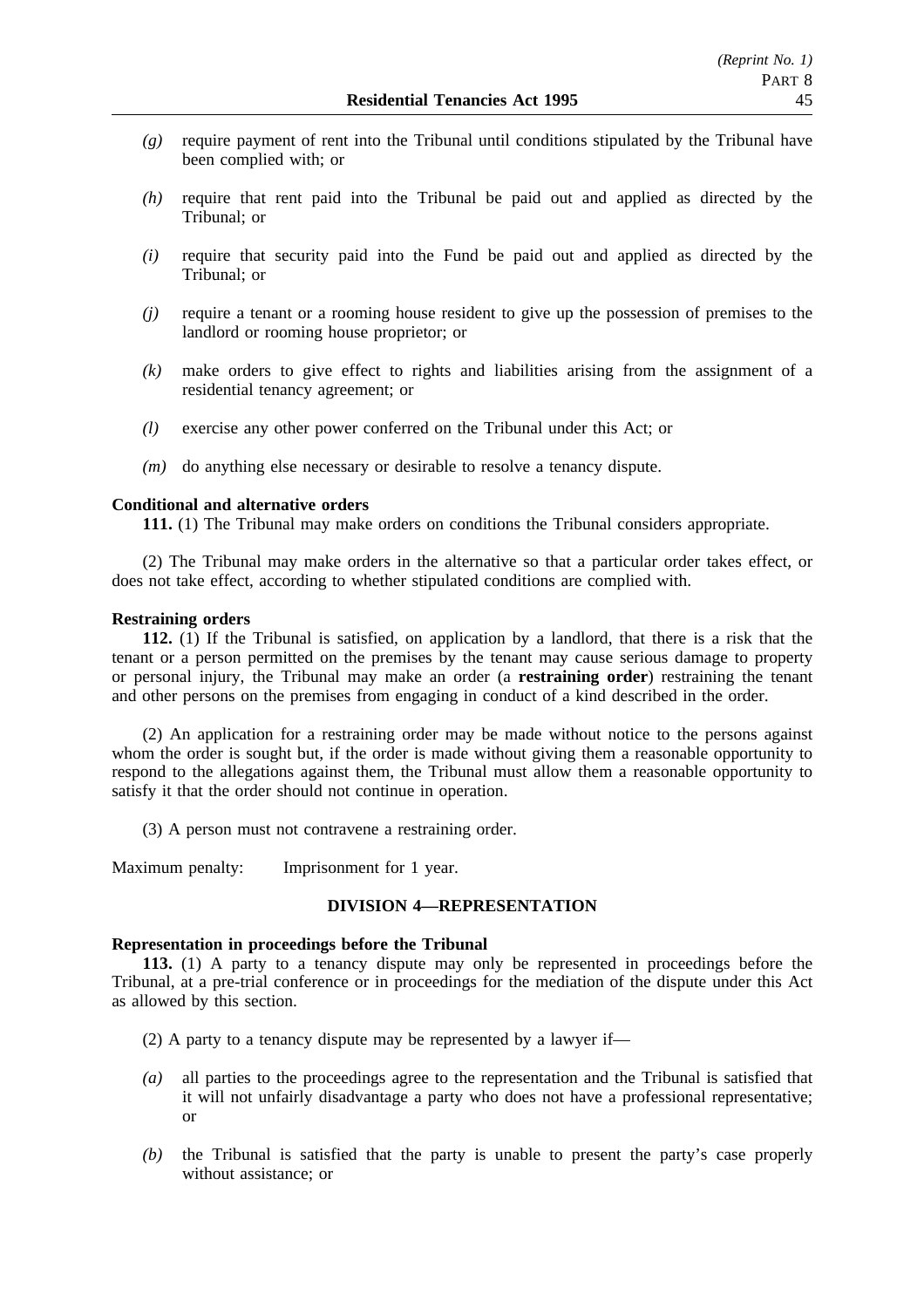- *(c)* another party to the dispute is a lawyer, or is represented by a professional representative; or
- *(d)* the Commissioner has intervened in, or is a party to, the proceedings.
- (3) A party to a tenancy dispute may be represented by a person who is not a lawyer if—
- *(a)* the party is a body corporate and the representative is an officer or employee of the body corporate; or
- *(b)* the party is a landlord and the representative is an agent, or an officer or employee of an agent, appointed by the landlord to manage the premises on the landlord's behalf; or
- *(c)* all parties to the proceedings agree to the representation and the Tribunal is satisfied that it will not unfairly disadvantage an unrepresented party; or
- *(d)* the Tribunal is satisfied that the party is unable to present the party's case properly without assistance.
- (4) In this section—

"**professional representative**" means—

- *(a)* a lawyer, a law clerk, or a person who holds or has held legal qualifications under the law of the State or another place; or
- *(b)* a land agent, or an officer or employee of a land agent.

### **Remuneration of representative**

**114.** A person must not ask for or receive a fee for representing a party to a tenancy dispute in proceedings before the Tribunal, at a pre-trial conference or in proceedings for the mediation of the dispute under this Act unless—

- *(a)* the representative is a lawyer or a law clerk employed by a lawyer; or
- *(b)* the representative is an officer or employee of a body corporate who represented the body corporate in the proceedings; or
- *(c)* the representative is an agent, or an officer or employee of an agent, who represented a landlord in the proceedings whose premises the agent had been appointed to manage on behalf of the landlord.

Maximum penalty: \$15 000.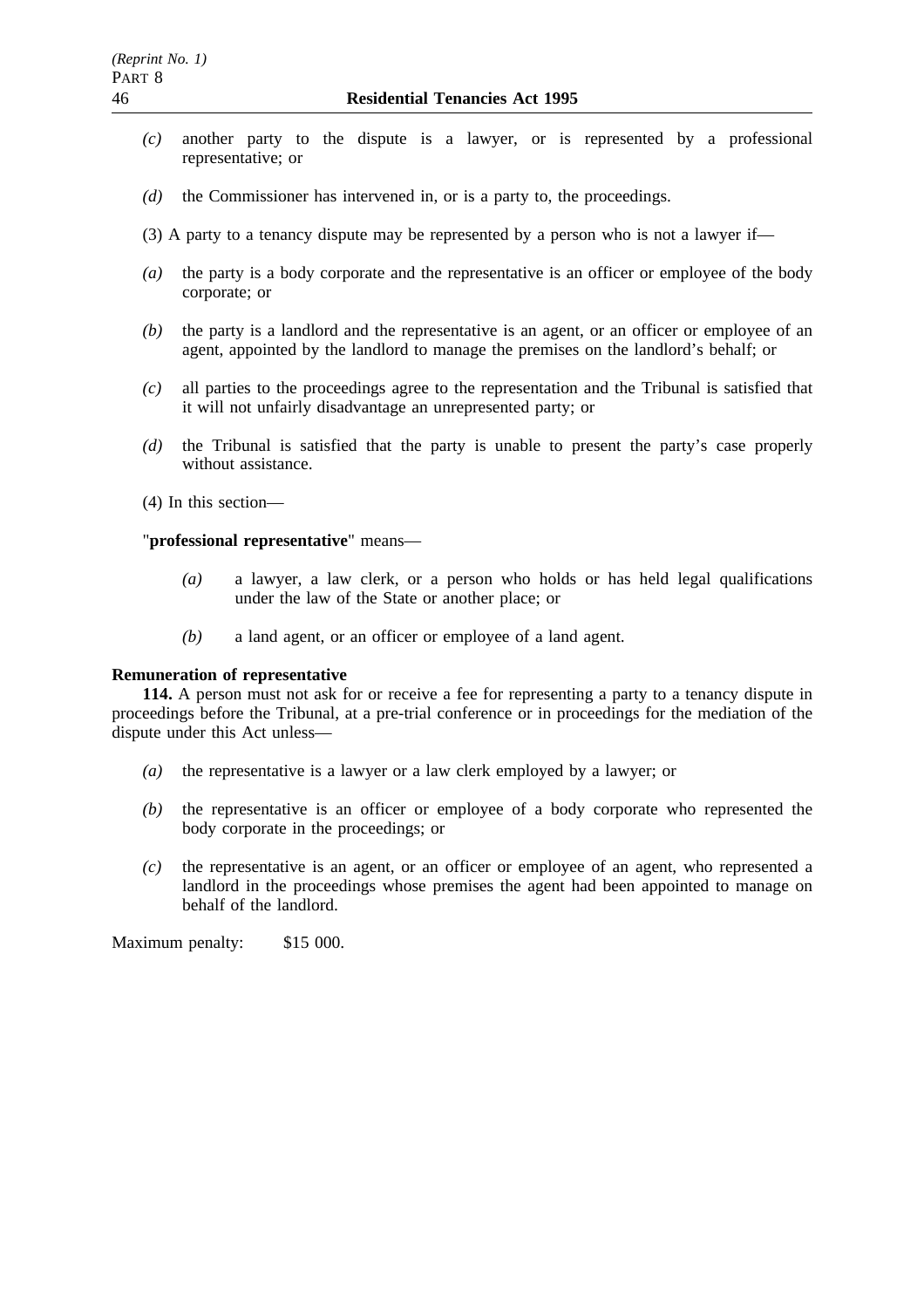# **PART 9 MISCELLANEOUS**

# **Contract to avoid Act**

**115.** (1) An agreement or arrangement that is inconsistent with this Act or purports to exclude, modify or restrict the operation of this Act, is (unless the inconsistency, exclusion, modification or restriction is expressly permitted under this Act) to that extent void.

(2) A purported waiver of a right under this Act is void.

(3) A person who enters into an agreement or arrangement to defeat, evade or prevent the operation of this Act (directly or indirectly) is guilty of an offence.

Maximum penalty: \$8 000.

### **Overpayment of rent**

**116.** An overpayment of rent under a residential tenancy agreement is not recoverable unless the overpayment was made within six months before the proceedings for recovery of the overpayment were commenced.

### **Notice by landlord not waived by acceptance of rent**

**117.** A demand for, any proceeding for the recovery of, or acceptance of, rent by a landlord after the landlord has notice of a breach of the agreement by the tenant or has given the tenant notice of termination under this Act does not operate as a waiver of that breach or that notice.

#### **Exemptions**

**118.** The Minister may, by order published in the *Gazette*—

- *(a)* exempt agreements, or premises, of a specified class from the provisions, or specified provisions, of this Act; or
- *(b)* modify specified provisions of this Act in their application to a specified class of agreements or a specified class of premises; or
- *(c)* vary or revoke an order previously made by the Minister under this section.

### **Tribunal may exempt tenancy agreement or premises from provision of Act**

**119.** (1) The Tribunal may, on application by an interested person, if the Tribunal considers it necessary or desirable in the circumstances, order that a provision of this Act will not apply in relation to a residential tenancy agreement or prospective residential tenancy agreement or to particular premises, or will apply in a modified manner (and the order will have effect accordingly).

- (2) An order may be made on conditions that the Tribunal considers appropriate.
- (3) A person must not contravene a condition to an order.

Maximum penalty: \$500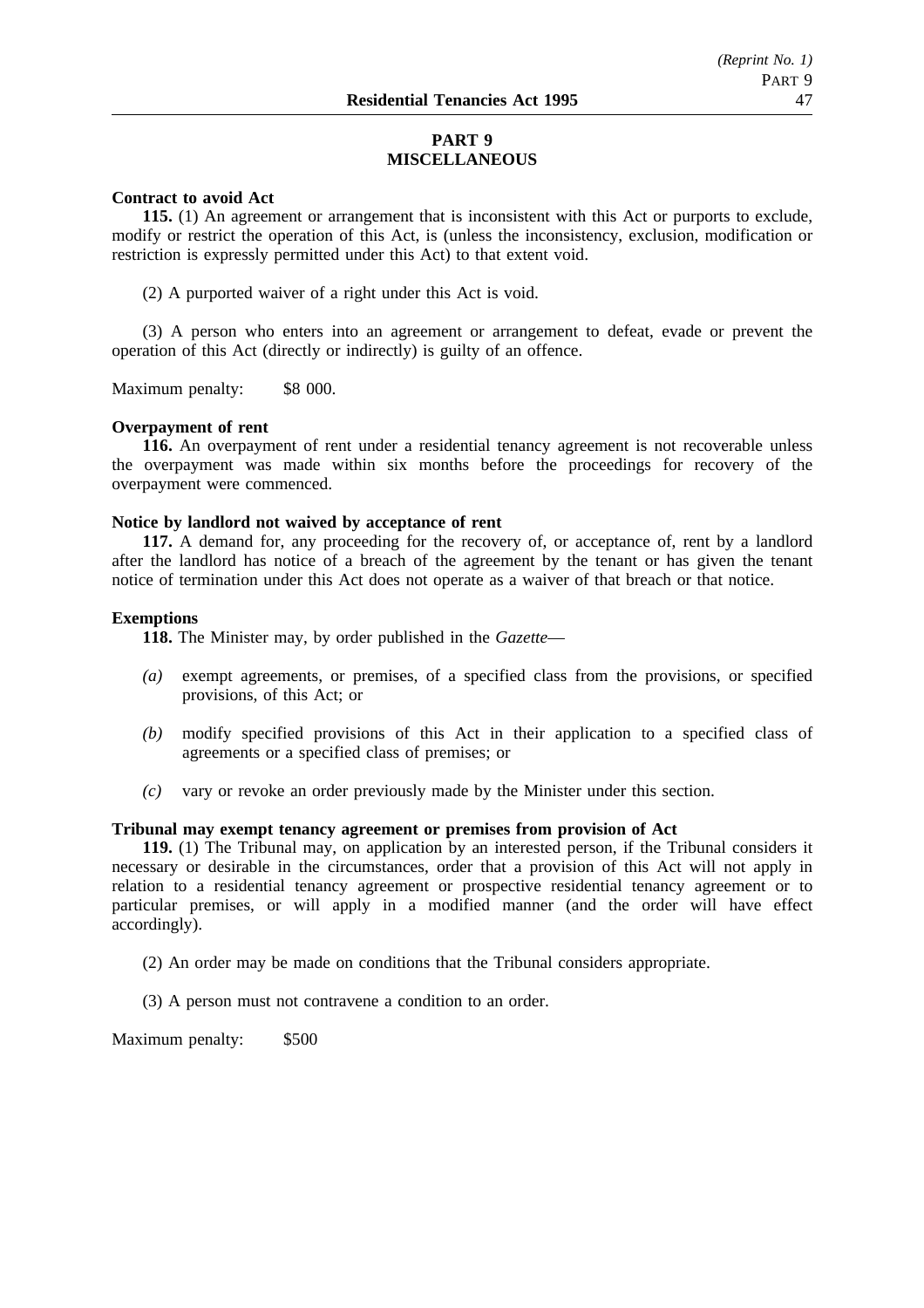### **Service**

**120.** (1) A notice or document required or authorised to be given to a person under this Act may be—

- *(a)* given to the person, or an agent of the person, personally; or
- *(b)* sent by post addressed to the person, or an agent of the person, at the last known place of residence, employment or business of the person or agent; or
- *(c)* left in a letterbox or other place where it is likely to come to the attention of the person, or an agent of the person, at the last known place of residence, employment or business.

(2) If the whereabouts of a person is unknown, the notice or document may be given by publishing it in a newspaper circulating generally throughout the State.

(3) If two or more persons are the landlords or tenants under a residential tenancy agreement, a notice or other document is duly given if given to any one of them.

#### **Regulations**

**121.** (1) The Governor may make regulations for the purposes of this Act.

- (2) The regulations may—
- *(a)* be of general or limited application; and
- *(b)* provide that a matter or thing is to be determined, dispensed with or regulated by the Minister.
- (3) A regulation may impose a penalty not exceeding \$500 for breach of the regulation.

(4) The regulations may fix expiation fees, not exceeding \$100, for alleged offences against the regulations.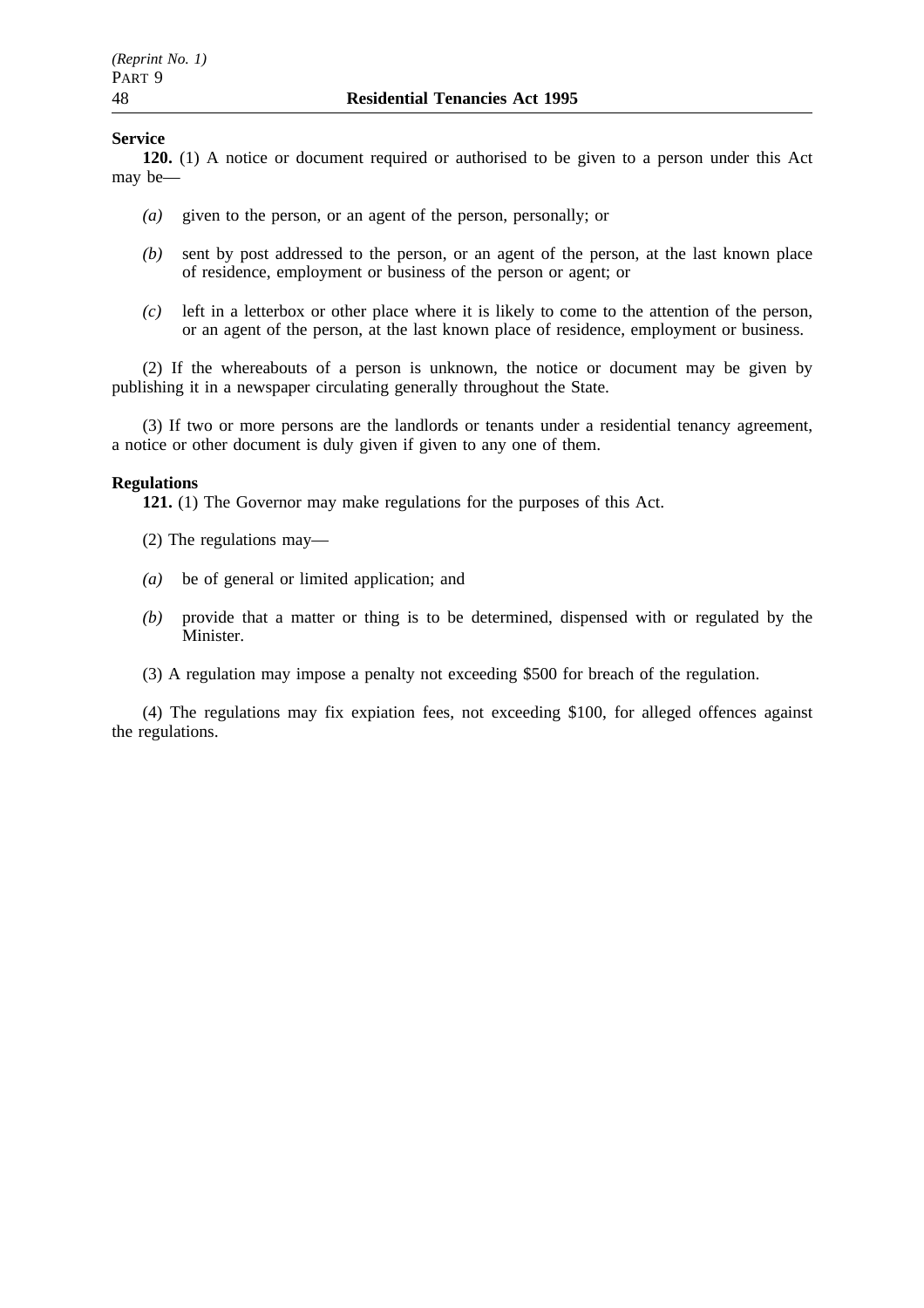### **SCHEDULE**

*Repeal, Transitional Provisions and Consequential Amendments*

#### **DIVISION 1—REPEALS**

### **Repeal**

**1.** (1) The *Residential Tenancies Act 1978* is repealed.

(2) The *Residential Tenancies (Housing Trust) Amendment Act 1993* is repealed.

#### **DIVISION 2—TRANSITIONAL PROVISIONS**

#### **Definitions**

**2.** In this Division "**former Act**" means the *Residential Tenancies Act 1978*.

#### **Retrospective operation**

**3.** Subject to the regulations—

- *(a)* this Act (other than section 73) extends to agreements entered into before the commencement of this paragraph that have been subject to the former Act;
- *(b)* section 73 extends to agreements entered into before the commencement of this paragraph that have been subject to the former Act.

#### **Proceedings**

**4.** An application, appeal or other proceeding commenced under the former Act but which had not been finally determined before the commencement of this clause may be continued and completed as if this Act had not been enacted.

#### *Interest on money lodged in Fund under former Act*<sup>1</sup>

*5. If a tenant is entitled under this Act to interest on money lodged in the Fund under the former Act, the interest will be calculated as from the commencement of this clause.*

#### **DIVISION 3—CONSEQUENTIAL AMENDMENTS**

#### **Amendment of the Retirement Villages Act 1987**

**6.** The *Retirement Villages Act 1987* is amended—

- *(a)* by striking out from section 20 "Supreme Court" wherever it appears and substituting, in each case, "District Court";
- *(b)* by striking out subclause (1) of clause 2 of schedule 3 and substituting the following subclause:

(1) The Tribunal will, for the purpose of hearing proceedings under this Act, be constituted of a single member of the Tribunal.

Clause 5 had not been brought into operation at the date of this reprint.